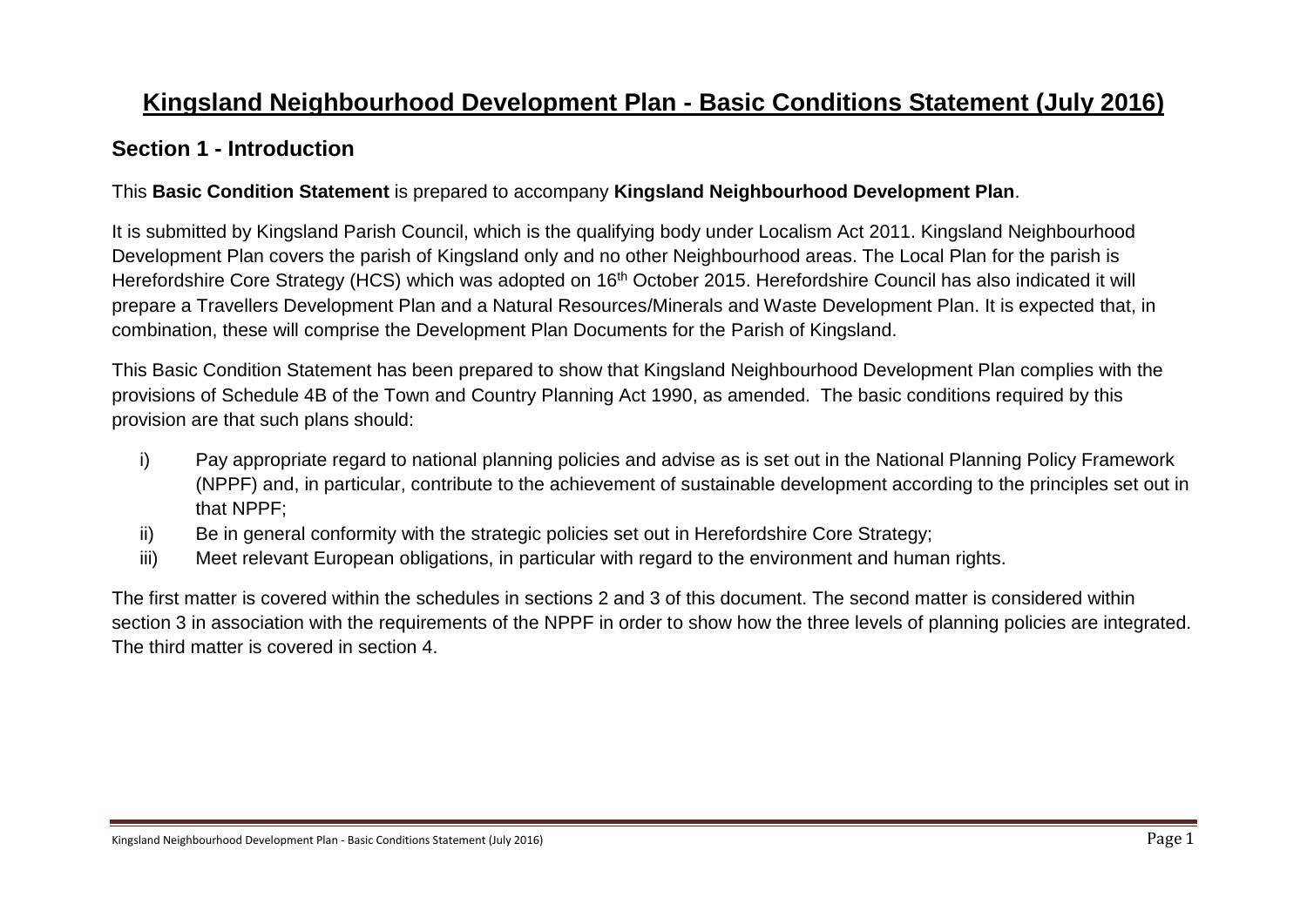

## **Figure 1 – Kingsland Neighbourhood Development Plan Area**

© Crown copyright and database rights (2015) Ordnance Survey Kingsland Parish Council (Licensee) Licence number 100053307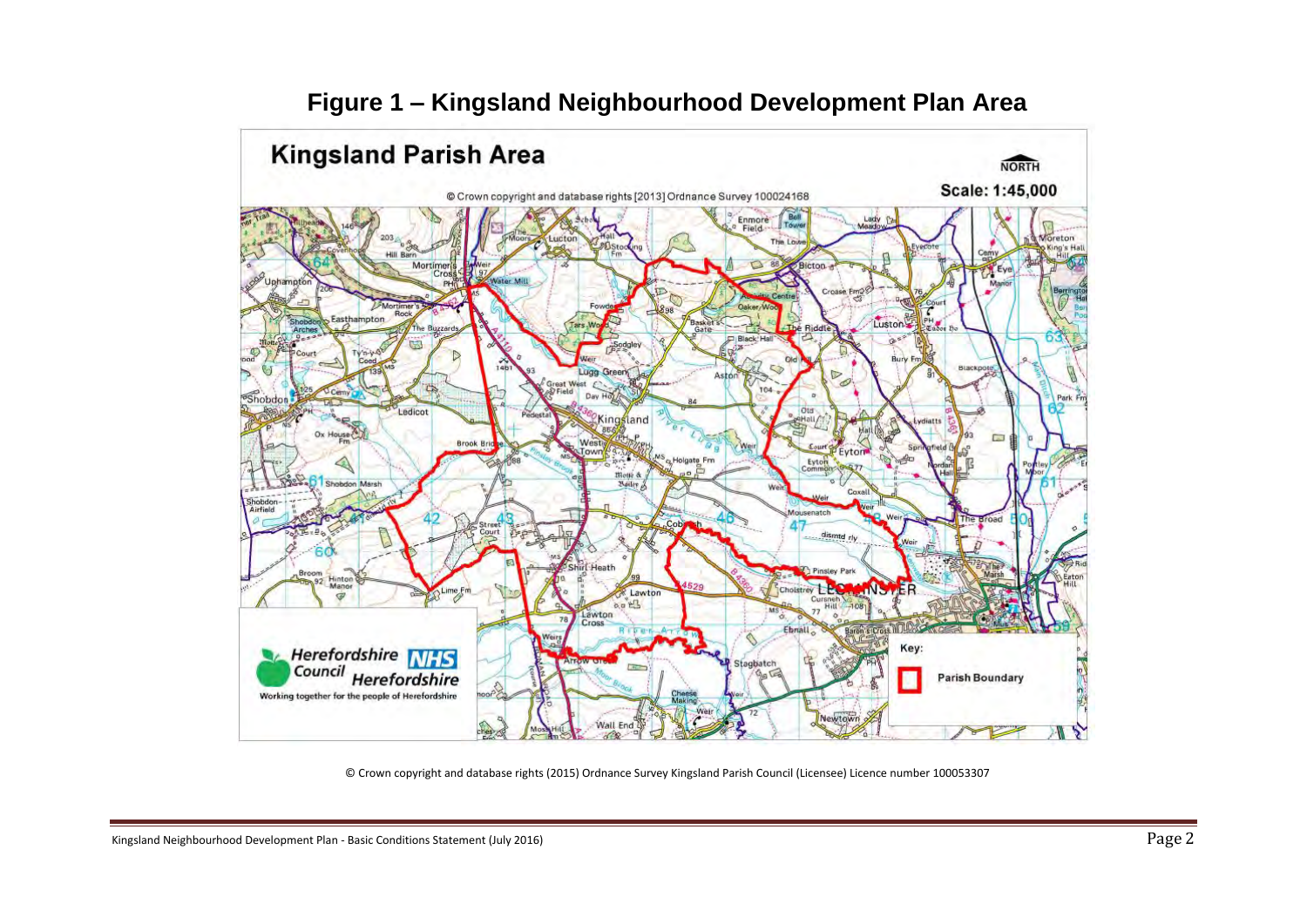# **Figure 2 - Location of Kingsland Parish within Leominster Housing Market Area**

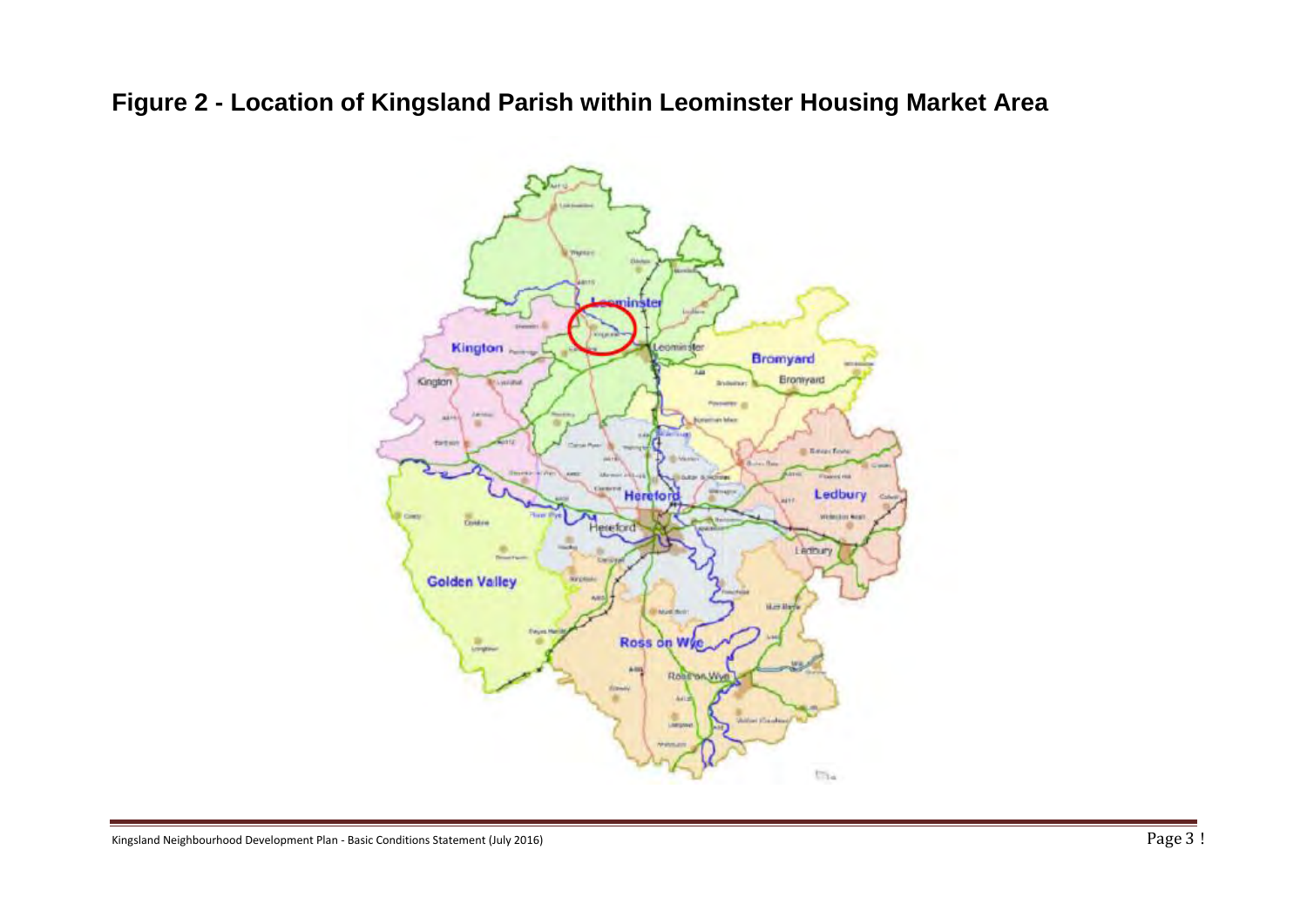## **Section 2 – Contribution to the Achieving Sustainable Development**

| Sustainable development - Core<br><b>Planning Principles of the NPPF.</b>                                                                                                                                 | Kingsland Neighbourhood Development Plan Provisions                                                                                                                                                                                                                                                                                                                                                                                                                                                                                                                                                                                                                                                                                                                                                                                                                            |
|-----------------------------------------------------------------------------------------------------------------------------------------------------------------------------------------------------------|--------------------------------------------------------------------------------------------------------------------------------------------------------------------------------------------------------------------------------------------------------------------------------------------------------------------------------------------------------------------------------------------------------------------------------------------------------------------------------------------------------------------------------------------------------------------------------------------------------------------------------------------------------------------------------------------------------------------------------------------------------------------------------------------------------------------------------------------------------------------------------|
| Genuinely plan-led empowering local<br>people through a positive local vision,<br>based on co-operation to address larger<br>issues.                                                                      | The community within the parish contributed to the preparation of the Neighbourhood Plan at a number<br>of stages and their views and comments were all given serious consideration. This included a stage<br>which involved setting a vision for the plan. A positive approach has been taken to accommodating<br>housing and other forms of development which Herefordshire Core Strategy has determined for its<br>specified settlements and rural areas. Higher level planning documents do not set out any proposals for<br>major development within the parish but Kingsland Parish Council is aware, in particular, that it must<br>contribute towards ensuring the issue of water quality is properly addressed. The extent of community<br>involvement is set out in greater detail within Kingsland Neighbourhood Development Plan<br><b>Consultation Statement.</b> |
| Be creative in finding ways to enhance<br>and improve places where people live.                                                                                                                           | The Plan shows how it proposes to meet and exceed the minimum target for new housing; how<br>development should ensure the character and appearance of its named settlements and their<br>surrounding rural areas are to be retained and enhanced; the designation of Local Greenspace; how<br>the effect of road traffic is to be taken into account while promoting sustainable transport; what is<br>required in terms of infrastructure; and the support for local business and community facilities. These<br>are important priorities identified by the community.                                                                                                                                                                                                                                                                                                       |
| Proactively drive and support sustainable<br>economic development, delivering<br>homes, business and industrial units,<br>infrastructure, and thriving local places,<br>taking account of market signals. | The Plan provides significant flexibility to support business where this is in scale with and does not<br>adversely affect the parish's environment. It also promotes home working and the provision of high<br>speed broadband to support local economic activity.                                                                                                                                                                                                                                                                                                                                                                                                                                                                                                                                                                                                            |
| Always seek high quality design and good<br>standard of amenity.                                                                                                                                          | Policies place particular emphasis upon ensuring the rural character of the parish is retained as well as<br>its settlements and Kingsland's Conservation Area. This includes setting criteria that would promote<br>high standards of architecture and design.                                                                                                                                                                                                                                                                                                                                                                                                                                                                                                                                                                                                                |
| Take account of different roles and<br>character of different areas, promoting<br>vitality, the beauty of the countryside and<br>supporting thriving rural communities.                                   | The Plan differentiates between its rural area and settlements. It also highlights the importance of<br>Kingsland's Conservation Area. It provides flexibility to support development, including local community<br>facilities to support what is a thriving community.                                                                                                                                                                                                                                                                                                                                                                                                                                                                                                                                                                                                        |
| Support transition to a low carbon future,<br>considering flood risk, re-use of resources<br>and encouraging renewable resources                                                                          | The community recognises the importance of addressing climate change issues and protects new<br>development from flood risk. It provides for appropriate renewable or low carbon energy generation. In<br>relation to the latter it sets a criteria based policy, providing environmental safeguards, and in particular<br>supports community renewables of an appropriate scale                                                                                                                                                                                                                                                                                                                                                                                                                                                                                               |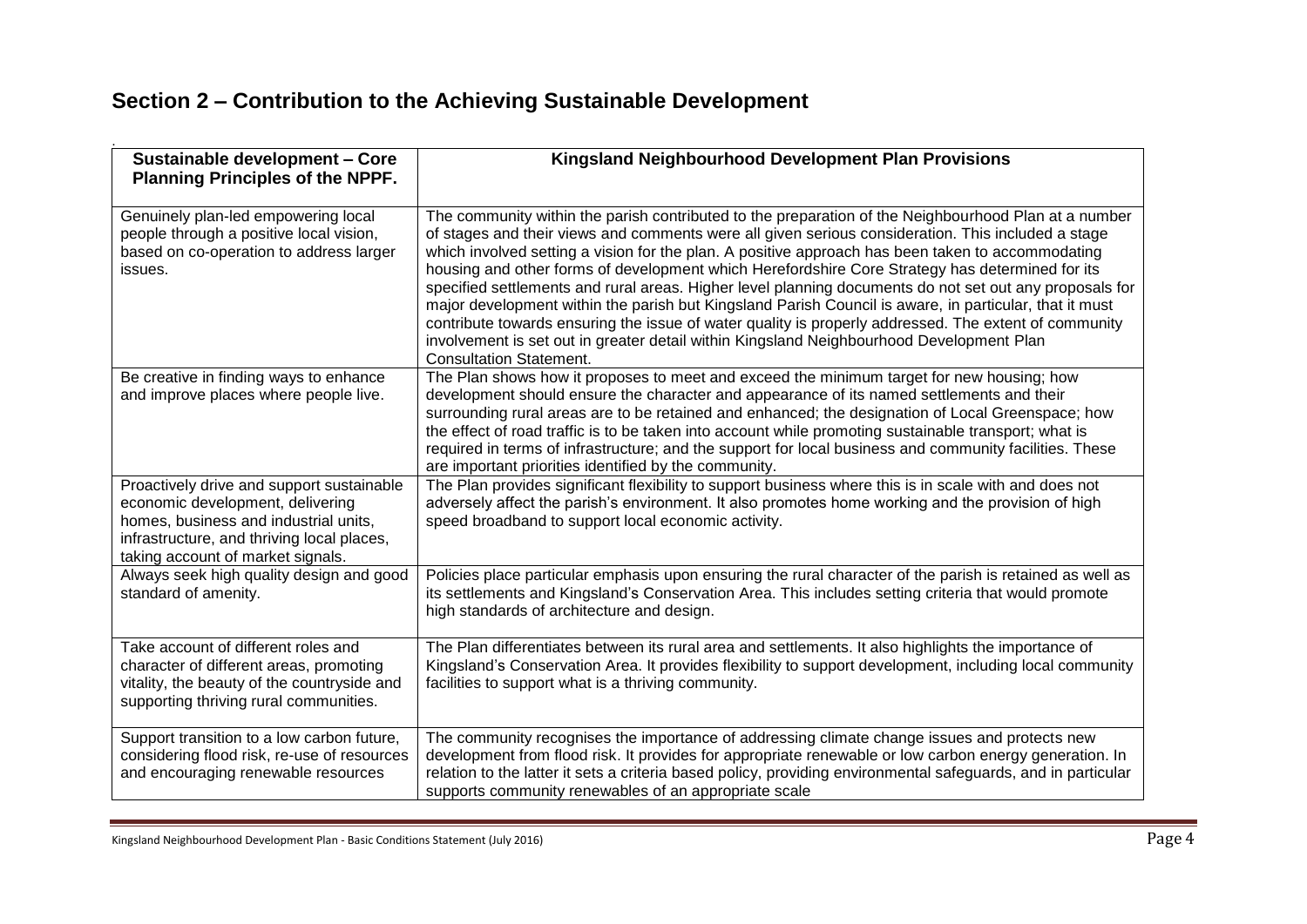| Conserving and enhancing the natural<br>environment and reducing pollution; using<br>land of lesser environmental value                                                        | These elements are seen as very important, and as having a high priority for the local community.<br>Appropriate policies are advanced to support those environmental issues included in Herefordshire<br>Core Strategy or relies upon the Core Strategy where particular professional advice is needed.<br>Particular emphasis is placed upon protecting the River Wye SAC and supporting the River Wye<br>Nutrient Management Plan.                                                                                                                                                  |
|--------------------------------------------------------------------------------------------------------------------------------------------------------------------------------|----------------------------------------------------------------------------------------------------------------------------------------------------------------------------------------------------------------------------------------------------------------------------------------------------------------------------------------------------------------------------------------------------------------------------------------------------------------------------------------------------------------------------------------------------------------------------------------|
| Encourage effective use of land by re-<br>using brownfield land where<br>environmentally acceptable.                                                                           | Policies and proposals in the Plan do not promote the use of high grade agricultural land. Although<br>'brownfield' options are limited, so are the assessed land needs. Housing development is restricted to<br>three villages and opportunities exist to accommodate housing needs efficiently upon small parcels of<br>land. Growth and expansion of local businesses is expected to result from development within the<br>settlements, the conversion of rural buildings to workshops and appropriate extensions of existing<br>employment sites where environmentally acceptable. |
| Promote mixed use and encourage<br>multiple benefits from the use of land                                                                                                      | This will be achieved through supporting the current spatial arrangement which will meet this<br>sustainable development objective. The spatial arrangement comprises a rural parish with the major<br>settlement of Kingsland at its heart, providing a range of services and facilities.                                                                                                                                                                                                                                                                                             |
| Conserving heritage according to<br>significance and to contribute to quality of<br>life                                                                                       | A high priority is given to this objective, with policies to cover assets that add to HCS policies by<br>emphasising the importance to local character and distinctiveness, especially within Kingsland's<br>Conservation Area.                                                                                                                                                                                                                                                                                                                                                        |
| Manage pattern of growth to make fullest<br>use of sustainable transport measures<br>and focus significant development in<br>locations that are or can be made<br>sustainable. | The Plan has little opportunity to contribute in any meaningful way to this objective, but does require<br>appropriate infrastructure to support walking and cycling. The matter has to be addressed at the<br>strategic level and it is assumed that HCS rural development strategy and policy provides support for<br>this objective through the levels of development being promoted in rural communities.                                                                                                                                                                          |
| Support local strategies for improving<br>health, social and cultural well being                                                                                               | So far as the Plan is able to address these issues, which are largely strategic in nature and given the<br>plan area is sparsely populated, measures are included to support local services and facilities,<br>including play areas and open space.                                                                                                                                                                                                                                                                                                                                    |

.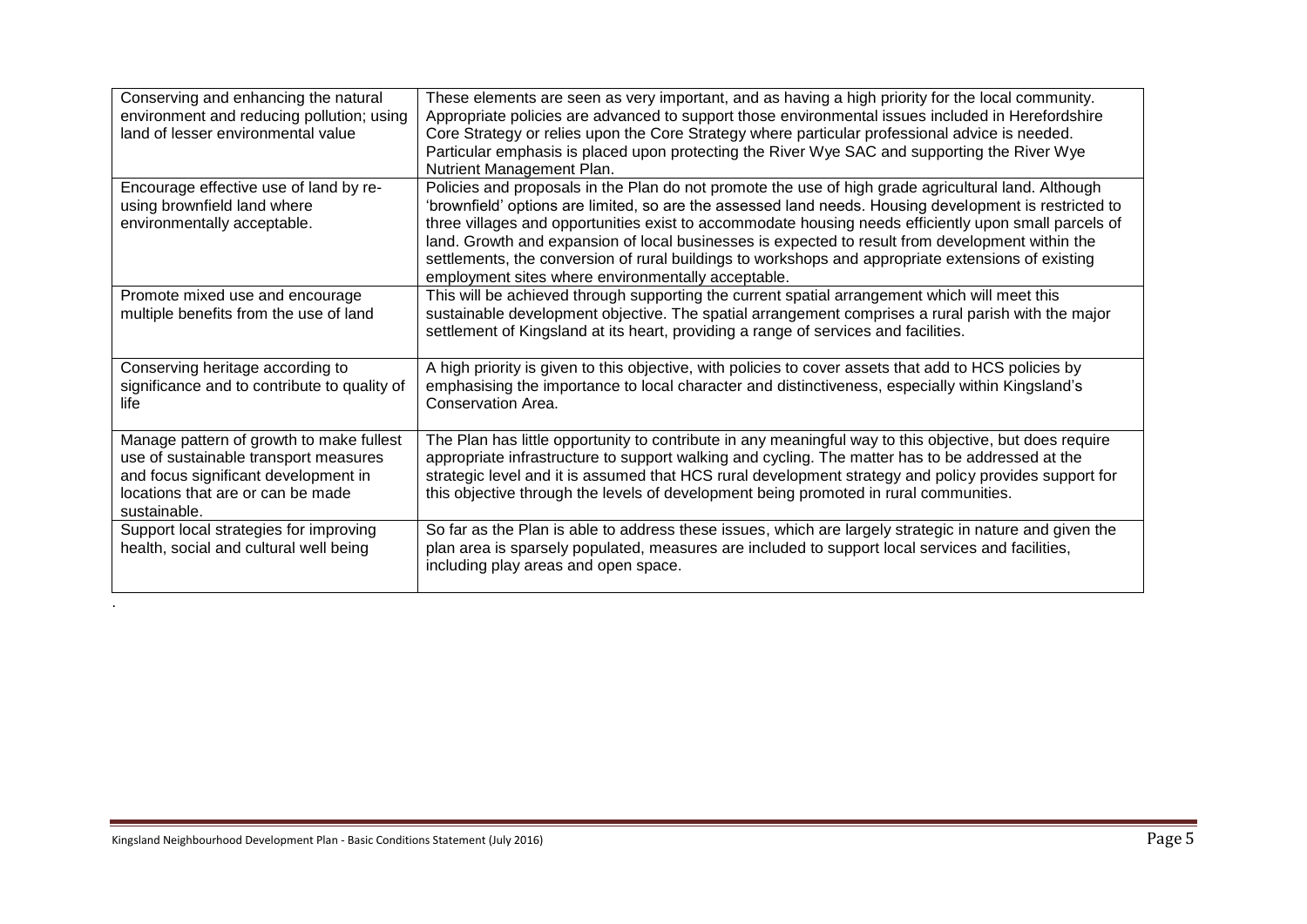| <b>National Planning Policy</b><br><b>Guidance Provision</b>                                                                                                                                                                                                                                         | <b>Relevant Herefordshire Core Strategy</b><br><b>Policy/Requirement</b>                                                                                                                                                                                                                                                                                                                                                                                                                                                                                                                                                                                                                                                                                                                                                                                                                                                                                                                                                                                                                                                                                                                                                                                                                                                                                                                                                                                                                                                                    | <b>Kingsland Neighbourhood Plan</b><br><b>Policy (NP)/Approach</b>                                                                                                                                                                                                                                                                                                                                                                                                                                                                                                                                                                                                                                                                                                                                                                                                                                                                                                                                                                                                                                                                                                                                                                                                      |
|------------------------------------------------------------------------------------------------------------------------------------------------------------------------------------------------------------------------------------------------------------------------------------------------------|---------------------------------------------------------------------------------------------------------------------------------------------------------------------------------------------------------------------------------------------------------------------------------------------------------------------------------------------------------------------------------------------------------------------------------------------------------------------------------------------------------------------------------------------------------------------------------------------------------------------------------------------------------------------------------------------------------------------------------------------------------------------------------------------------------------------------------------------------------------------------------------------------------------------------------------------------------------------------------------------------------------------------------------------------------------------------------------------------------------------------------------------------------------------------------------------------------------------------------------------------------------------------------------------------------------------------------------------------------------------------------------------------------------------------------------------------------------------------------------------------------------------------------------------|-------------------------------------------------------------------------------------------------------------------------------------------------------------------------------------------------------------------------------------------------------------------------------------------------------------------------------------------------------------------------------------------------------------------------------------------------------------------------------------------------------------------------------------------------------------------------------------------------------------------------------------------------------------------------------------------------------------------------------------------------------------------------------------------------------------------------------------------------------------------------------------------------------------------------------------------------------------------------------------------------------------------------------------------------------------------------------------------------------------------------------------------------------------------------------------------------------------------------------------------------------------------------|
|                                                                                                                                                                                                                                                                                                      |                                                                                                                                                                                                                                                                                                                                                                                                                                                                                                                                                                                                                                                                                                                                                                                                                                                                                                                                                                                                                                                                                                                                                                                                                                                                                                                                                                                                                                                                                                                                             |                                                                                                                                                                                                                                                                                                                                                                                                                                                                                                                                                                                                                                                                                                                                                                                                                                                                                                                                                                                                                                                                                                                                                                                                                                                                         |
|                                                                                                                                                                                                                                                                                                      |                                                                                                                                                                                                                                                                                                                                                                                                                                                                                                                                                                                                                                                                                                                                                                                                                                                                                                                                                                                                                                                                                                                                                                                                                                                                                                                                                                                                                                                                                                                                             | NP Policies are presented in bold                                                                                                                                                                                                                                                                                                                                                                                                                                                                                                                                                                                                                                                                                                                                                                                                                                                                                                                                                                                                                                                                                                                                                                                                                                       |
|                                                                                                                                                                                                                                                                                                      | Achieving Sustainable Development - Place Shaping Approach                                                                                                                                                                                                                                                                                                                                                                                                                                                                                                                                                                                                                                                                                                                                                                                                                                                                                                                                                                                                                                                                                                                                                                                                                                                                                                                                                                                                                                                                                  |                                                                                                                                                                                                                                                                                                                                                                                                                                                                                                                                                                                                                                                                                                                                                                                                                                                                                                                                                                                                                                                                                                                                                                                                                                                                         |
| Set out a positive vision for the<br>future of the area (NPPF para 17,<br>bullet 1).<br>Neighbourhood plans should<br>develop a shared vision for their<br>neighbourhood (NPPF para 183 -<br>185)<br>There should be a presumption in<br>favour of sustainable development<br>(NPPF para $11 - 16$ ) | <b>Vision for the County</b><br>"Herefordshire will be a place of distinctive environmental,<br>historical and cultural assets and local communities, with<br>sustainable development fostering a high quality of life for those<br>who live, work and visit here. A sustainable future for the county<br>will be based on the interdependence of the themes of social<br>progress, economic prosperity and environmental quality with the<br>aim of increasing the county's self-reliance and resilience".<br>(Policy SS1 - extract) When considering development proposals<br>take a positive approach that reflects the presumption in favour of<br>sustainable development. Always work proactively to find solutions<br>so that proposals can be approved wherever possible and to<br>secure development that improves the social, economic and<br>environmental conditions.<br>Planning applications that accord with the policies in this Core<br>Strategy and, Neighbourhood Development Plans will be<br>approved, unless material considerations indicate otherwise.<br>Where there are no policies relevant to the application then<br>permission will be granted unless material considerations indicate<br>otherwise -taking into account whether:<br>a) any adverse impacts of granting permission would significantly<br>and demonstrably outweigh the benefits, when assessed against<br>national policy taken as a whole; or<br>b) specific elements of national policy indicate that development<br>should be restricted. | Kingsland Neighbourhood Development Plan<br>(Section 2) sets out a positive vision for the<br>Parish, supported by a number of objectives<br>addressing the core planning principles set<br>out in the NPPF and those sustainability<br>objectives relevant to the parish's area. This is<br>a shared vision following consultation with the<br>community and which it overwhelmingly<br>endorsed.<br>Policy KNDP 1 sets out the high level<br>sustainable development priorities forming the<br>basis of the spatial strategy for the Parish,<br>complementing HCS policy SS1 and ensuring<br>the plan aligns with the strategic needs and<br>priorities of the wider local area (NPPF para<br>184). It covers all the relevant sustainable<br>development objectives set out in the NPPF<br>and HCS. It is considered that the provisions<br>in this policy do not conflict with but contribute<br>positively to the sustainable development<br>requirements of the NPPF paras 6-10 and14-<br>17, and HCS Policy SS1.<br>Policy KNDP 2 identifies where development<br>should normally take place which would<br>contribute to the character of the Parish and<br>plan area. The approach is considered to<br>reflect HCS, in particular its policies RA1 and<br>RA2. |

## **Section 3 – Compliance with the NPPF and Herefordshire Core Strategy**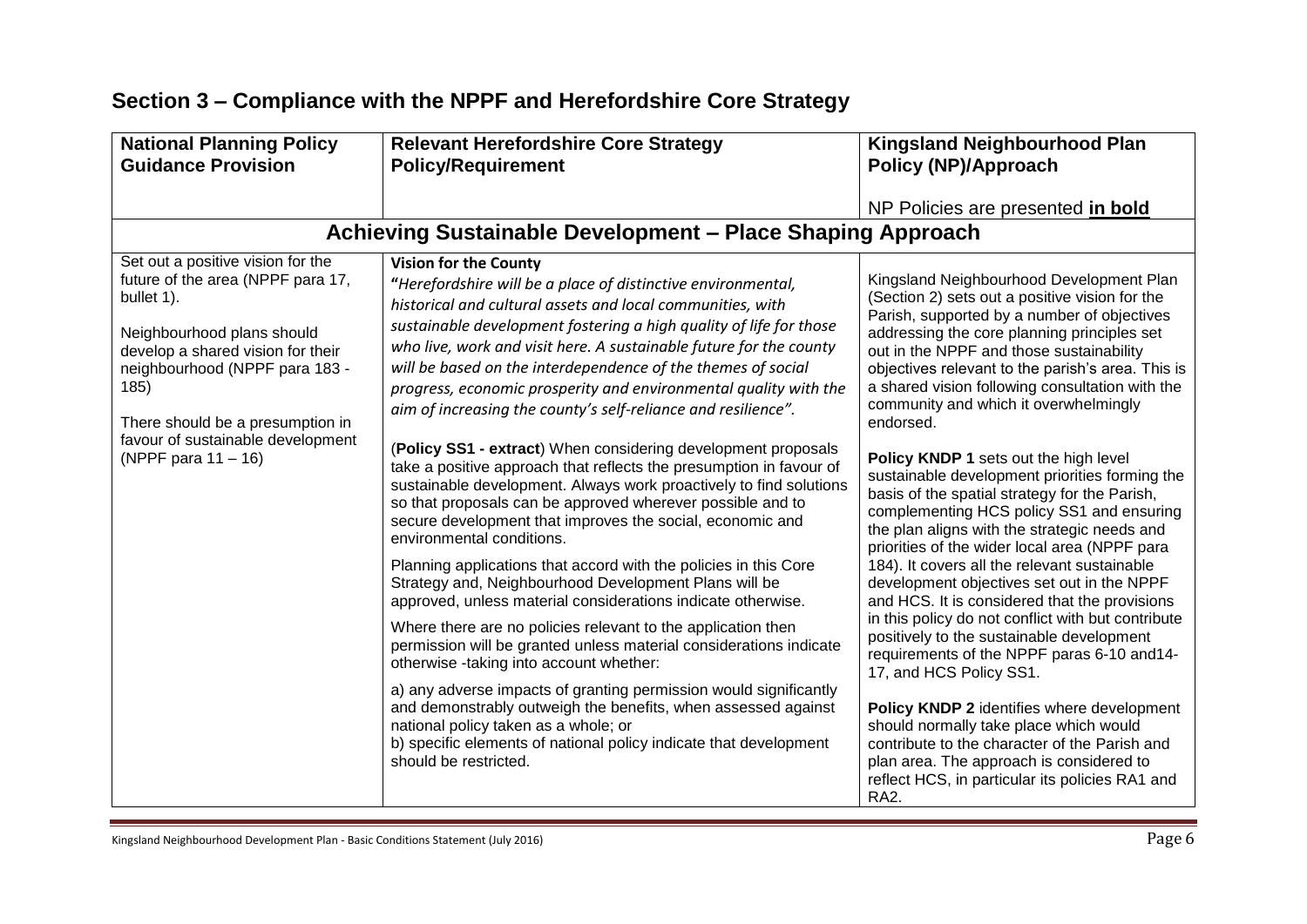| <b>Achieving Sustainable Development - Economic Role</b><br>Building a strong, responsive and competitive economy by ensuring sufficient land of the right type is available in the right places and at the                                                                             |                                                                                                                                                                                                                                                                                                                                                                                                                                                                                                                                                     |                                                                                                                                                                                                                                                                                                                                                                               |
|-----------------------------------------------------------------------------------------------------------------------------------------------------------------------------------------------------------------------------------------------------------------------------------------|-----------------------------------------------------------------------------------------------------------------------------------------------------------------------------------------------------------------------------------------------------------------------------------------------------------------------------------------------------------------------------------------------------------------------------------------------------------------------------------------------------------------------------------------------------|-------------------------------------------------------------------------------------------------------------------------------------------------------------------------------------------------------------------------------------------------------------------------------------------------------------------------------------------------------------------------------|
|                                                                                                                                                                                                                                                                                         | right time; and by identifying and co-ordinating development requirements including the provision of infrastructure.                                                                                                                                                                                                                                                                                                                                                                                                                                |                                                                                                                                                                                                                                                                                                                                                                               |
| <b>Buildings strong Competitive</b><br>Economy                                                                                                                                                                                                                                          |                                                                                                                                                                                                                                                                                                                                                                                                                                                                                                                                                     |                                                                                                                                                                                                                                                                                                                                                                               |
| Set out a clear economic vision and<br>strategy to positively and proactively<br>encourage sustainable economic<br>growth, to meet development needs<br>of business, address potential<br>barriers to investment and support<br>and economy fit for 21st century.<br>(NPPF paras 18-21) | (Policy SS5 - extract) Safeguard existing higher quality<br>employment land from alternative uses. New strategic employment<br>land and smaller scale employment sites will be delivered through<br>the plan period. Development of the more traditional employment<br>sectors such as farming and food and drink manufacturing will be<br>supported. The diversification of the business base, through the<br>development of knowledge intensive industries, environmental<br>technologies and creative industries as well as business hubs, live- | Section 7 of the plan supports local<br>businesses in a manner consistent with the<br>NPPF and HCS, in particular HCS Policy SS5.<br><b>Policy KNDP 2 sets out the development</b><br>strategy for the parish and its settlements, and<br>includes provision for accommodating the<br>needs of businesses.                                                                    |
| Provide strategic sites for inward<br>investment to meet anticipated<br>needs (NPPF para 21, bullet 2);                                                                                                                                                                                 | work schemes and the adaptive design of residential development,<br>will be facilitated where they do not have an adverse impact on the<br>community or local environment. The provision of high speed<br>broadband to facilitate diversification will be supported.                                                                                                                                                                                                                                                                                | HCS does not include any proposal to bring<br>forward strategic employment sites within the<br>parish or suggest such is needed. In addition,<br>there are no specific local circumstances that                                                                                                                                                                               |
| Support existing business sectors<br>(including expansion or contraction)<br>planning for new or emerging<br>sectors (NPPF para 21, bullet 3).                                                                                                                                          | (Policy E1 - Extract) The focus for new employment provision in<br>Herefordshire is to provide a range of locations, types and sizes of<br>employment buildings, land and offices to meet the needs of the                                                                                                                                                                                                                                                                                                                                          | indicate this is necessary. The parish does not<br>contain any sites identified as higher quality<br>employment land or land falling within the best<br>or good categories of the County's portfolio                                                                                                                                                                          |
| Plan for employment/business<br>clusters or networks of knowledge<br>driven, creative or high technology<br>industries (NPPF para 21, bullet 4)                                                                                                                                         | local economy. Larger employment proposals will be directed to<br>the strategic employment sites of Hereford, the market towns and<br>rural industrial estates where appropriate. Development proposals<br>which enhance employment provision and help diversify the<br>economy of Herefordshire will be encouraged where: the proposal                                                                                                                                                                                                             | within the Employment Land Study. Kingsland<br>is a rural area where provision for<br>employment should be in scale with its<br>community and character (NPPF para 21;<br>HCS policy SS5, E1 and E2).                                                                                                                                                                         |
| Identify and plan for priority areas for<br>economic regeneration,<br>infrastructure provision and<br>environmental enhancement (NPPF<br>para 21, bullet 5).<br>Facilitate flexibly working practices<br>such as live/work units (NPPF 21,                                              | is appropriate in terms of its connectivity, scale, design and size;<br>the proposal makes better use of previously developed land or<br>buildings; the proposal is an appropriate extension to strengthen or<br>diversify an existing business operation. The provision of viable<br>live/work units as part of mixed use developments will also be<br>encouraged.                                                                                                                                                                                 | Policy KNDP 17 positively supports the<br>development of local businesses, meeting<br>HCS Policy E1 provisions that support the<br>diversification of the rural economy, with no<br>distinction between traditional forms or those<br>in new or emerging sectors, including high<br>technology forms (NPPF para 21). It contains<br>safeguards but these do not extend beyond |
| bullet 6).                                                                                                                                                                                                                                                                              | (Policy E2 - Extract) Employment land and buildings rated as<br>'best' and 'good' using the methodology in the <i>Employment Land</i>                                                                                                                                                                                                                                                                                                                                                                                                               | those expressed in the NPPF or HCS.                                                                                                                                                                                                                                                                                                                                           |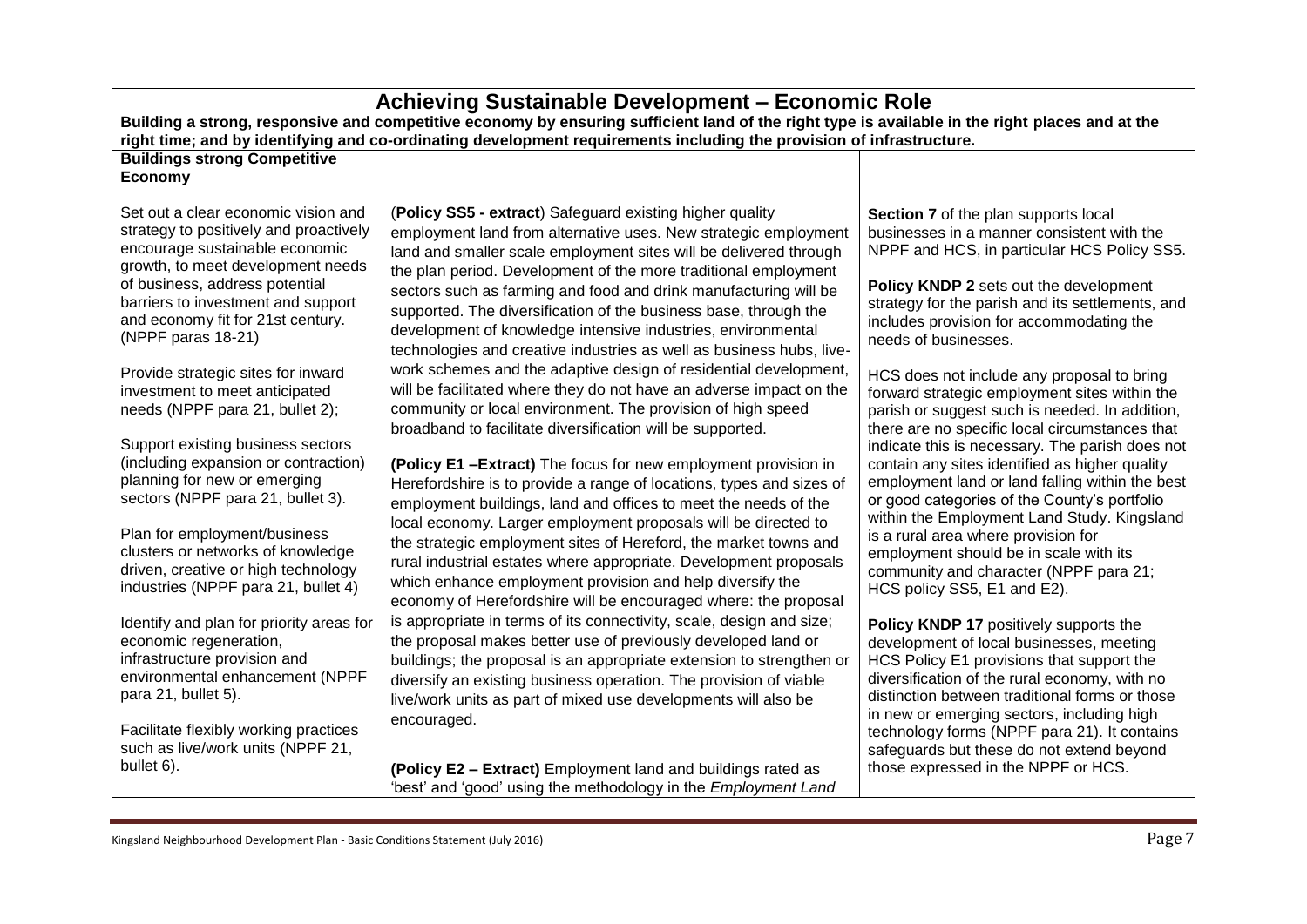| Avoid long term protection of sites   | Study 2012 (or successor document) will be safeguarded from                                                                      | No specific locational requirements have been                                      |
|---------------------------------------|----------------------------------------------------------------------------------------------------------------------------------|------------------------------------------------------------------------------------|
| allocated for employment where        | redevelopment to other non-employment uses. Proposals which                                                                      | identified for economic regeneration or                                            |
| there is no reasonable prospect of it | would result in the loss of employment land rated as 'moderate'                                                                  | environmental enhancements (NPPF para                                              |
| being used.(NPPF para 22).            | will be permitted where:                                                                                                         | 21). However, the need to upgrade Kingsland                                        |
|                                       | 1. the development of the site for other uses would not result in                                                                | Sewage Treatment Works has been                                                    |
|                                       | an overall shortage in the quality and quantity of employment                                                                    | recognised and provisions included in the plan                                     |
|                                       | land supply in the area; or                                                                                                      | through Policy KNDP 9.                                                             |
|                                       | 2. there would be a net improvement in amenity through the                                                                       |                                                                                    |
|                                       | removal of a nonconforming use from within a residential area,                                                                   | Policies KNDP 17 and 18 support traditional                                        |
|                                       | and where an alternative use would offer amenity benefits. For<br>sites in existing employment use, consideration should also be | employment sectors including farming,<br>business diversification and new forms of |
|                                       |                                                                                                                                  | business provided they are in scale with the                                       |
|                                       | given to the ability to relocate existing occupiers where this is<br>necessary; or                                               | rural character of the area and do not have                                        |
|                                       | the proposal would not result in a piecemeal loss of<br>3.                                                                       | any adverse effect on the community                                                |
|                                       | employment land where there is potential for a more                                                                              | (amenity), transport and environment (HCS                                          |
|                                       | comprehensive scheme;                                                                                                            | policy SS5).                                                                       |
|                                       |                                                                                                                                  |                                                                                    |
|                                       | In all cases:                                                                                                                    | The provision of high speed broadband is                                           |
|                                       | -the viability of the development proposal must be confirmed                                                                     | supported (Policy KNDP 11).                                                        |
|                                       | through a comprehensive assessment; and                                                                                          |                                                                                    |
|                                       | -there must be evidence of appropriate and active marketing of at                                                                | Policy KNDP 17 also seeks to avoid the                                             |
|                                       | least 12 months for a change of use of a B Class employment use                                                                  | unnecessary loss of business premises and                                          |
|                                       |                                                                                                                                  | supports the similar requirement set out in                                        |
|                                       | and it can be shown that this marketing has been unsuccessful.                                                                   | <b>HCS policy E2</b>                                                               |
|                                       | The provision of ancillary and complementary uses which help                                                                     |                                                                                    |
|                                       | meet the day-to-day needs of employment sites and their                                                                          | The plan is happy to rely upon HCS policies                                        |
|                                       | employees and improve the sites' attractiveness to businesses,                                                                   | related to working from home and the                                               |
|                                       | will be permitted where they are of a scale which does not impact                                                                | establishment of live-work units together with                                     |
|                                       | on the overall supply of employment land.                                                                                        | the criteria listed in Policy KNDP 17 and                                          |
|                                       |                                                                                                                                  | paragraph 7.3 explains the NDP policy<br>approach.                                 |
|                                       | (Policy E3 - Extract) The value of home working will be                                                                          |                                                                                    |
|                                       | recognised by allowing some material change of use to part of a                                                                  | The NDP where it relates to economic                                               |
|                                       | dwelling, where the dwelling remains as the principle place of                                                                   | development is considered consistent with the                                      |
|                                       | residence for the home worker; and recognising the potential to                                                                  | provisions contained within the NPPF and                                           |
|                                       | encourage and expand home working, by allowing small                                                                             | HCS which aim to support business and                                              |
|                                       | extensions or conversions where the proposed use and operation                                                                   | enterprise. The criteria which may restrict                                        |
|                                       | would be compatible with its location and heritage value, and                                                                    | such development are similar to safeguarding                                       |
|                                       | where it would not adversely affect the amenity of the                                                                           | provisions in both the NPPF and HCS and                                            |
|                                       | neighbourhood by any of the following:                                                                                           |                                                                                    |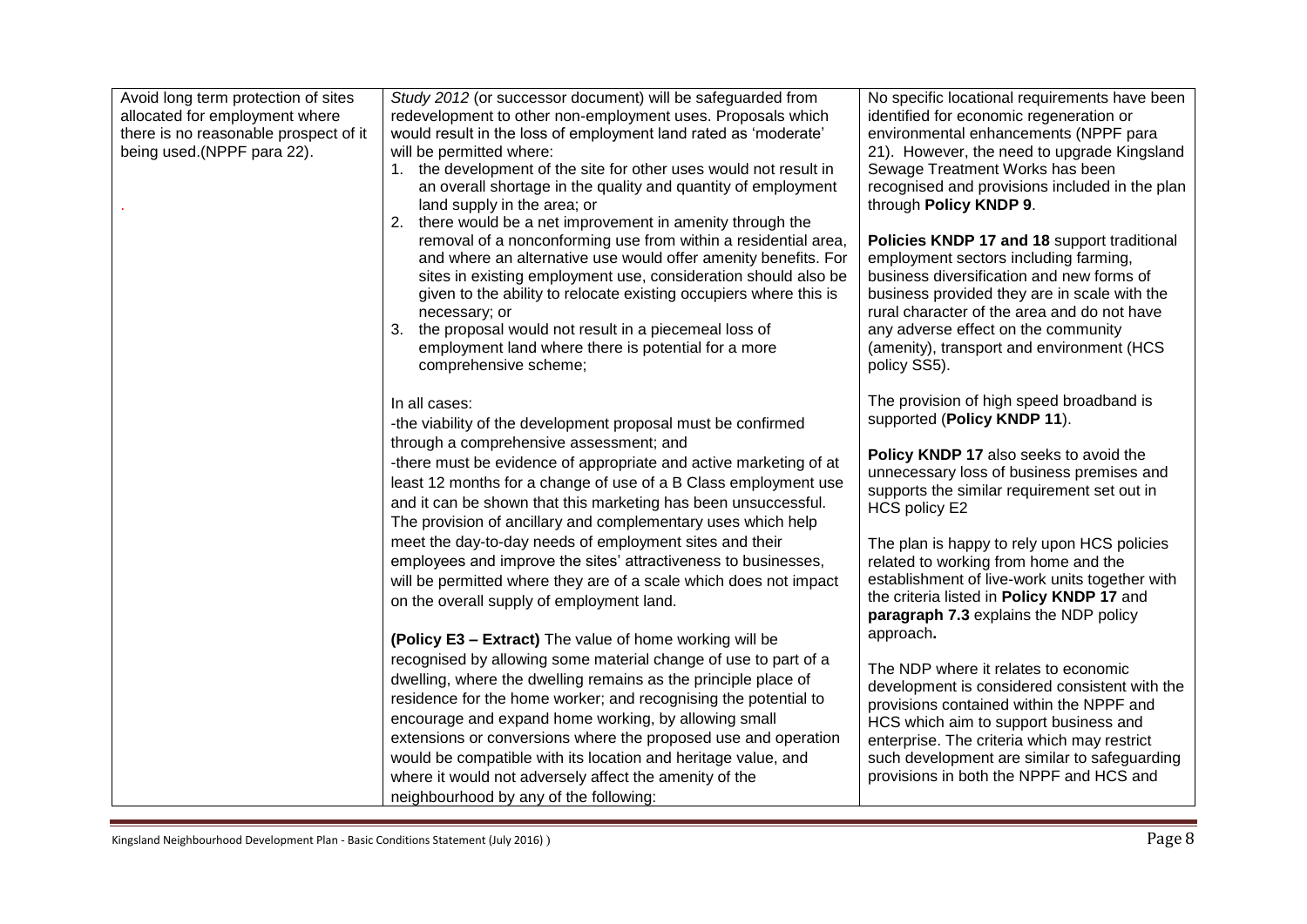|                                                                                                                                                                                                                                                                                                                                                                                                                                                                                                                                                                                                                                                                                                                                                                                        | - changes to the appearance of any building;<br>- noise disturbance from the use or any increased traffic and<br>parking generated;<br>- unsociable hours of operation; and<br>- the storage of hazardous materials or emissions from the site.                                                                                                                                                                                                                                                                                                                                                                                                                                                                                                                                                                                                                                                                                                                                                                                                                                                                                                                                                                                                                                                                                                                                                                                                                      | relate primarily to amenity and the<br>environment.                                                                                                                                                                                                                                                                                                                                                                                                                                                                                                                                                                                                                                                                                                                                                                                                                                                                                                                                            |
|----------------------------------------------------------------------------------------------------------------------------------------------------------------------------------------------------------------------------------------------------------------------------------------------------------------------------------------------------------------------------------------------------------------------------------------------------------------------------------------------------------------------------------------------------------------------------------------------------------------------------------------------------------------------------------------------------------------------------------------------------------------------------------------|----------------------------------------------------------------------------------------------------------------------------------------------------------------------------------------------------------------------------------------------------------------------------------------------------------------------------------------------------------------------------------------------------------------------------------------------------------------------------------------------------------------------------------------------------------------------------------------------------------------------------------------------------------------------------------------------------------------------------------------------------------------------------------------------------------------------------------------------------------------------------------------------------------------------------------------------------------------------------------------------------------------------------------------------------------------------------------------------------------------------------------------------------------------------------------------------------------------------------------------------------------------------------------------------------------------------------------------------------------------------------------------------------------------------------------------------------------------------|------------------------------------------------------------------------------------------------------------------------------------------------------------------------------------------------------------------------------------------------------------------------------------------------------------------------------------------------------------------------------------------------------------------------------------------------------------------------------------------------------------------------------------------------------------------------------------------------------------------------------------------------------------------------------------------------------------------------------------------------------------------------------------------------------------------------------------------------------------------------------------------------------------------------------------------------------------------------------------------------|
| Supporting a prosperous rural<br>economy                                                                                                                                                                                                                                                                                                                                                                                                                                                                                                                                                                                                                                                                                                                                               |                                                                                                                                                                                                                                                                                                                                                                                                                                                                                                                                                                                                                                                                                                                                                                                                                                                                                                                                                                                                                                                                                                                                                                                                                                                                                                                                                                                                                                                                      |                                                                                                                                                                                                                                                                                                                                                                                                                                                                                                                                                                                                                                                                                                                                                                                                                                                                                                                                                                                                |
| Assess the needs of the food<br>production industry and any barriers<br>to investment that planning can<br>resolve (NPPF para 161, bullet 6)<br>Promote growth and expansion of all<br>types of businesses and enterprise<br>through conversions and well-<br>designed new buildings in rural<br>areas (NPPF para 28, bullet 1).<br>Promote diversification and<br>development of agriculture and other<br>land based rural businesses (NPPF<br>para 28, bullet 2).<br>Promote provision and expansion of<br>sustainable rural tourism, visitor<br>facilities and leisure developments<br>that respect the countryside (NPPF<br>para 28, bullet 3).<br>Promote the retention and<br>development of local services and<br>community facilities in villages<br>(NPPF para 28, bullet 4). | (Policy RA5 - Extract) The sustainable re-use of individual and<br>groups of redundant or disused buildings, including farmsteads in<br>rural areas, making a positive contribution to rural businesses and<br>enterprise and support the local economy (including live work<br>units) or which otherwise contributes to or is essential to the social<br>well-being of the countryside, will be permitted where:<br>1. design respects the character and significance of any<br>redundant or disused building and demonstrate that it<br>represents the most viable option for the long term<br>conservation and enhancement of any heritage asset affected,<br>together with its setting;<br>design proposals make adequate provision for protected and<br>2.<br>priority species and associated habitats;<br>3. the proposal is compatible with neighbouring uses, including<br>any continued agricultural operations and does not cause<br>undue environmental impacts and;<br>the buildings are of permanent and substantial construction<br>4.<br>capable of conversion without major or complete<br>reconstruction; and<br>the building is capable of accommodating the proposed new<br>5.<br>use without the need for substantial alteration or extension,<br>ancillary buildings, areas of hard standing or development<br>which individually or taken together would adversely affect the<br>character or appearance of the building or have a detrimental | Policy KNDP 17 supports the development of<br>all types of local businesses, including<br>through the conversion of rural buildings. It<br>also promotes tourism enterprises of<br>appropriate scale (NPPF para 28; HCS<br>policies RA5, RA6 and E4). The policy would<br>also apply to local services.<br>Policy KNDP 18 specifically supports<br>agricultural, forestry and associated rural<br>enterprises in accordance with NPPF paras<br>28 and 161.<br>In both instances specific protection is<br>provided to retain the character of the rural<br>area with references to scale, traffic<br>generation and environmental protection. As<br>previously indicated these accord with both<br>the NPPF and HCS<br>Policy KNDP 12 supports development that<br>would enhance the viability of local services<br>and community facilities (NPPF para 28).<br>No distinction is drawn between different<br>employment sectors except in terms of<br>directing light industrial operations to |
|                                                                                                                                                                                                                                                                                                                                                                                                                                                                                                                                                                                                                                                                                                                                                                                        | impact on its surroundings and landscape setting.                                                                                                                                                                                                                                                                                                                                                                                                                                                                                                                                                                                                                                                                                                                                                                                                                                                                                                                                                                                                                                                                                                                                                                                                                                                                                                                                                                                                                    | converted premises or brownfield sites.<br>Support for tourism is specifically highlighted.<br>In addition, no restrictions are placed upon                                                                                                                                                                                                                                                                                                                                                                                                                                                                                                                                                                                                                                                                                                                                                                                                                                                    |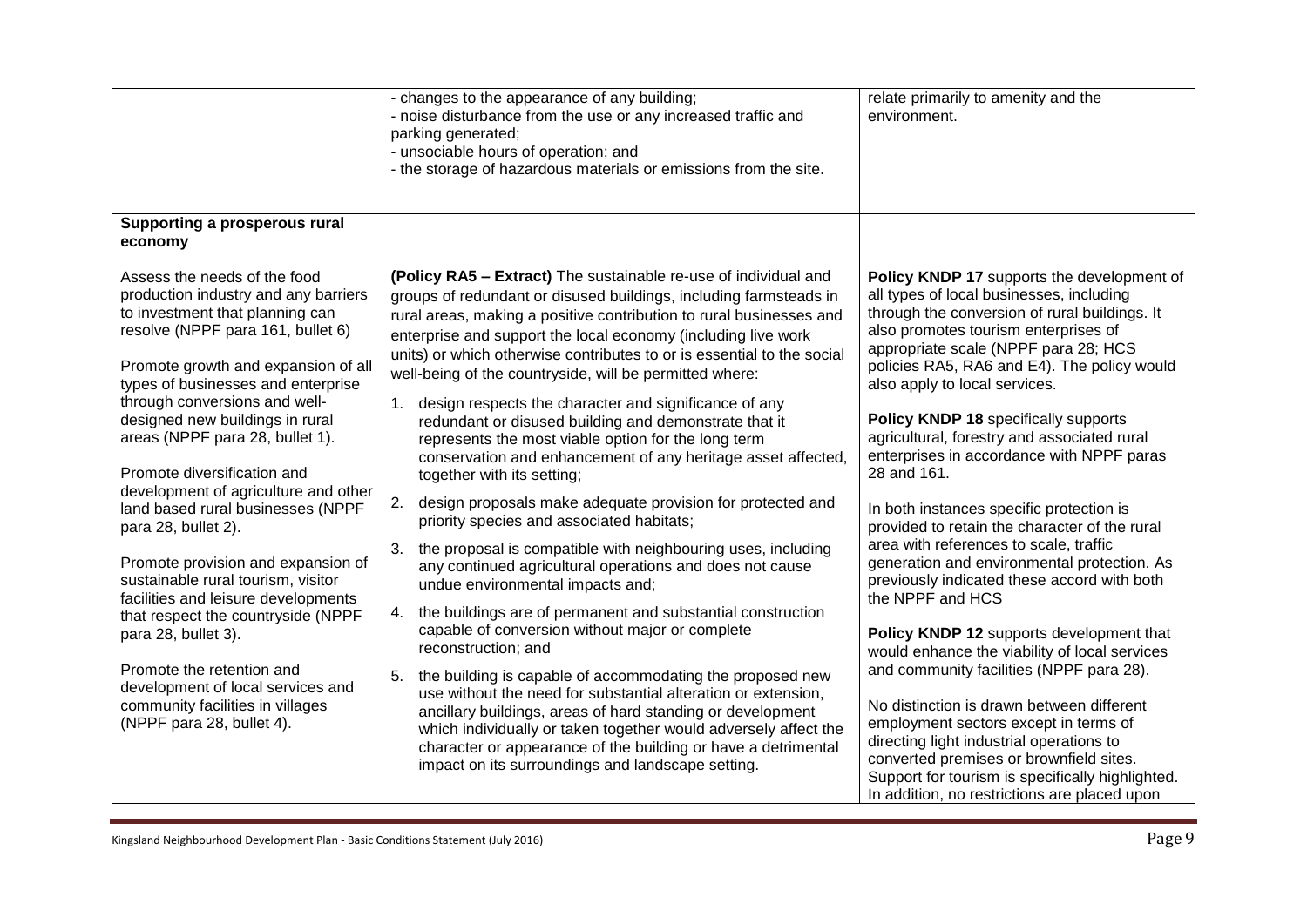| Any planning permissions granted pursuant to this policy will be<br>subject to a condition removing permitted development rights for<br>future alterations, extensions and other developments.                           | development proposals for or associated with<br>agricultural diversification, new technologies,<br>and local services except that they should be<br>of appropriate scale and character and do not<br>affect visual or residential amenity (meeting |
|--------------------------------------------------------------------------------------------------------------------------------------------------------------------------------------------------------------------------|----------------------------------------------------------------------------------------------------------------------------------------------------------------------------------------------------------------------------------------------------|
| (Policy RA6 - Extract) Employment generating proposals which<br>help diversify the rural economy such as knowledge based<br>creative industries, environmental technologies, business                                    | the provisions of NPPF para 28; HCS policies<br>RA5, RA6 and E4).                                                                                                                                                                                  |
| diversification projects and home working will be supported. A<br>range of economic activities will be supported, including proposals<br>which:                                                                          | The NDP where it relates to the rural<br>economy is considered consistent with the<br>provisions contained within the NPPF and<br>HCS.                                                                                                             |
| - support and strengthen local food and drink production;                                                                                                                                                                |                                                                                                                                                                                                                                                    |
| - support and/or protect the vitality and viability of commercial<br>facilities of an appropriate type and scale in rural areas, such as<br>village shops, petrol filling stations, garden centres and public<br>houses. |                                                                                                                                                                                                                                                    |
| - involve the small scale extension of existing businesses;                                                                                                                                                              |                                                                                                                                                                                                                                                    |
| - promote sustainable tourism proposals of an appropriate scale in<br>accordance with Policy E4 -Tourism;                                                                                                                |                                                                                                                                                                                                                                                    |
| - promote the sustainable use of the natural and historic<br>environment as an asset which is valued and conserved;                                                                                                      |                                                                                                                                                                                                                                                    |
| - support the retention of existing military sites                                                                                                                                                                       |                                                                                                                                                                                                                                                    |
| - support the retention and/ or diversification of existing agricultural<br>businesses.                                                                                                                                  |                                                                                                                                                                                                                                                    |
| Planning applications which are submitted in order to diversify the<br>rural economy will be permitted where they;                                                                                                       |                                                                                                                                                                                                                                                    |
| - ensure that the development is of a scale which would be<br>commensurate with its location and setting;                                                                                                                |                                                                                                                                                                                                                                                    |
| - do not cause unacceptable adverse impacts to the amenity of<br>nearby residents by virtue of design and mass, noise and dust,<br>lighting and smell;                                                                   |                                                                                                                                                                                                                                                    |
| - do not generate traffic movements that cannot safely be<br>accommodated within the local road network; and                                                                                                             |                                                                                                                                                                                                                                                    |
| - do not undermine the achievement of water quality targets in<br>accordance with Policies SD3 and SD4.                                                                                                                  |                                                                                                                                                                                                                                                    |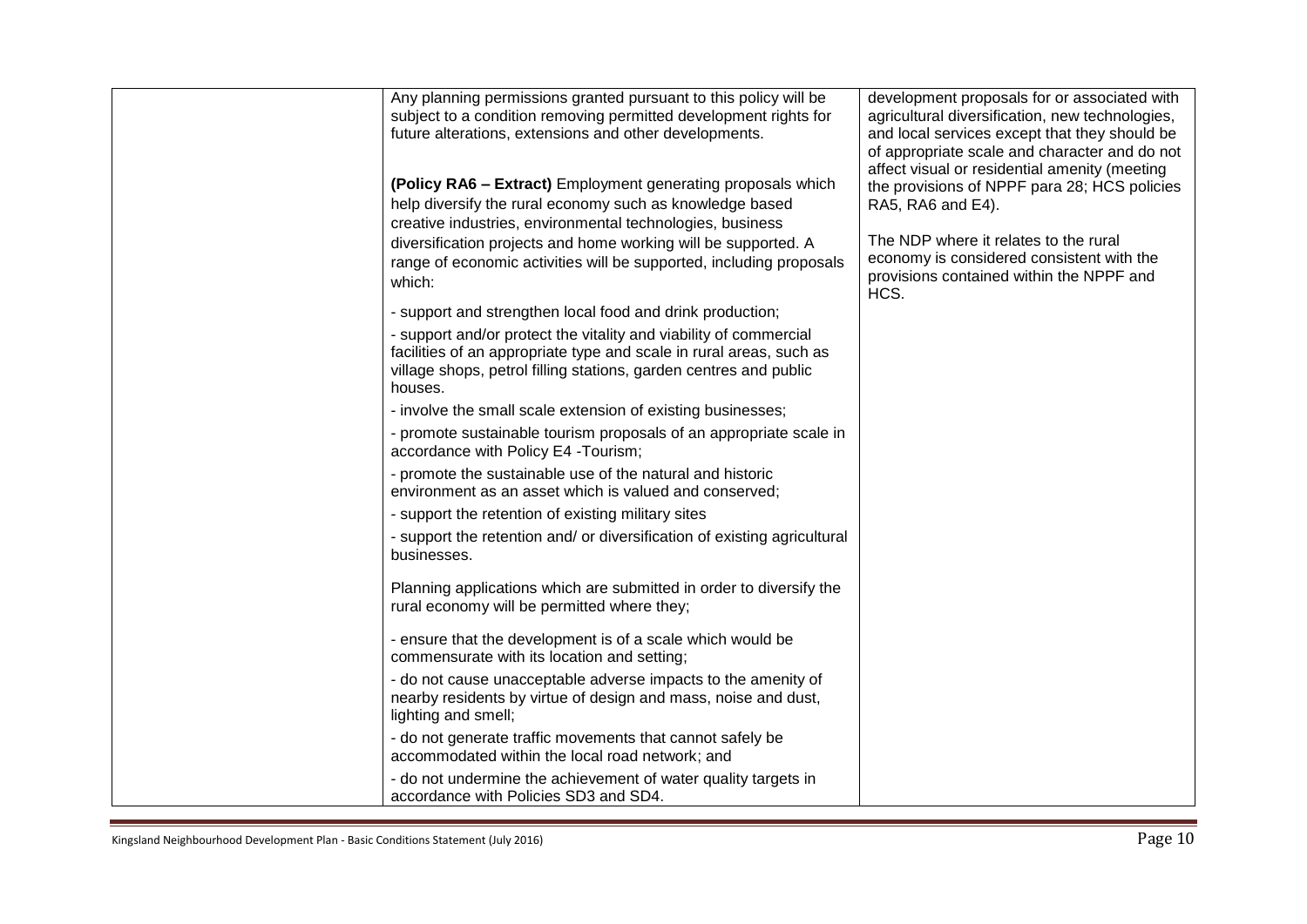| (Policy E4 – Extract) Herefordshire will be promoted as a<br>destination for quality leisure visits and sustainable tourism by<br>utilising, conserving and enhancing the county's unique<br>environmental and heritage assets and by recognising the intrinsic<br>character and beauty of the countryside. In particular, the tourist<br>industry will be supported by a number of measures including:                                                                                                                                                                                                                                                                                                                                                                                                                                                                                                   |  |
|-----------------------------------------------------------------------------------------------------------------------------------------------------------------------------------------------------------------------------------------------------------------------------------------------------------------------------------------------------------------------------------------------------------------------------------------------------------------------------------------------------------------------------------------------------------------------------------------------------------------------------------------------------------------------------------------------------------------------------------------------------------------------------------------------------------------------------------------------------------------------------------------------------------|--|
| 1. the development of sustainable tourism opportunities,<br>capitalising on assets such as the county's landscape, rivers,<br>other waterways and attractive rural settlements, where there<br>is no detrimental impact on the county's assets or on the<br>overall character and quality of the environment. Particular<br>regard will be had to conserving the landscape and scenic<br>beauty in the Areas of Outstanding Natural Beauty;                                                                                                                                                                                                                                                                                                                                                                                                                                                               |  |
| 2. retaining and enhancing existing, and encouraging new,                                                                                                                                                                                                                                                                                                                                                                                                                                                                                                                                                                                                                                                                                                                                                                                                                                                 |  |
| accommodation and attractions throughout the county,<br>3. retaining and enhancing existing, and encouraging new,<br>accommodation and attractions throughout the county, which<br>will help to diversify the tourist provision, extend the tourist<br>season and increase the number of visitors staying overnight.<br>In particular proposals for new hotels will be encouraged.<br>Applicants will be encouraged to provide a 'Hotel Needs'<br>Assessment' for any applications for new hotels;<br>4. ensuring that cycling, walking and heritage tourism is<br>encouraged by facilitating the development of long distance<br>walking and cycling routes, food and drink trails and heritage<br>trails, including improvements to public rights of way, whilst<br>having special regard for the visual amenity of such routes and<br>trails, and for the setting of heritage assets in their vicinity |  |
| 5. the safeguarding of the historic route of the Herefordshire and<br>Gloucestershire Canal (shown on the Policies Map), together<br>with its infrastructure, buildings, towpath and features. Where<br>the original alignment cannot be re-established, a corridor<br>allowing for deviations will be safeguarded. New<br>developments within or immediately adjoining the<br>safeguarded corridor will be required to incorporate land for<br>canal restoration. Development not connected with the canal                                                                                                                                                                                                                                                                                                                                                                                               |  |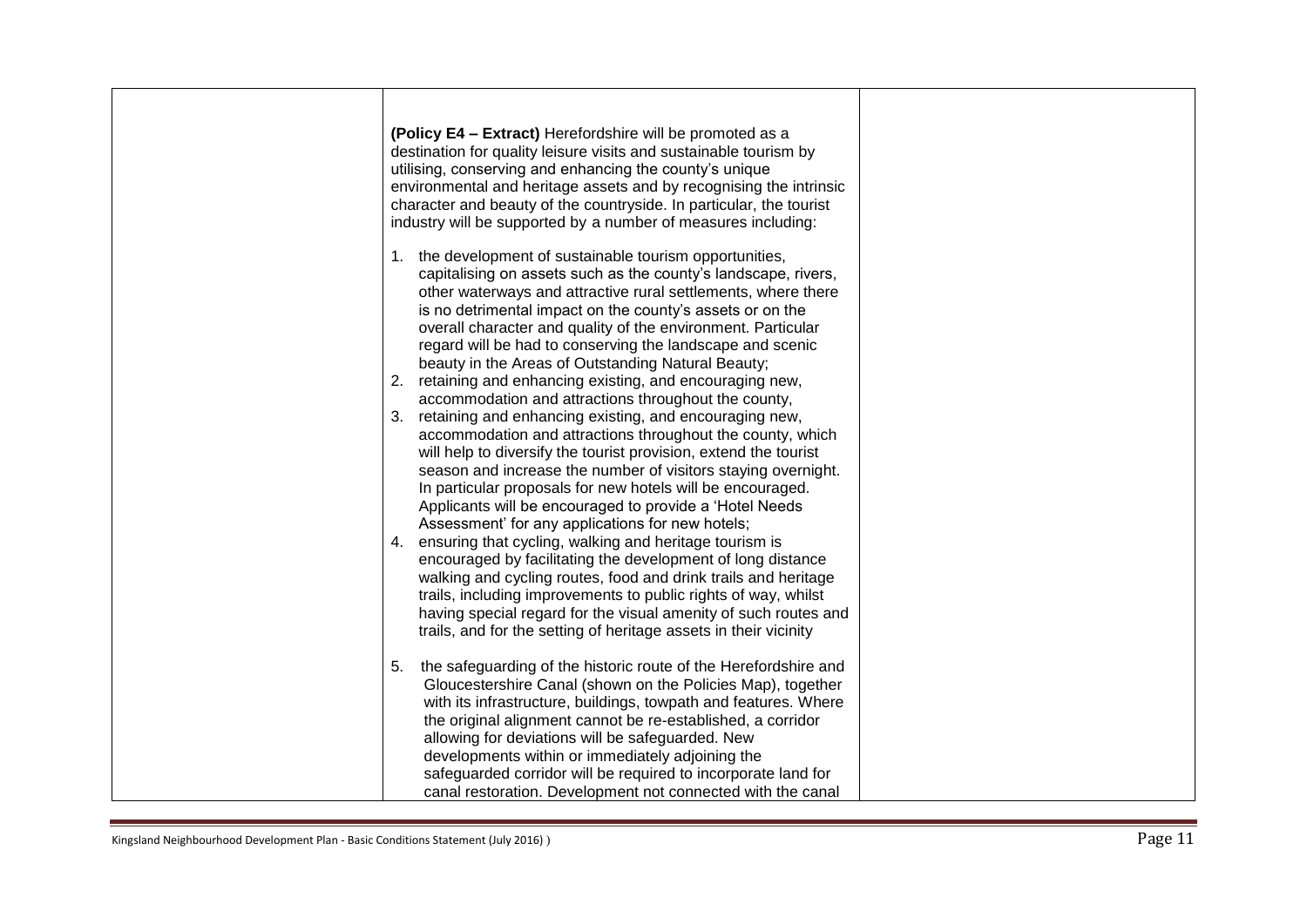|                                                                                                                                                                                                                     | that would prevent or prejudice the restoration of a continuous<br>route will not be permitted                                                                                                                                                                                                                                                                                                                                       |                                                                                                                                                                                                                                                                                                                                                                                                                                                |
|---------------------------------------------------------------------------------------------------------------------------------------------------------------------------------------------------------------------|--------------------------------------------------------------------------------------------------------------------------------------------------------------------------------------------------------------------------------------------------------------------------------------------------------------------------------------------------------------------------------------------------------------------------------------|------------------------------------------------------------------------------------------------------------------------------------------------------------------------------------------------------------------------------------------------------------------------------------------------------------------------------------------------------------------------------------------------------------------------------------------------|
| <b>Supporting high quality</b><br>communications infrastructure<br>Support the expansion of the<br>electronic communications network,<br>including broadband but keeping the                                        | (Policy SD1 - Extract) Development proposals should create<br>safe, sustainable, well integrated environments for all members of                                                                                                                                                                                                                                                                                                     | Policy KNDP 11 meets the provision in NPPF<br>para 43 to support the expansion of<br>broadband infrastructure for businesses and                                                                                                                                                                                                                                                                                                               |
| number of masts to a minimum,<br>using existing buildings and<br>structures, with new sites<br>sympathetically designed (NPPF<br>para 43).                                                                          | the community. In conjunction with this, all development proposals<br>should incorporate the following requirements (among others):<br>ensuring designs can be easily adapted and<br>accommodate new technologies to meet changing needs<br>throughout the lifetime of the development;                                                                                                                                              | residential property. It also meets and<br>supports the provision in HCS policy SD1 for<br>new properties to have the appropriate<br>infrastructure included in the construction of<br>properties to provide for broadband. Provision<br>for broadband is a local and site specific<br>issue. Other electronic communication<br>equipment utilising masts needs to be<br>considered at a wider level so HCS is<br>considered more appropriate. |
|                                                                                                                                                                                                                     |                                                                                                                                                                                                                                                                                                                                                                                                                                      | The policy will support the sustaining and<br>development of local businesses including<br>promoting home working.                                                                                                                                                                                                                                                                                                                             |
| <b>Provision of Infrastructure</b>                                                                                                                                                                                  |                                                                                                                                                                                                                                                                                                                                                                                                                                      |                                                                                                                                                                                                                                                                                                                                                                                                                                                |
| Work with other authorities and<br>providers to assess the quality and<br>capacity of (among others)<br>infrastructure for transport, water<br>supply and wastewater and its<br>treatment (NPPF para 162, bullet 1) | (Policy SS4 - extract) New developments should be<br>designed and located to minimise the impacts on the transport<br>network; ensuring that the efficient and safe operation of the<br>network are not detrimentally impacted. Where possible<br>development proposals should be accessible by and facilitate<br>a genuine choice of modes of travel. Development proposals<br>that will generate high journey numbers should be in | HCS has determined where development<br>should be located and this takes into account<br>the needs of rural areas (NPPF para 34).<br>There are no proposals at this time for<br>transport infrastructure affecting the Parish<br>(NPPF para 41).                                                                                                                                                                                               |
| Encourage transport solutions that<br>support reductions in greenhouse<br>gas emissions and reduce<br>congestion (NPPF para 30).                                                                                    | sustainable locations, accessible by means other than private<br>car or alternatively, be required to demonstrate that they can<br>be made sustainable by reducing unsustainable transport as<br>required in future local or neighbourhood development plans<br>and developer contributions, which meet the statutory tests,<br>patterns and promoting travel by walking, cycling and public                                         | Policy KNDP 8 indicates that the Parish<br>Council will work with Herefordshire Council in<br>relation to transport infrastructure (NPPF para<br>162; HCS policy SS4) in particular to                                                                                                                                                                                                                                                         |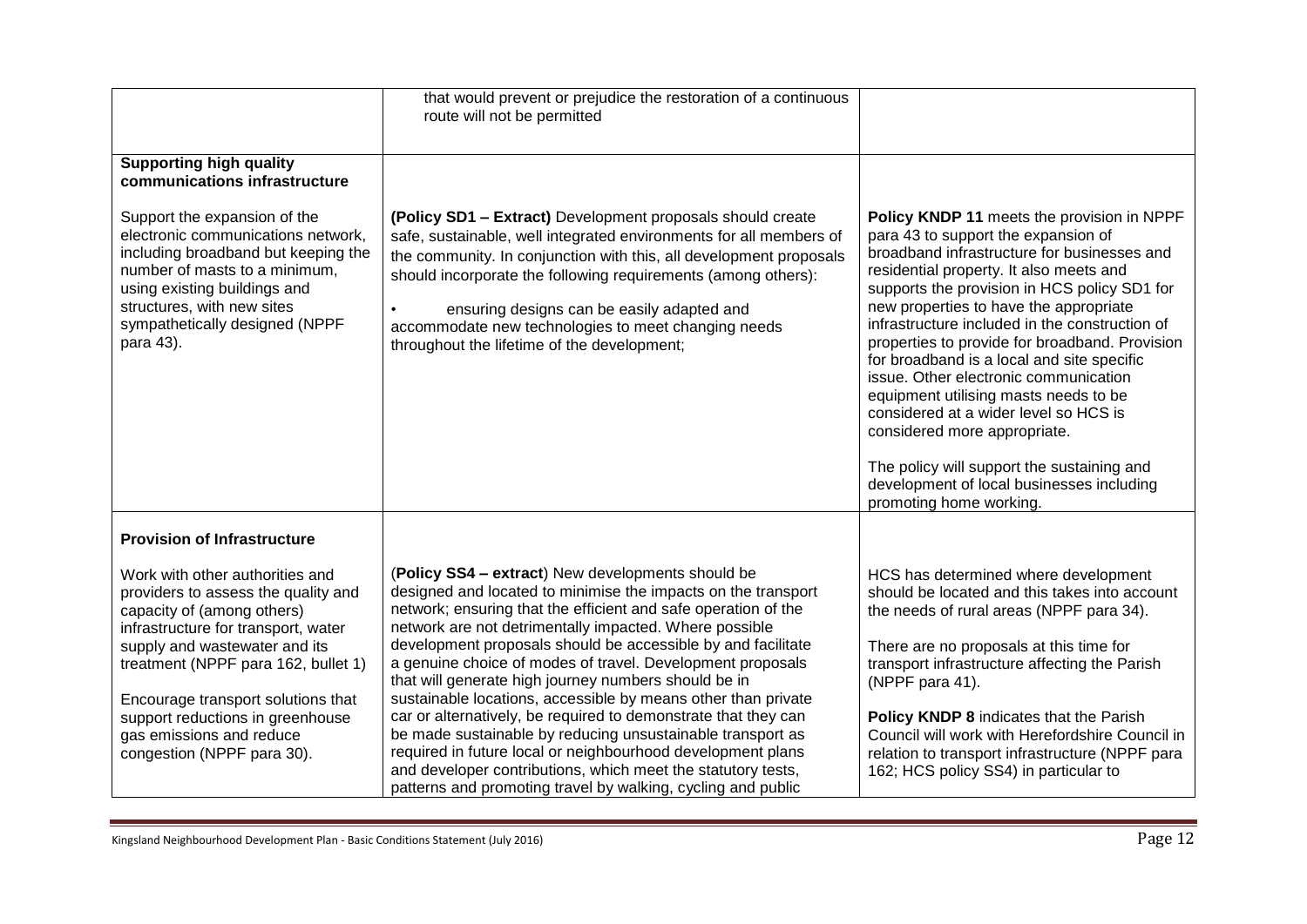| Developments that generate<br>significant amounts of movements<br>should be supported by Transport                                                                                                                                                                                                | transport. Proposals to provide new and improved existing<br>public transport, walking and cycling infrastructure will be<br>supported. Where appropriate, land and routes will be                                                                                                                                                                                                                                                                                                                            | encourage walking and cycling (NPPF paras<br>30 and 35; HCS policy SS7).                                                                                                                                                                                                                                                                                                          |
|---------------------------------------------------------------------------------------------------------------------------------------------------------------------------------------------------------------------------------------------------------------------------------------------------|---------------------------------------------------------------------------------------------------------------------------------------------------------------------------------------------------------------------------------------------------------------------------------------------------------------------------------------------------------------------------------------------------------------------------------------------------------------------------------------------------------------|-----------------------------------------------------------------------------------------------------------------------------------------------------------------------------------------------------------------------------------------------------------------------------------------------------------------------------------------------------------------------------------|
| <b>Statements or Transport</b><br>Assessments to show sustainable<br>transport modes have been taken<br>into account, safe and suitable<br>access can be achieved, and<br>improvements to the transport<br>network to limit impacts on<br>development can be undertaken<br>(NPPF paras 32 and 36) | safeguarded and developer contributions sought to assist with<br>the delivery of new sustainable transport infrastructure,<br>including that required for alternative energy cars.<br>Herefordshire Council will work with the Highways Agency,<br>Network Rail, bus and train operators, developers and local<br>communities to bring forward improvements to the local and<br>strategic transport network to reduce congestion, improve air<br>quality and road safety and offer greater transport choices. | It is not currently envisaged that development<br>generating significant traffic will take place<br>within the Parish but there may be such<br>development in areas elsewhere that might<br>result in such traffic passing through it.<br>However, Policy KNDP 8 does include a<br>criterion that would address the issue<br>identified in NPPF para 32/36 and HCS policy<br>SS4. |
| Locate development that generate<br>significant movements where the<br>need to travel will be minimised and<br>sustainable transport modes<br>maximise, but take into account<br>policies for rural areas (NPPF para<br>34).                                                                      | Development proposals incorporating commercial vehicular<br>movements that could detrimentally impact on the environmental<br>quality, amenity, safety and character of the surrounding locality<br>will be expected to incorporate evidence demonstrating how the<br>traffic impacts are to be mitigated.<br>Policy SS7- Extract) Development proposals will be expected to                                                                                                                                  | HCS policies SS4, MT1 and SD1 cover<br>requirements in terms of ensuring traffic<br>generated by developments in general should<br>be accommodated on the highway network<br>and on-site arrangements for vehicles and<br>sustainable transport measures. These HCS<br>policies are considered sufficient for the<br>needs of the Parish but Policy KNDP 8                        |
| Give priority to pedestrians and<br>cycle movements (NPPF para 35,<br>bullet 2).                                                                                                                                                                                                                  | include measures which will mitigate their impact on climate change.<br>At a strategic level, this will include:<br>delivering development that seeks to reduce the need to                                                                                                                                                                                                                                                                                                                                   | supplements and strengthen these where<br>there is considered to be a local requirement<br>or the community has expressed concern.                                                                                                                                                                                                                                                |
| Create safe and secure layouts,<br>minimising conflicts between users,<br>avoiding clutter (NPPF para 35,<br>bullet 3)                                                                                                                                                                            | travel by private car and which encourages sustainable travel<br>options including walking, cycling and public transport.<br>(Policy MT1 - Extract) Development proposals should                                                                                                                                                                                                                                                                                                                              | Policy KNDP 8 promotes the provision of off-<br>road parking which has been identified as an<br>issue within the village centre in order that the<br>main village street can properly absorb traffic                                                                                                                                                                              |
| Consider the needs of people with<br>disabilities by all modes of transport<br>(NPPF para 35, bullet 5).                                                                                                                                                                                          | incorporate the following principle requirements covering<br>movement and transportation:<br>1. demonstrate that the strategic and local highway network can<br>absorb the traffic impacts of the development without adversely                                                                                                                                                                                                                                                                               | (HCS policy MT1). However, Policy KNDP 8<br>supports HCS parking standards, there being<br>no evidence to suggest different standards<br>are required (NPPF 39).                                                                                                                                                                                                                  |
| Balance land uses so people can be<br>encouraged to minimise journey<br>length (NPPF para 37).                                                                                                                                                                                                    | affecting the safe and efficient flow of traffic on the network or that<br>traffic impacts can be managed to acceptable levels to reduce and<br>mitigate any adverse impacts from the development;<br>2. promote and, where possible, incorporate integrated transport                                                                                                                                                                                                                                        | No constraints have been identified in terms<br>of water supply within the Parish (NPPF para<br>$162$ ).                                                                                                                                                                                                                                                                          |
| Set local parking standards taking<br>account of accessibility, type of                                                                                                                                                                                                                           | connections and supporting infrastructure (depending on the<br>nature and location of the site), including access to services by<br>means other than private motorised transport;                                                                                                                                                                                                                                                                                                                             | Kingsland Neighbourhood Development Plan<br>recognises there is a potential constraint in                                                                                                                                                                                                                                                                                         |

 $\sim$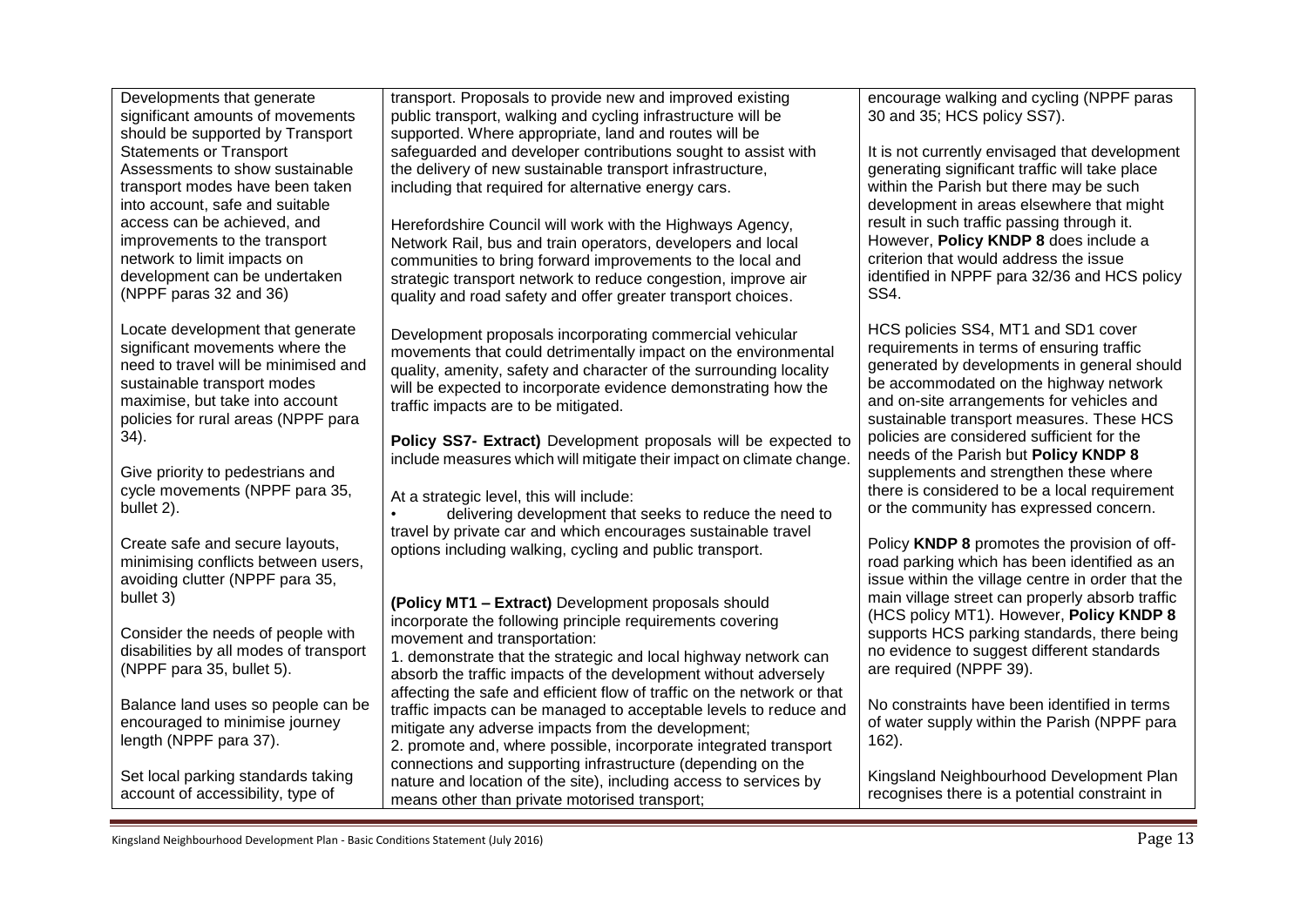| development, availability of public      | 3. encourage active travel behaviour to reduce numbers of short      | terms of wastewater treatment, specifically in   |
|------------------------------------------|----------------------------------------------------------------------|--------------------------------------------------|
| transport, car ownership and need to     | distance car journeys through the use of travel plans and other      | relation to Kingsland Waste Water Treatment      |
| reduce the use of high emission          | promotional and awareness raising activities;                        | Works (WwTWs), and this may have an              |
| vehicles (NPPF para 39).                 | 4. ensure that developments are designed and laid out to achieve     | adverse effect on the River Lugg and             |
|                                          | safe entrance and exit, have appropriate operational and             | subsequently the River Wye SAC. This is          |
| Identify and protect sites and routes    | manoeuvring space, accommodate provision for all modes of            | highlighted in various documents within the      |
| critical in developing infrastructure to | transport, the needs of people with disabilities and provide safe    | HCS evidence base. Policy KNDP 9                 |
| widen transport choices (NPPF para       | access for the emergency services;                                   | highlights this issue to potential developers    |
| 41)                                      | 5. protect existing local and long distance footways, cycle-ways     | requiring them to show that development will     |
|                                          | and bridleways unless an alternative route of at least equal utility | not overload the sewage treatment work           |
| Local Plans should take account of       | value can be used, and facilitate improvements to existing or        | system. It is also recognised that Kingsland     |
| climate change over the longer term      | provide new connections to these routes, especially where such       | WwTWs requires improvements in order to          |
| including factors such as (inter alia0   | schemes have been identified in the Local Transport Plan and/or      | reduce the levels at which phosphates are        |
| water supply (NPPF para 99).             | Infrastructure Delivery Plan; and                                    | discharged into the River Lugg. The              |
|                                          | 6. have regard to both the council's Highways Development            | Environment Agency has indicated in work to      |
| Minimise pollution on the local and      | Design Guide and cycle and vehicle parking standards as              | prepare a Nutrient Management Plan that          |
| natural environment (NPPF para 10)       | prescribed in the Local Transport Plan - having regard to the        | currently the Best Available Technology for      |
|                                          | location of the site and need to promote sustainable travel choices. | small treatment works may not achieve the        |
|                                          |                                                                      | required level. Policy KNDP 9 also seeks to      |
|                                          | Where traffic management measures are introduced they should         | address this issue together with the potential   |
|                                          | be designed in a way which respects the character of the             | for Onsite Waste Water Treatments Works to       |
|                                          | surrounding area including its landscape character. Where            | add to diffuse pollution in the River Lugg,      |
|                                          | appropriate, the principle of shared spaces will be encouraged.      | which is a particular problem within the Lugg    |
|                                          |                                                                      | sub-catchment. Policy KNDP 9 is therefore        |
|                                          | (Policy SD3 - Extracts) Measures for sustainable water               | not just specific to Kingsland village but       |
|                                          | management will be required to be an integral element of new         | supports the approach set out in HCS policy      |
|                                          | development in order to reduce flood risk; to avoid an adverse       | SD4.                                             |
|                                          | impact on water quantity; to protect and enhance groundwater         |                                                  |
|                                          | resources and to provide opportunities to enhance biodiversity,      | The wastewater treatment needs of                |
|                                          | health and recreation. This will be achieved by ensuring that:       | development elsewhere in the parish,             |
|                                          |                                                                      | including at Shirlheath and Cobnash, which       |
|                                          | 2. development is designed to be safe taking into account the        | are not on mains drainage, would also fall to    |
|                                          | lifetime of the development, and the need to adapt to climate        | be determined under Policy KNDP9 as well         |
|                                          | change by setting appropriate floor levels, providing safe           | as the county-wide provisions of HCS policy      |
|                                          | pedestrian and vehicular access, where appropriate, implementing     | SD4.                                             |
|                                          | a flood evacuation management plan and avoiding areas identified     |                                                  |
|                                          | as being subject to Rapid Inundation from a breach of a Flood        |                                                  |
|                                          | Defence;                                                             | The NDP where it relates to the provision of     |
|                                          |                                                                      | infrastructure is considered consistent with the |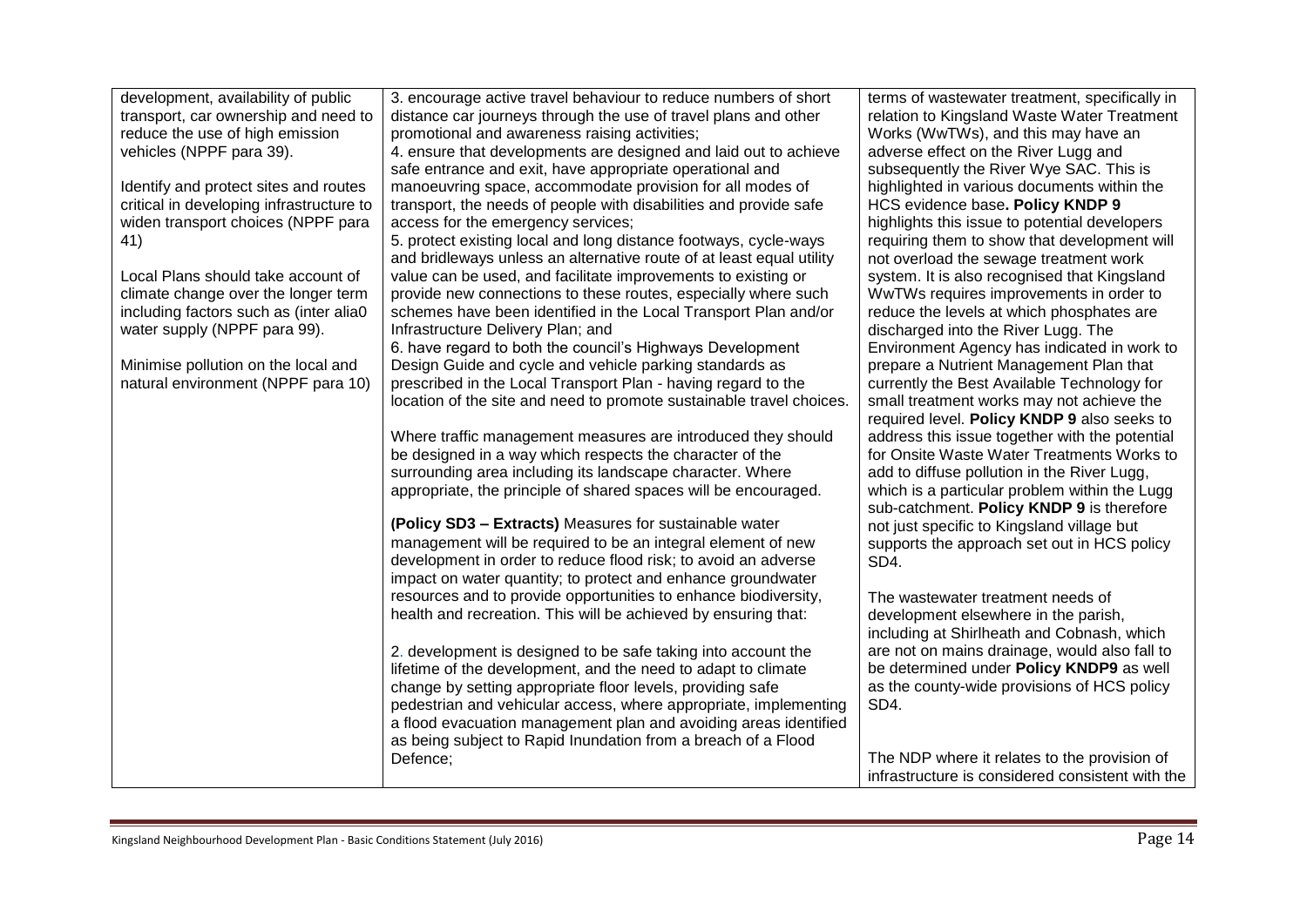| 3. where flooding is identified as an issue, new development<br>should reduce flood risk through the inclusion of flood storage<br>compensation measures, or provide similar betterment to enhance<br>the local flood risk regime;<br>4. development will not result in the loss of open watercourse, and<br>culverts should be opened up where possible to improve drainage<br>and flood flows. Proposals involving the creation of new culverts<br>(unless essential to the provision of access) will not be permitted;<br>5. development includes appropriate sustainable drainage systems<br>(SuDS) to manage surface water appropriate to the hydrological<br>setting of the site. Development should not result in an increase in<br>runoff and should aim to achieve a reduction in the existing runoff<br>rate and volumes, where possible;<br>7. the separation of foul and surface water on new developments<br>is maximised;<br>9. development should not cause an unacceptable risk to the<br>availability or quality of water resources; and<br>10. in particular, proposals do not adversely affect water quality,<br>either directly through unacceptable pollution of surface water or<br>groundwater, or indirectly through overloading of Wastewater<br>Treatment Works.<br>Development proposals should help to conserve and enhance<br>watercourses and riverside habitats, where necessary through<br>management and mitigation measures for the improvement and/or<br>enhancement of water quality and habitat of the aquatic<br>environment. Proposals which are specifically aimed at the<br>sustainable management of the water environment will in particular<br>be encouraged, including where they are required to support<br>business needs such as for agriculture. Innovative measures such<br>as water harvesting, winter water storage and active land use<br>management will also be supported. In all instances it should be | provisions contained within the NPPF and<br>HCS. |
|-----------------------------------------------------------------------------------------------------------------------------------------------------------------------------------------------------------------------------------------------------------------------------------------------------------------------------------------------------------------------------------------------------------------------------------------------------------------------------------------------------------------------------------------------------------------------------------------------------------------------------------------------------------------------------------------------------------------------------------------------------------------------------------------------------------------------------------------------------------------------------------------------------------------------------------------------------------------------------------------------------------------------------------------------------------------------------------------------------------------------------------------------------------------------------------------------------------------------------------------------------------------------------------------------------------------------------------------------------------------------------------------------------------------------------------------------------------------------------------------------------------------------------------------------------------------------------------------------------------------------------------------------------------------------------------------------------------------------------------------------------------------------------------------------------------------------------------------------------------------------------------------------------------------------------------------------------------------|--------------------------------------------------|
| demonstrated that there will be no significant adverse landscape,<br>biodiversity or visual impact                                                                                                                                                                                                                                                                                                                                                                                                                                                                                                                                                                                                                                                                                                                                                                                                                                                                                                                                                                                                                                                                                                                                                                                                                                                                                                                                                                                                                                                                                                                                                                                                                                                                                                                                                                                                                                                              |                                                  |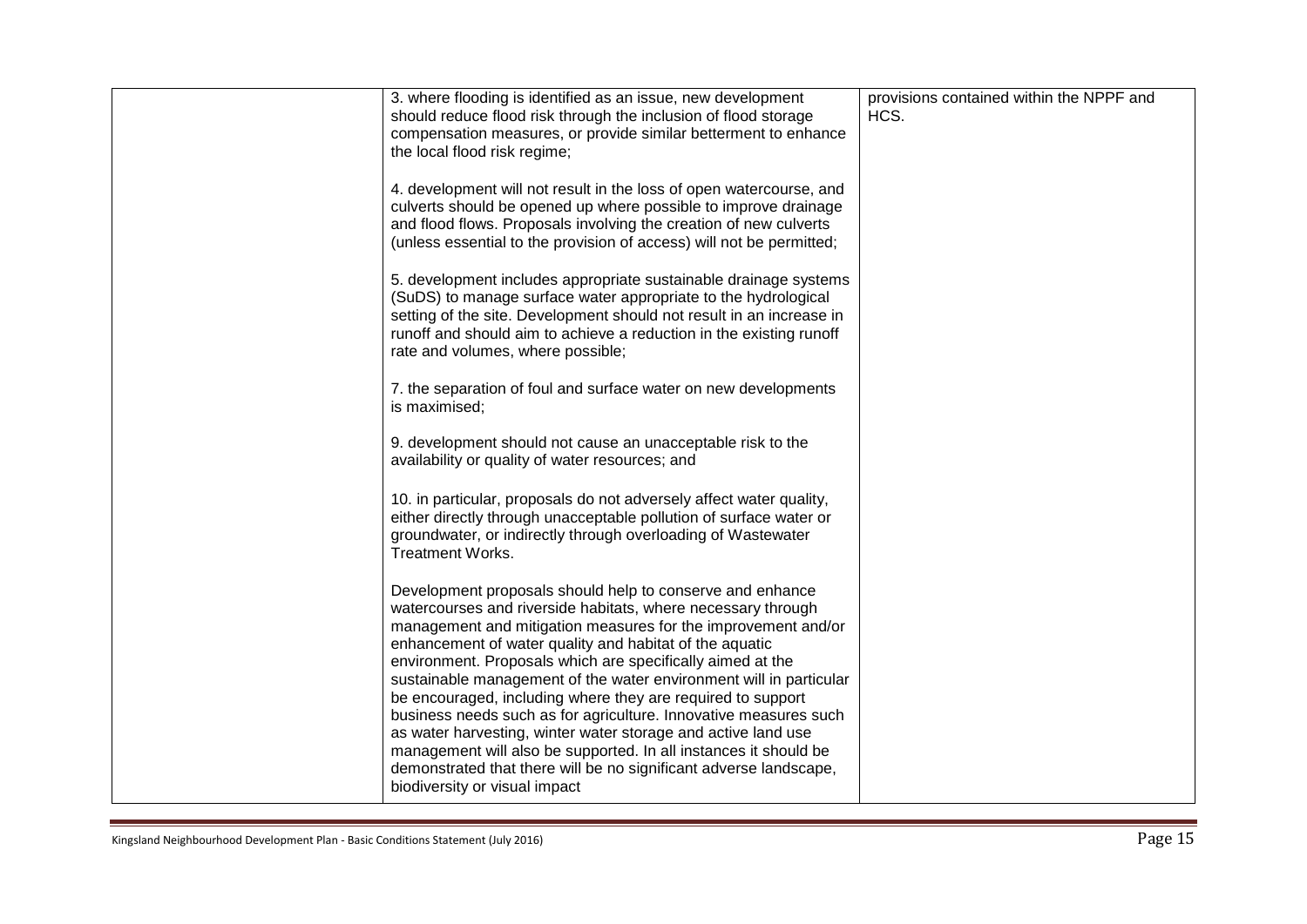| (Policy SD4 - Extract)                                                                                                                                                                                                                                                                                                                                                                                                                                                                                                                                                                                                                                                                                                                                                              |
|-------------------------------------------------------------------------------------------------------------------------------------------------------------------------------------------------------------------------------------------------------------------------------------------------------------------------------------------------------------------------------------------------------------------------------------------------------------------------------------------------------------------------------------------------------------------------------------------------------------------------------------------------------------------------------------------------------------------------------------------------------------------------------------|
| Development should not undermine the achievement of water<br>quality targets for rivers within the county, in particular through the<br>treatment of wastewater.                                                                                                                                                                                                                                                                                                                                                                                                                                                                                                                                                                                                                    |
| In the first instance developments should seek to connect to the<br>existing mains wastewater infrastructure network where nutrient<br>levels do not exceed conservation objectives within a SAC<br>designated river. Proposals will need to fully mitigate the adverse<br>effects of wastewater discharges into rivers caused by the<br>development. This may involve:                                                                                                                                                                                                                                                                                                                                                                                                             |
| measures to achieve water efficiency and/or a reduction in<br>surface water discharge to the mains sewer network, in<br>accordance with policy SD3;<br>phasing or delaying development until capacity is<br>available;<br>developer contributions to contribute to improvements to<br>waste water treatment works or other appropriate measures to<br>release capacity to accommodate new development;<br>planning permission will only be granted where it can be<br>demonstrated that there will be no adverse effect on the integrity of<br>the SAC; and<br>• where the nutrient levels set for conservation objectives<br>are already exceeded, new development should not compromise<br>the ability to reduce levels to those which are defined as<br>favourable for the site. |
| Where connection to the wastewater infrastructure network is not<br>practical, alternative options should be considered in the order:                                                                                                                                                                                                                                                                                                                                                                                                                                                                                                                                                                                                                                               |
| - provision of or connection to a package sewage treatment works;<br>- septic tank.                                                                                                                                                                                                                                                                                                                                                                                                                                                                                                                                                                                                                                                                                                 |
| With either of these non-mains alternatives, proposals should be<br>accompanied by the following:                                                                                                                                                                                                                                                                                                                                                                                                                                                                                                                                                                                                                                                                                   |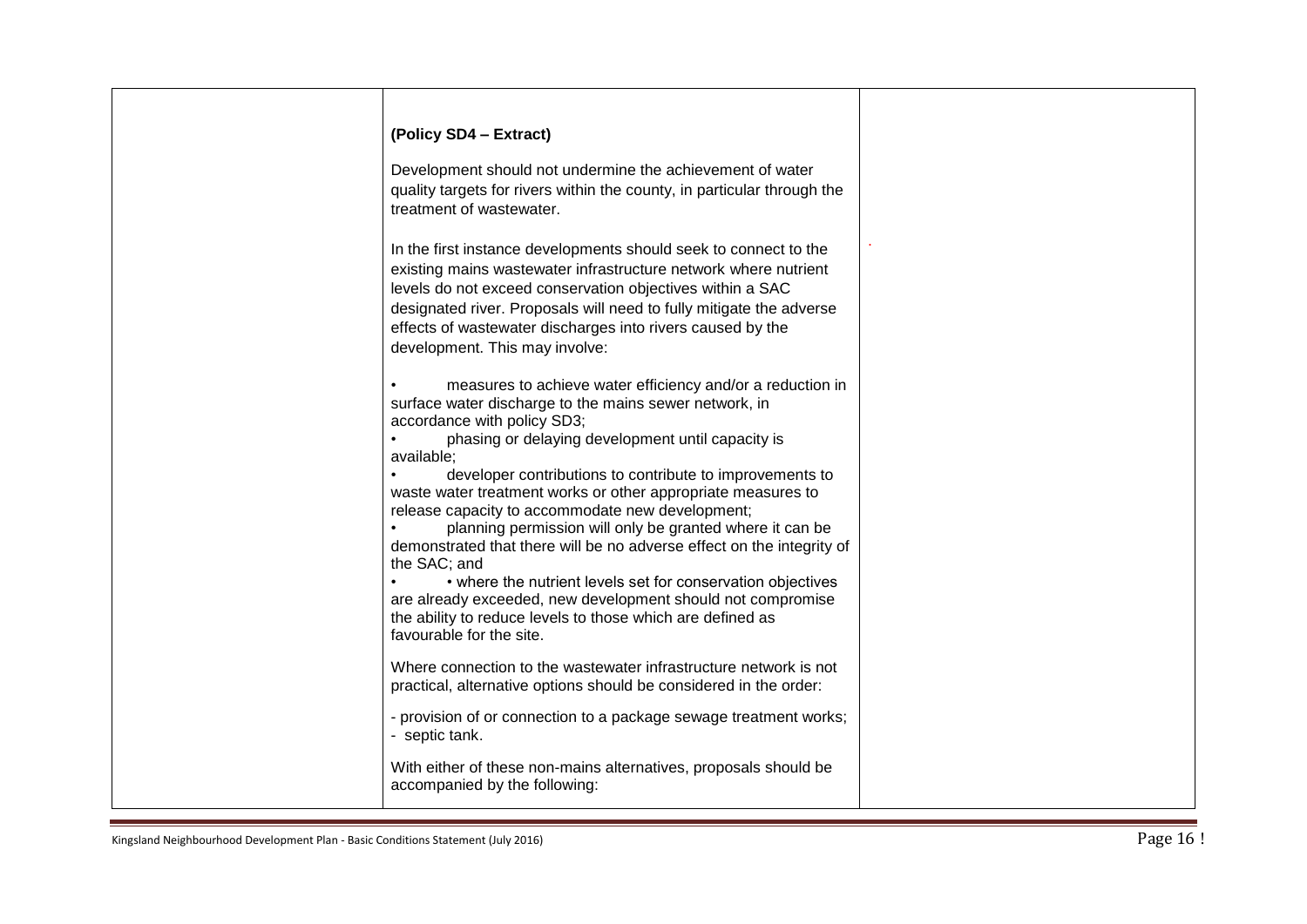| - information to show there will be no likely significant effect on the<br>water quality of the River Wye and the River Clun SACs; or                                                                                                    |  |
|------------------------------------------------------------------------------------------------------------------------------------------------------------------------------------------------------------------------------------------|--|
| - where there will be a likely significant effect upon a SAC river,<br>information to enable the council to ascertain that there will be no<br>adverse effect on the integrity of the SAC;                                               |  |
| - in relation to then SACs, the inclusion of measures achieving the<br>highest standard of water quality discharge to the natural drainage<br>system including provision for monitoring.                                                 |  |
| The use of cesspools will only be considered in exceptional<br>circumstances and where it can be demonstrated that sufficient<br>precautionary measures will ensure no adverse effect upon natural<br>drainage water quality objectives. |  |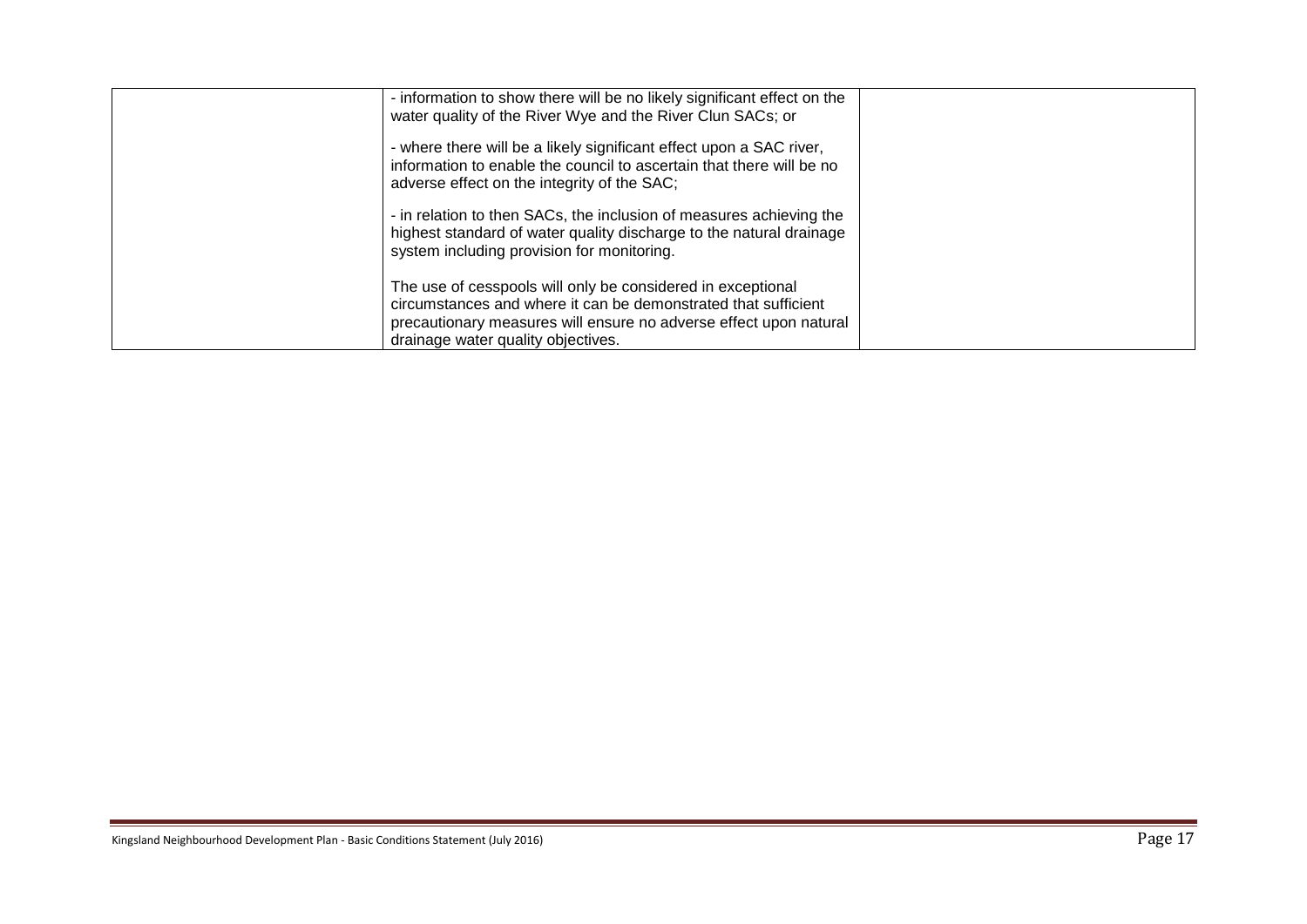| Supporting strong, vibrant and healthy communities, by providing the supply of housing required to meet the needs of present and future<br>generations; creating a high quality built environment, with accessible local services that reflect the community's needs and supports its health,<br>social and cultural well-being. |                                                                                                                                                                                                                                                                                                                                                    |                                                                                                                                                                                                                                                    |
|----------------------------------------------------------------------------------------------------------------------------------------------------------------------------------------------------------------------------------------------------------------------------------------------------------------------------------|----------------------------------------------------------------------------------------------------------------------------------------------------------------------------------------------------------------------------------------------------------------------------------------------------------------------------------------------------|----------------------------------------------------------------------------------------------------------------------------------------------------------------------------------------------------------------------------------------------------|
| Delivering a wide choice of high<br>quality homes                                                                                                                                                                                                                                                                                |                                                                                                                                                                                                                                                                                                                                                    |                                                                                                                                                                                                                                                    |
| Identify sites that are key to delivery<br>of the strategy within the housing<br>market area over the plan period<br>(NPPF para 47, bullet 1).                                                                                                                                                                                   | (Policy SS2 – extract) In the rural areas new housing<br>development will be acceptable where it helps to meet local<br>housing needs and requirements, supports the rural economy<br>and local services and facilities and is responsive to the needs of<br>its community. In the wider rural areas new housing will be                           | The strategy for delivering housing (and other<br>forms of development) within the parish and its<br>settlements is set out in Policy KNDP 2 and<br>then Section 6 of the plan. It also restricts<br>new houses in the open countryside to special |
| Illustrate housing delivery over the<br>plan period showing of a $5 - year$<br>supply of housing land (NPPF para                                                                                                                                                                                                                 | carefully controlled reflecting the need to recognise the intrinsic<br>character and beauty of the countryside.                                                                                                                                                                                                                                    | cases, indicating that relevant policies in HCS<br>will be applied, particularly its Policy RA3<br>(NPPF paras 54 and 55).                                                                                                                         |
| 47 bullet 4)<br>Set out approach to housing density<br>to reflect local circumstances (NPPF<br>para 47, bullet 5).                                                                                                                                                                                                               | The use of previously developed land in sustainable locations will<br>be encouraged. Residential density will be determined by local<br>character and good quality design. The target net density across<br>the county is between 30 and 50 dwellings per hectare may be<br>less in sensitive areas.                                               | There are no strategic site locations identified<br>within Kingsland Parish. The provision of sites<br>to meet the housing target (65 over the period<br>2011 to 2031) within the Parish will<br>substantially be met through planning             |
| Make allowance for windfalls in the<br>5-year supply where compelling<br>evidence (NPPF para 48).                                                                                                                                                                                                                                | (Policy SS3 - Extract) A sufficient supply of housing land will be<br>maintained to ensure the delivery of the Core Strategy housing<br>target as set out in Policy SS2 over the plan period. The rate of                                                                                                                                          | permissions already granted (NPPF paras 47,<br>52 and 55). A modest allowance for rural<br>windfall development of 12 further dwellings<br>through HCS Policies such as RA3 has been                                                               |
| Plan for a mix of housing based on<br>demographic trends, market trends<br>and needs of different groups (NPPF<br>para 50, bullet 1)                                                                                                                                                                                             | housing delivery and supply will be assessed though the annual<br>monitoring process. If monitoring demonstrates that the number of<br>new dwelling completions is below the cumulative target figure<br>over a 12-month monitoring period (1 April to 31 March) as set out<br>in the housing trajectory in Appendix 4 the Council will prioritise | assessed based on an analysis of recent<br>trends both within the Parish and across the<br>County (NPPF para 48). An existing planning<br>permission provides affordable housing to<br>meet current assessed needs. The                            |
| Identify the size, type, tenure and<br>range of housing that is required in<br>particular locations, reflecting local<br>demand (NPPF para 50, bullet 2).                                                                                                                                                                        | increasing housing supply in the following monitoring periods<br>using appropriate mechanisms which, depending on the scale and<br>nature of potential under-delivery, will include:<br>• A partial review of the Local Plan – Core Strategy: or<br>• The preparation of new Development Plan Documents; or                                        | outstanding housing requirement for the plan<br>period is some 25 dwellings and these are<br>provided for through proportional growth<br>enabled by the defining of settlement<br>boundaries for the three villages named in                       |
| Set policies to meet identified<br>affordable housing need on site<br>unless offsite provision can be<br>robustly justified but ensuring mixed                                                                                                                                                                                   | • The preparation of an interim position statement and utilising<br>evidence from the Strategic Housing Land Availability<br>Assessment to identify additional housing land                                                                                                                                                                        | Herefordshire Core Strategy tables 4.14 and<br>4.15. Further on-site affordable housing<br>provision is unnecessary according to current<br>estimates (NPPF para 50). No particular cases                                                          |

#### **Achieving Sustainable Development – Social Role**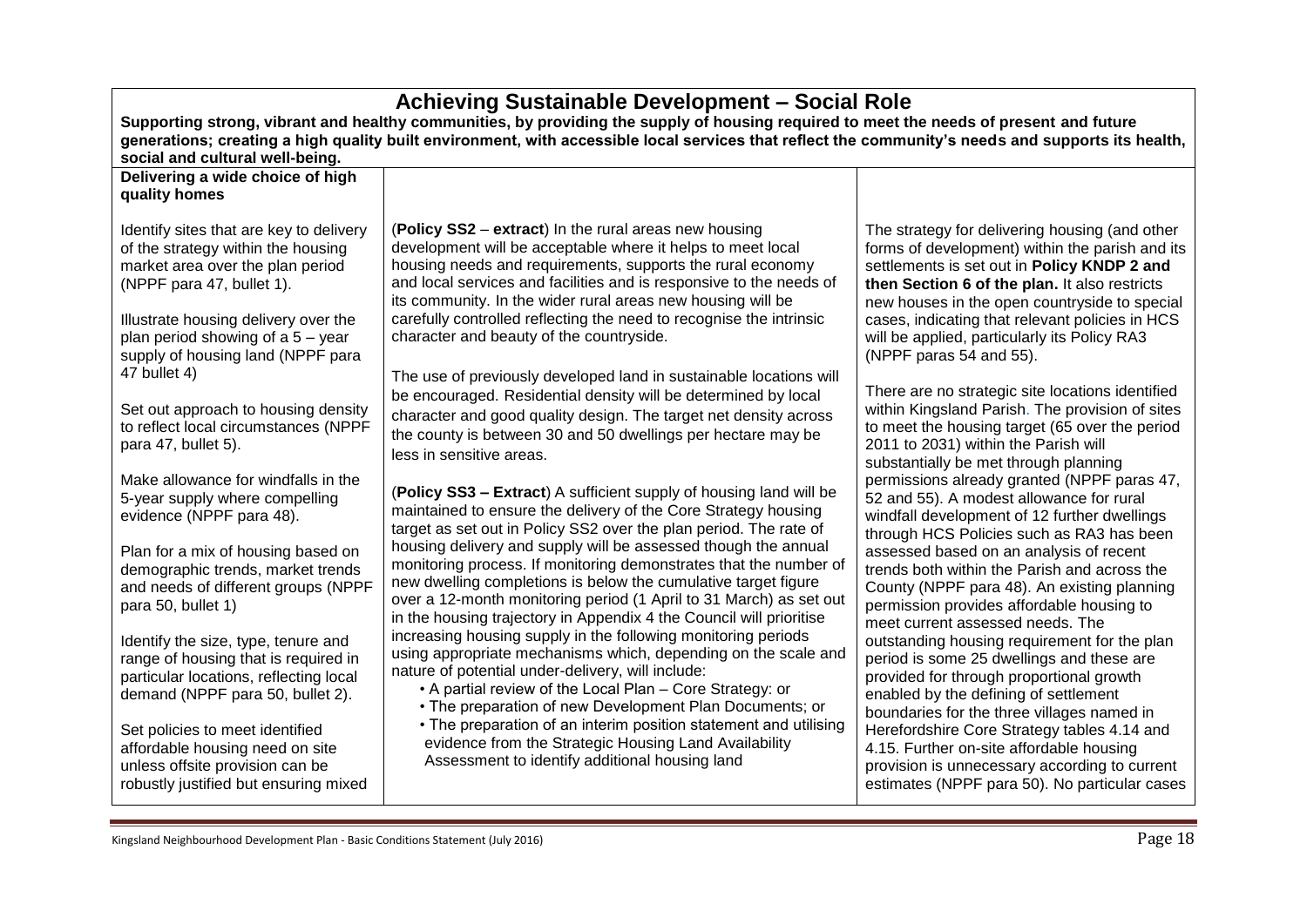| and balanced communities (NPPF         | Appendix 5 sets out the relationships between the delivery of                                                                    | where houses can be brought back into use                                                |
|----------------------------------------|----------------------------------------------------------------------------------------------------------------------------------|------------------------------------------------------------------------------------------|
| para 50, bullet 3).                    | housing and the timing of the main infrastructure requirements. It                                                               | have been identified (NPPF para 51).                                                     |
|                                        | also identifies actions necessary to safeguard the integrity of the                                                              |                                                                                          |
| Bring back into use empty houses       | River Wye Special Area of Conservation (SAC) from significant                                                                    | No requirement to phase development has                                                  |
| and buildings (NPPF para 51)           | adverse effects. The Council will actively monitor the relationships                                                             | been indicated and this is supported by the                                              |
|                                        | identified in this appendix. Any material delays in the                                                                          | fact that the majority of the housing target for                                         |
| Consider utilising extensions to       | implementation of identified infrastructure of environmental                                                                     | the parish has been met through outstanding                                              |
| existing villages where this follows   | safeguards and which will lead to under-delivery of housing supply                                                               | planning permissions (HCS policy SS3).                                                   |
| the principles of Garden Cities        | will inform the implementation of the range of measures set out                                                                  |                                                                                          |
| where support from local               | above to ensure plan-led corrective measures are put in place ***                                                                | Policies KNDP 14 (Kingsland), KNDP 15                                                    |
| communities (NPPF para 52).            | The delivery and supply of new housing will be monitored on a                                                                    | (Shirlheath) and KNDP 16 (Cobnash) make                                                  |
|                                        | regular basis and through the annual monitoring process in                                                                       | provision to meet the housing needs set out in                                           |
| Restrict inappropriate development     | particular. Appendix 4 sets out an indicative trajectory for total                                                               | HCS polices RA1 and RA2.                                                                 |
| of residential gardens where will      | housing completions, which will provide a basis for monitoring                                                                   |                                                                                          |
| cause harm to the local area (NPPF     | completions over the plan period. In the event that the monitoring                                                               | The minimum housing target for the Parish                                                |
| para 53)                               | process demonstrates that the rate of completions has fallen                                                                     | over the plan period 2011 to 2031 indicated by<br>Herefordshire Council is 65. Dwellings |
| In rural areas be responsive to local  | below targets, an early assessment will be made as to the most<br>appropriate mechanism to boost housing delivery depending upon | completed or under construction (18) and                                                 |
| circumstances, reflecting local need,  | the scale and nature of the issue.                                                                                               | outstanding planning permissions (22) provide                                            |
| particularly for affordable housing on |                                                                                                                                  | some 40 dwellings leaving a current minimum                                              |
| 'exception sites' and whether          |                                                                                                                                  | to be found of 26 dwellings. This can be met                                             |
| allowing some market housing would     |                                                                                                                                  | and exceeded through sites known to be                                                   |
| facilitate additional affordable       | (Policy RA1 - Extract) In Herefordshire's rural areas a minimum                                                                  | available within the defined settlement                                                  |
| housing form local need (NPPF para     | of 5,300 new dwellings will be provided between 2011 and 2031 to                                                                 | boundaries and the allowance for rural windfall                                          |
| 54).                                   | contribute to the county's housing needs. The development of                                                                     | development.                                                                             |
|                                        | rural housing will contribute towards the wider regeneration of the                                                              |                                                                                          |
| In rural areas locate housing to       | rural economy.                                                                                                                   | Settlement boundaries are defined for the                                                |
| maintain or enhance the vitality of    |                                                                                                                                  | three settlements identified within HCS tables                                           |
| rural communities, enabling            | New dwellings will be broadly distributed across the county's rural                                                              | 4.14 and 4.15 in order to meet the                                                       |
| development in one village where it    | areas on the basis of seven Housing Markets Areas (HMA) and                                                                      | requirements of HCS policy RA2 and                                                       |
| will support services in a nearby one  | illustrated in Figure 4.13 This acknowledges that different areas of                                                             | specifically HCS paragraph 4.8.23. The                                                   |
| (NPPF para 55).                        | Herefordshire have different housing needs and requirements.                                                                     | boundaries for Kingsland village, Shirlheath                                             |
|                                        |                                                                                                                                  | and Cobnash each provide opportunities for                                               |
| Avoid isolated housing in the          | (A 14% growth target for the parish of Kingsland is indicated in                                                                 | further housing development in order that the                                            |
| countryside by restricting to special  | HCS and this would amount to 65 dwellings over the period 2011                                                                   | HCS housing target for the parish will be met                                            |
| circumstances (NPPF para 55 with       | to 2031. This should inform the approach to housing provision to                                                                 | and most likely exceeded.                                                                |
| bullets setting out circumstances).    | meet future housing needs much of which should be provided                                                                       |                                                                                          |
|                                        | through the neighbourhood plan and to be met in a locally<br>focussed way.)                                                      | Policy KNDP 14 (Kingsland village) proposes                                              |
|                                        |                                                                                                                                  | a settlement boundary within which there is                                              |
|                                        |                                                                                                                                  | land capable of accommodating 26 dwellings                                               |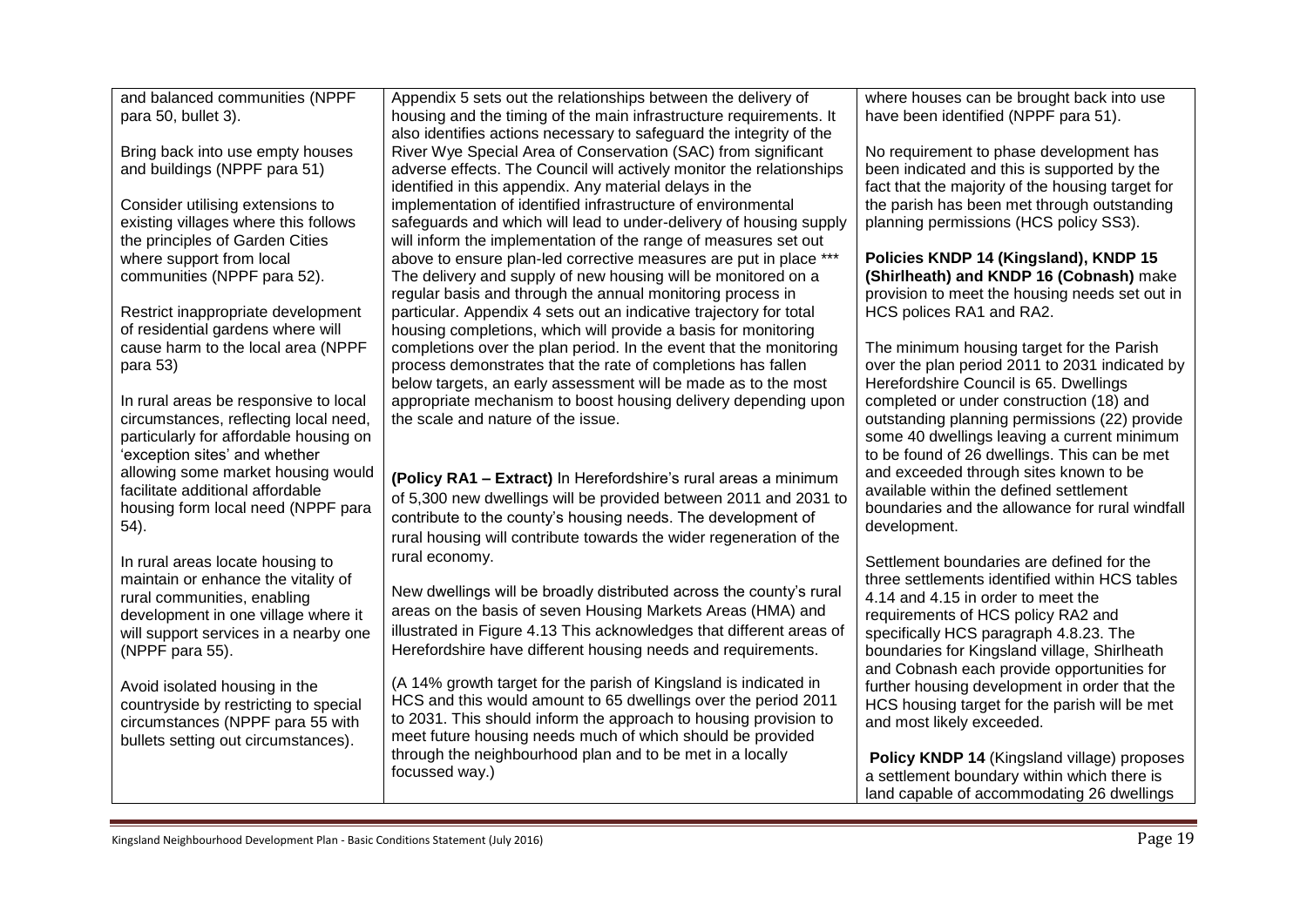| (Policy RA2 - Extract) To maintain and strengthen locally<br>sustainable communities across the rural parts of Herefordshire,<br>sustainable housing growth will be supported in those settlements<br>identified in Figures 4.20 and 4.21. This will enable development<br>that has the ability to bolster existing service provision, improve<br>facilities and infrastructure and meet the needs of their<br>communities concerned.                                                                                                                                                                                                                                                                                                                        | on available sites. Historic windfall rates within<br>the village suggest these will come forward<br>readily. However other parcels of land also<br>present opportunities but currently are not<br>expected to come forward within the plan-<br>period. The past windfall rate within the<br>settlement over the period 2001 - 2015 was<br>around 3 dwellings per annum.                                                                                                                                                           |
|--------------------------------------------------------------------------------------------------------------------------------------------------------------------------------------------------------------------------------------------------------------------------------------------------------------------------------------------------------------------------------------------------------------------------------------------------------------------------------------------------------------------------------------------------------------------------------------------------------------------------------------------------------------------------------------------------------------------------------------------------------------|------------------------------------------------------------------------------------------------------------------------------------------------------------------------------------------------------------------------------------------------------------------------------------------------------------------------------------------------------------------------------------------------------------------------------------------------------------------------------------------------------------------------------------|
| The minimum growth target in each rural Housing Market Area will<br>be used to inform the level of housing development to be<br>delivered in the various settlements set out in Figures 4.20 and<br>4.21. Neighbourhood Development Plans will allocate land for new<br>housing or otherwise demonstrate delivery to provide levels of<br>housing to meet the various targets.<br>Housing proposals will be permitted where the following criteria<br>are met:<br>1. Their design and layout should reflect the size, role and function<br>of each settlement and be located within or adjacent to the main<br>built up area. In relation to smaller settlements identified in fig 4.21<br>proposals will be expected to demonstrate particular attention to | Policy KNDP 15 (Shirlheath) proposes a<br>development boundary. The settlement form<br>of Shirlheath is one where properties are<br>spread across a large area and hence not<br>conducive to having a settlement boundary<br>defined. The development boundary defines<br>the main built up area of the settlement in<br>order to meet HCS Policy RA2.1. Within this<br>boundary there are sites known to be available<br>for 5 dwellings although other opportunities<br>are present but currently not indicated as<br>available. |
| the form, layout, character and setting of the site and its location in<br>that settlement and/or they result in development that contributes<br>to or is essential to the social well-being of the settlement<br>concerned:<br>2. Their locations make best and full use of suitable brownfield<br>sites wherever possible;<br>3. They result in the development of high quality, sustainable<br>schemes which are appropriate to their context and make a                                                                                                                                                                                                                                                                                                  | Policy KNDP 16 (Cobnash) is similarly based<br>upon a development boundary for a similar<br>reason to that for Shirlheath. Within this<br>boundary there are sites known to be available<br>for 6 new dwellings although other<br>opportunities are present but currently not<br>indicated as available.                                                                                                                                                                                                                           |
| positive contribution to the surrounding environment and its<br>landscape setting; and<br>4. They result in the delivery of schemes that generate the size,<br>type, tenure and range of housing that is required in particular<br>settlements, reflecting local demand.                                                                                                                                                                                                                                                                                                                                                                                                                                                                                     | Policy KNDP14 requires provision to be made<br>for affordable housing in accordance with HCS<br>policies for any sites of sufficient size that<br>come forward within the Kingsland village<br>although currently the assessed need for<br>social housing is small and likely to be met                                                                                                                                                                                                                                            |
| Specific proposals for the delivery of local need housing will be<br>particularly supported where they meet an identified need and<br>their long-term retention as local needs housing is secured as<br>such.                                                                                                                                                                                                                                                                                                                                                                                                                                                                                                                                                | through a current planning permission. The<br>emphasis is placed upon providing<br>opportunities for self-build and commissioned<br>housing to meet local needs.                                                                                                                                                                                                                                                                                                                                                                   |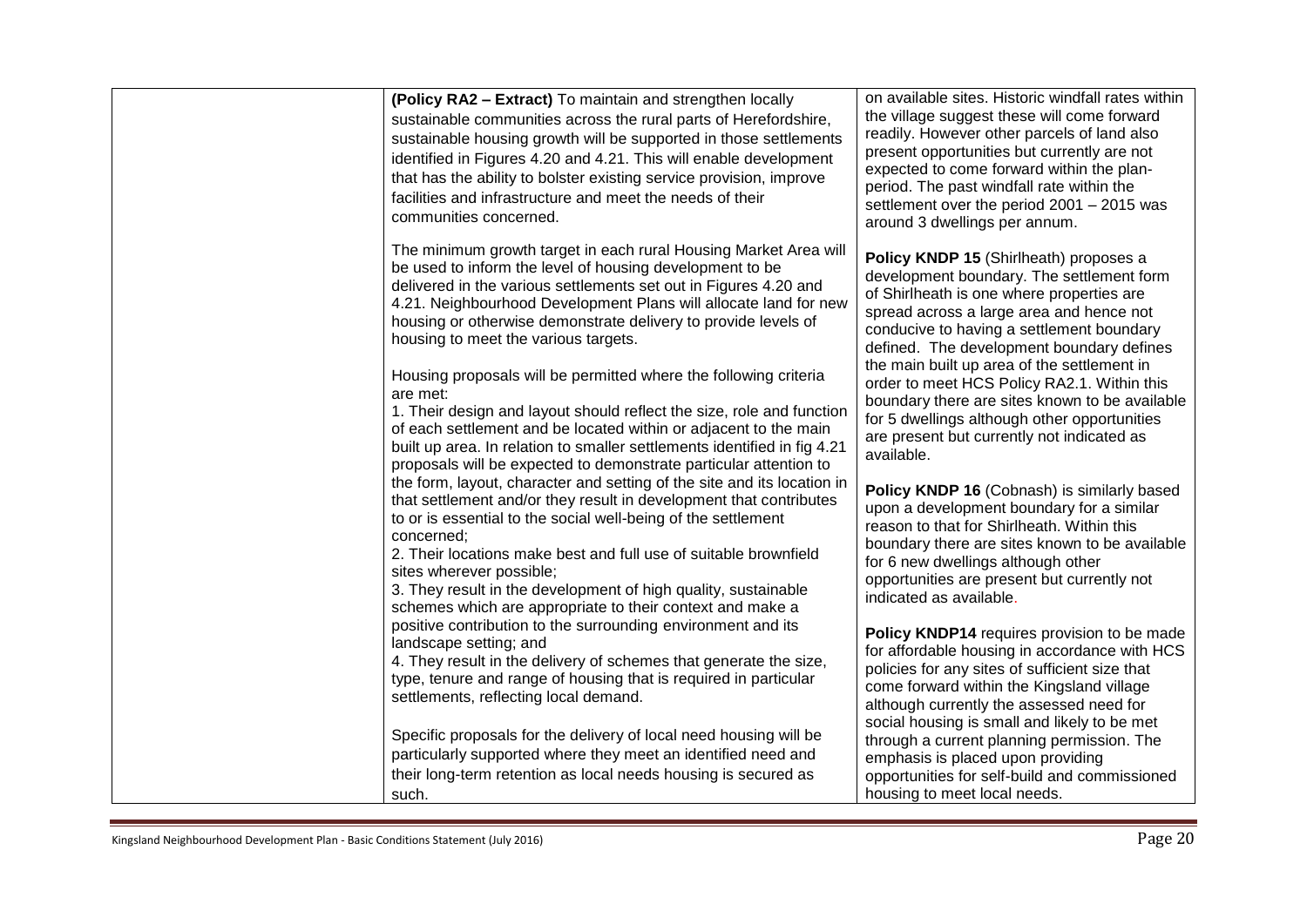| (Policy RA3 - Extract) In rural locations outside of settlements,<br>as to be defined in either neighbourhood development plans or the<br>Rural Areas Sites Allocations DPD, residential development will be<br>limited to proposals which satisfy one or more of the following<br>criteria:<br>1. meets an agricultural or forestry need or other farm<br>diversification enterprise for a worker to live permanently at or<br>near their place of work and complies with Policy RA4; or<br>2. accompanies and is necessary to the establishment or growth<br>of a rural enterprise, and complies with Policy RA4; or                                                                                                                                                                                                                                   | Kingsland is the location that contains services<br>and facilities that households requiring such<br>housing will need access to. The provision of<br>any further affordable social housing beyond<br>that approved through the planning permission<br>already granted would need to be identified by<br>up-to-date surveys and provided through off-<br>site provision utilising HCS Policy H2.<br>Mortimer's Cross is a small settlement that                                                                                                                                                                                                                                               |
|----------------------------------------------------------------------------------------------------------------------------------------------------------------------------------------------------------------------------------------------------------------------------------------------------------------------------------------------------------------------------------------------------------------------------------------------------------------------------------------------------------------------------------------------------------------------------------------------------------------------------------------------------------------------------------------------------------------------------------------------------------------------------------------------------------------------------------------------------------|-----------------------------------------------------------------------------------------------------------------------------------------------------------------------------------------------------------------------------------------------------------------------------------------------------------------------------------------------------------------------------------------------------------------------------------------------------------------------------------------------------------------------------------------------------------------------------------------------------------------------------------------------------------------------------------------------|
| involves the replacement of an existing dwelling (with a lawful<br>3.<br>residential use) that is comparable in size and scale with, and<br>is located in the lawful domestic curtilage, of the existing<br>dwelling; or                                                                                                                                                                                                                                                                                                                                                                                                                                                                                                                                                                                                                                 | straddles four parishes and only a small part is<br>in Kingsland Parish. None of what might be<br>defined as its built up area falls within the<br>parish.                                                                                                                                                                                                                                                                                                                                                                                                                                                                                                                                    |
| 4. would result in the sustainable re-use of a redundant or<br>disused building(s) where it complies with Policy RA5; and<br>leads to an enhancement of its immediate setting;<br>is rural exception housing in accordance with Policy H2; or<br>5.<br>is of exceptional quality and innovative design satisfying the<br>6.<br>design criteria set out in Paragraph 55 of the National<br>Planning Policy Framework and achieves sustainable<br>standards of design and construction; or<br>7. is a site providing for the needs of gypsies or other travellers<br>in accordance with Policy H4<br>(Policy H1 - Extract) All new open market housing proposals on<br>sites of more than 10 dwellings which have a maximum combined<br>gross floor space of more than 1000sqm will be expected to<br>contribute towards meeting affordable housing needs. | Policies KNDP 14, KNDP 15 and KNDP 16<br>require housing development to meet criteria<br>to reflect the existing scale, character, density<br>and massing of existing properties in the<br>vicinity. It is considered this addresses the<br>density issue in the most appropriate way<br>(NPPF para 47, bullet 5). HCS policy SS2<br>recognises that lower densities may be<br>appropriate in sensitive areas. Kingsland<br>village falls within a large conservation area;<br>Shirlheath and Cobnash have relatively low<br>density characteristics. The references in the<br>policies are considered sufficient to cover the<br>issue of development within rear gardens<br>(NPPF para 53). |
| The amount and mix of affordable housing including those on<br>strategic housing sites will vary depending on evidence of housing<br>need as identified through the latest housing market assessment,<br>and an assessment of the viability of the development. The<br>following indicative targets have been established based on<br>evidence of need and viability in the county's housing market and<br>housing value areas:                                                                                                                                                                                                                                                                                                                                                                                                                          | None of these or other policies elsewhere in<br>this NDP are considered inconsistent with<br>Government or HCS provisions relating to<br>supporting the sustainable provision of both<br>market and affordable housing to meet local<br>and wider needs while protecting<br>environmental and social considerations of<br>acknowledged importance.                                                                                                                                                                                                                                                                                                                                            |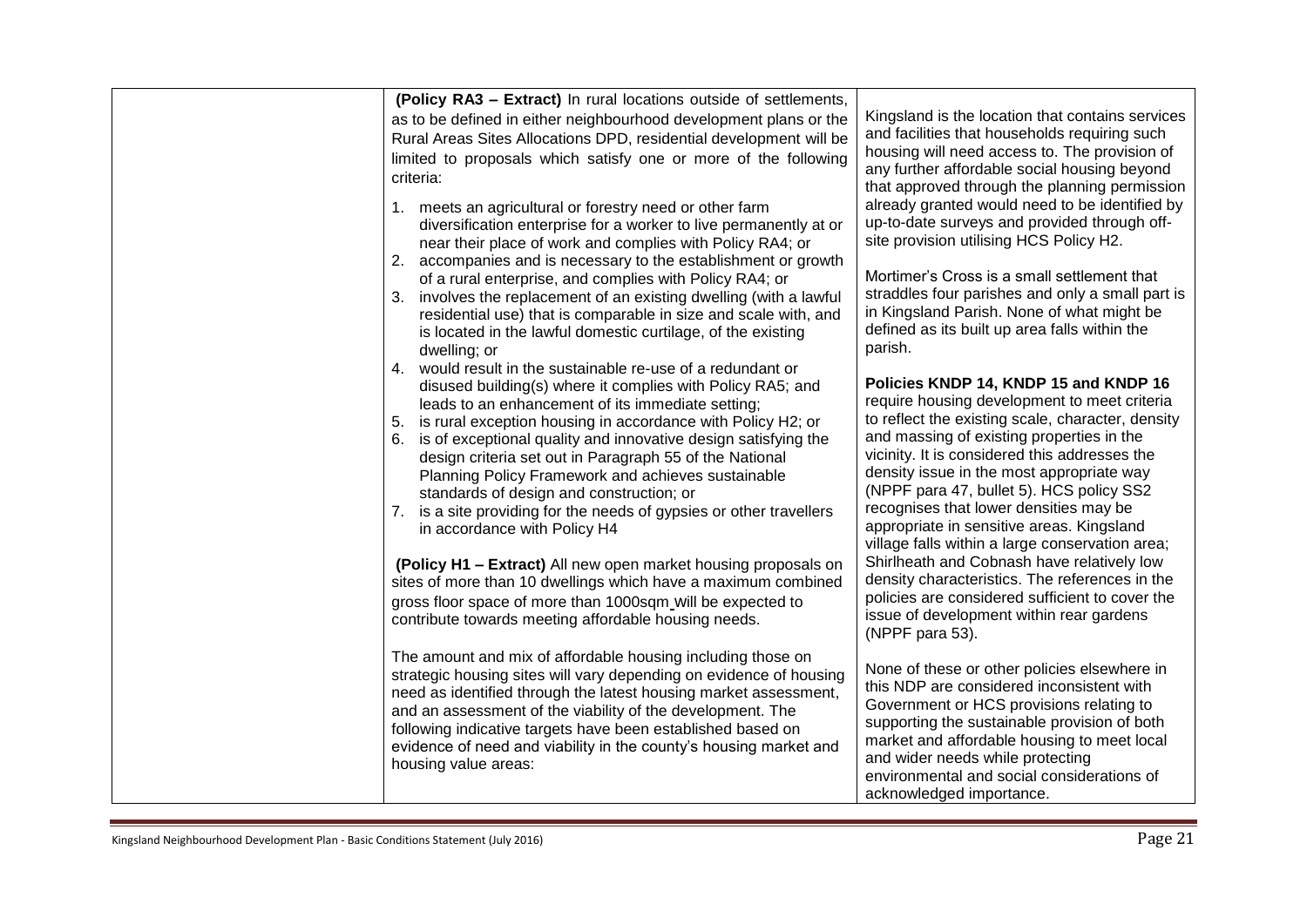| 1. a target of 35% affordable housing provision on sites in the<br>Hereford, Hereford Northern and Southern Hinterlands, and<br>Kington and West Herefordshire housing value areas;<br>2. a target of 40% affordable housing provision on sites in the<br>Ledbury, Ross and Rural Hinterlands; and Northern Rural housing<br>value areas (which includes Bromyard);<br>3. a target of 25% affordable housing provision on sites in the<br>Leominster housing value area.                                                                                                                                                                                                                                                                       |  |
|------------------------------------------------------------------------------------------------------------------------------------------------------------------------------------------------------------------------------------------------------------------------------------------------------------------------------------------------------------------------------------------------------------------------------------------------------------------------------------------------------------------------------------------------------------------------------------------------------------------------------------------------------------------------------------------------------------------------------------------------|--|
| Any affordable housing provided under the terms of this policy will<br>be expected to be available in perpetuity for those in local housing<br>need.                                                                                                                                                                                                                                                                                                                                                                                                                                                                                                                                                                                           |  |
| (Policy H2 - Extract) Proposals for affordable housing schemes<br>in rural areas may be permitted on land which would not normally<br>be released for housing where:                                                                                                                                                                                                                                                                                                                                                                                                                                                                                                                                                                           |  |
| 1. the proposal could assist in meeting a proven local need; and<br>2. the housing provided is made available to, and retained in<br>perpetuity for local people in need of affordable housing; and<br>3. the site respects the characteristics of its surroundings,<br>demonstrates good design and offers reasonable access to a<br>range of services and facilities normally in a settlement.<br>In order to enable the delivery some market housing may be<br>permitted as part of the development to subsidise a significant<br>proportion of affordable housing provision. However, evidence<br>will be required to demonstrate that the proposed scale of<br>market housing is that required for the delivery of affordable<br>housing. |  |
| (Policy RA5 - Extract)                                                                                                                                                                                                                                                                                                                                                                                                                                                                                                                                                                                                                                                                                                                         |  |
| The sustainable re-use of individual and groups of redundant or<br>disused buildings, including farmsteads in rural areas, which will<br>make a positive contribution to rural businesses and enterprise<br>and support the local economy (including live work units) or which                                                                                                                                                                                                                                                                                                                                                                                                                                                                 |  |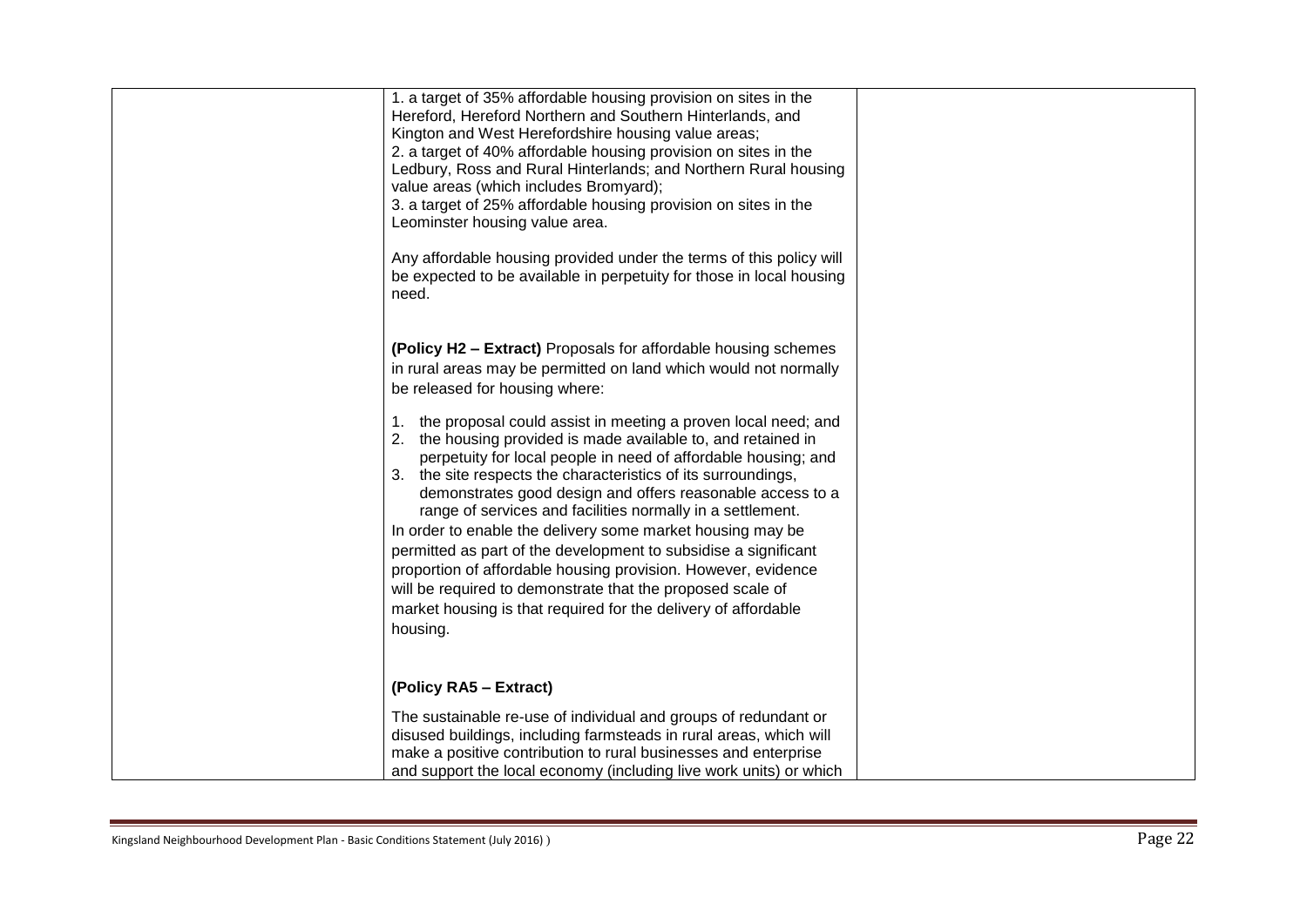| otherwise contributes to or is essential to the social well-being of                                                                                                                                                                                                                                                                                                                                                                                                                                                                                                                                                                                                                                                                                                                                                                                                                                                                                                                                                                                                                                                                                                                             |  |
|--------------------------------------------------------------------------------------------------------------------------------------------------------------------------------------------------------------------------------------------------------------------------------------------------------------------------------------------------------------------------------------------------------------------------------------------------------------------------------------------------------------------------------------------------------------------------------------------------------------------------------------------------------------------------------------------------------------------------------------------------------------------------------------------------------------------------------------------------------------------------------------------------------------------------------------------------------------------------------------------------------------------------------------------------------------------------------------------------------------------------------------------------------------------------------------------------|--|
| the countryside, will be permitted where:                                                                                                                                                                                                                                                                                                                                                                                                                                                                                                                                                                                                                                                                                                                                                                                                                                                                                                                                                                                                                                                                                                                                                        |  |
| 1. design proposals respect the character and significance of any                                                                                                                                                                                                                                                                                                                                                                                                                                                                                                                                                                                                                                                                                                                                                                                                                                                                                                                                                                                                                                                                                                                                |  |
| redundant or disused building and demonstrate that it represents                                                                                                                                                                                                                                                                                                                                                                                                                                                                                                                                                                                                                                                                                                                                                                                                                                                                                                                                                                                                                                                                                                                                 |  |
| the most viable option for the long term conservation and                                                                                                                                                                                                                                                                                                                                                                                                                                                                                                                                                                                                                                                                                                                                                                                                                                                                                                                                                                                                                                                                                                                                        |  |
| enhancement of any heritage asset affected, together with its                                                                                                                                                                                                                                                                                                                                                                                                                                                                                                                                                                                                                                                                                                                                                                                                                                                                                                                                                                                                                                                                                                                                    |  |
| setting;                                                                                                                                                                                                                                                                                                                                                                                                                                                                                                                                                                                                                                                                                                                                                                                                                                                                                                                                                                                                                                                                                                                                                                                         |  |
| 2. design proposals make adequate provision for protected and                                                                                                                                                                                                                                                                                                                                                                                                                                                                                                                                                                                                                                                                                                                                                                                                                                                                                                                                                                                                                                                                                                                                    |  |
| priority species and associated habitats;                                                                                                                                                                                                                                                                                                                                                                                                                                                                                                                                                                                                                                                                                                                                                                                                                                                                                                                                                                                                                                                                                                                                                        |  |
| 3. the proposal is compatible with neighbouring uses, including                                                                                                                                                                                                                                                                                                                                                                                                                                                                                                                                                                                                                                                                                                                                                                                                                                                                                                                                                                                                                                                                                                                                  |  |
| any continued agricultural operations and does not cause undue                                                                                                                                                                                                                                                                                                                                                                                                                                                                                                                                                                                                                                                                                                                                                                                                                                                                                                                                                                                                                                                                                                                                   |  |
| environmental impacts and;                                                                                                                                                                                                                                                                                                                                                                                                                                                                                                                                                                                                                                                                                                                                                                                                                                                                                                                                                                                                                                                                                                                                                                       |  |
| 4. the buildings are of permanent and substantial construction                                                                                                                                                                                                                                                                                                                                                                                                                                                                                                                                                                                                                                                                                                                                                                                                                                                                                                                                                                                                                                                                                                                                   |  |
| capable of conversion without major or complete reconstruction;                                                                                                                                                                                                                                                                                                                                                                                                                                                                                                                                                                                                                                                                                                                                                                                                                                                                                                                                                                                                                                                                                                                                  |  |
| and                                                                                                                                                                                                                                                                                                                                                                                                                                                                                                                                                                                                                                                                                                                                                                                                                                                                                                                                                                                                                                                                                                                                                                                              |  |
| 5. the building is capable of accommodating the proposed new                                                                                                                                                                                                                                                                                                                                                                                                                                                                                                                                                                                                                                                                                                                                                                                                                                                                                                                                                                                                                                                                                                                                     |  |
| use without the need for substantial alteration or extension,                                                                                                                                                                                                                                                                                                                                                                                                                                                                                                                                                                                                                                                                                                                                                                                                                                                                                                                                                                                                                                                                                                                                    |  |
| ancillary buildings, areas of hard standing or development which                                                                                                                                                                                                                                                                                                                                                                                                                                                                                                                                                                                                                                                                                                                                                                                                                                                                                                                                                                                                                                                                                                                                 |  |
|                                                                                                                                                                                                                                                                                                                                                                                                                                                                                                                                                                                                                                                                                                                                                                                                                                                                                                                                                                                                                                                                                                                                                                                                  |  |
|                                                                                                                                                                                                                                                                                                                                                                                                                                                                                                                                                                                                                                                                                                                                                                                                                                                                                                                                                                                                                                                                                                                                                                                                  |  |
|                                                                                                                                                                                                                                                                                                                                                                                                                                                                                                                                                                                                                                                                                                                                                                                                                                                                                                                                                                                                                                                                                                                                                                                                  |  |
|                                                                                                                                                                                                                                                                                                                                                                                                                                                                                                                                                                                                                                                                                                                                                                                                                                                                                                                                                                                                                                                                                                                                                                                                  |  |
|                                                                                                                                                                                                                                                                                                                                                                                                                                                                                                                                                                                                                                                                                                                                                                                                                                                                                                                                                                                                                                                                                                                                                                                                  |  |
|                                                                                                                                                                                                                                                                                                                                                                                                                                                                                                                                                                                                                                                                                                                                                                                                                                                                                                                                                                                                                                                                                                                                                                                                  |  |
|                                                                                                                                                                                                                                                                                                                                                                                                                                                                                                                                                                                                                                                                                                                                                                                                                                                                                                                                                                                                                                                                                                                                                                                                  |  |
|                                                                                                                                                                                                                                                                                                                                                                                                                                                                                                                                                                                                                                                                                                                                                                                                                                                                                                                                                                                                                                                                                                                                                                                                  |  |
|                                                                                                                                                                                                                                                                                                                                                                                                                                                                                                                                                                                                                                                                                                                                                                                                                                                                                                                                                                                                                                                                                                                                                                                                  |  |
|                                                                                                                                                                                                                                                                                                                                                                                                                                                                                                                                                                                                                                                                                                                                                                                                                                                                                                                                                                                                                                                                                                                                                                                                  |  |
|                                                                                                                                                                                                                                                                                                                                                                                                                                                                                                                                                                                                                                                                                                                                                                                                                                                                                                                                                                                                                                                                                                                                                                                                  |  |
|                                                                                                                                                                                                                                                                                                                                                                                                                                                                                                                                                                                                                                                                                                                                                                                                                                                                                                                                                                                                                                                                                                                                                                                                  |  |
|                                                                                                                                                                                                                                                                                                                                                                                                                                                                                                                                                                                                                                                                                                                                                                                                                                                                                                                                                                                                                                                                                                                                                                                                  |  |
|                                                                                                                                                                                                                                                                                                                                                                                                                                                                                                                                                                                                                                                                                                                                                                                                                                                                                                                                                                                                                                                                                                                                                                                                  |  |
|                                                                                                                                                                                                                                                                                                                                                                                                                                                                                                                                                                                                                                                                                                                                                                                                                                                                                                                                                                                                                                                                                                                                                                                                  |  |
|                                                                                                                                                                                                                                                                                                                                                                                                                                                                                                                                                                                                                                                                                                                                                                                                                                                                                                                                                                                                                                                                                                                                                                                                  |  |
|                                                                                                                                                                                                                                                                                                                                                                                                                                                                                                                                                                                                                                                                                                                                                                                                                                                                                                                                                                                                                                                                                                                                                                                                  |  |
|                                                                                                                                                                                                                                                                                                                                                                                                                                                                                                                                                                                                                                                                                                                                                                                                                                                                                                                                                                                                                                                                                                                                                                                                  |  |
|                                                                                                                                                                                                                                                                                                                                                                                                                                                                                                                                                                                                                                                                                                                                                                                                                                                                                                                                                                                                                                                                                                                                                                                                  |  |
|                                                                                                                                                                                                                                                                                                                                                                                                                                                                                                                                                                                                                                                                                                                                                                                                                                                                                                                                                                                                                                                                                                                                                                                                  |  |
|                                                                                                                                                                                                                                                                                                                                                                                                                                                                                                                                                                                                                                                                                                                                                                                                                                                                                                                                                                                                                                                                                                                                                                                                  |  |
| individually or taken together would adversely affect the character<br>or appearance of the building or have a detrimental impact on its<br>surroundings and landscape setting.<br>Any planning permissions granted pursuant to this policy will be<br>subject to a condition removing permitted development rights for<br>future alterations, extensions and other developments.<br>(Policy H3 - Extract) Residential developments should provide<br>a range and mix of housing units which can contribute to the<br>creation of balanced and inclusive communities. In particular, on<br>sites of more than 50 dwellings, developers will be expected to:<br>1. provide a range of house types and sizes to meet the needs<br>of all households, including younger single people;<br>provide housing capable of being adapted for people in the<br>community with additional needs; and<br>3. provide housing capable of meeting the specific needs of<br>the elderly population by: -providing specialist<br>accommodation for older people in suitable locations; -<br>ensuring that non-specialist new housing is built to take<br>account of the changing needs of an ageing population; - |  |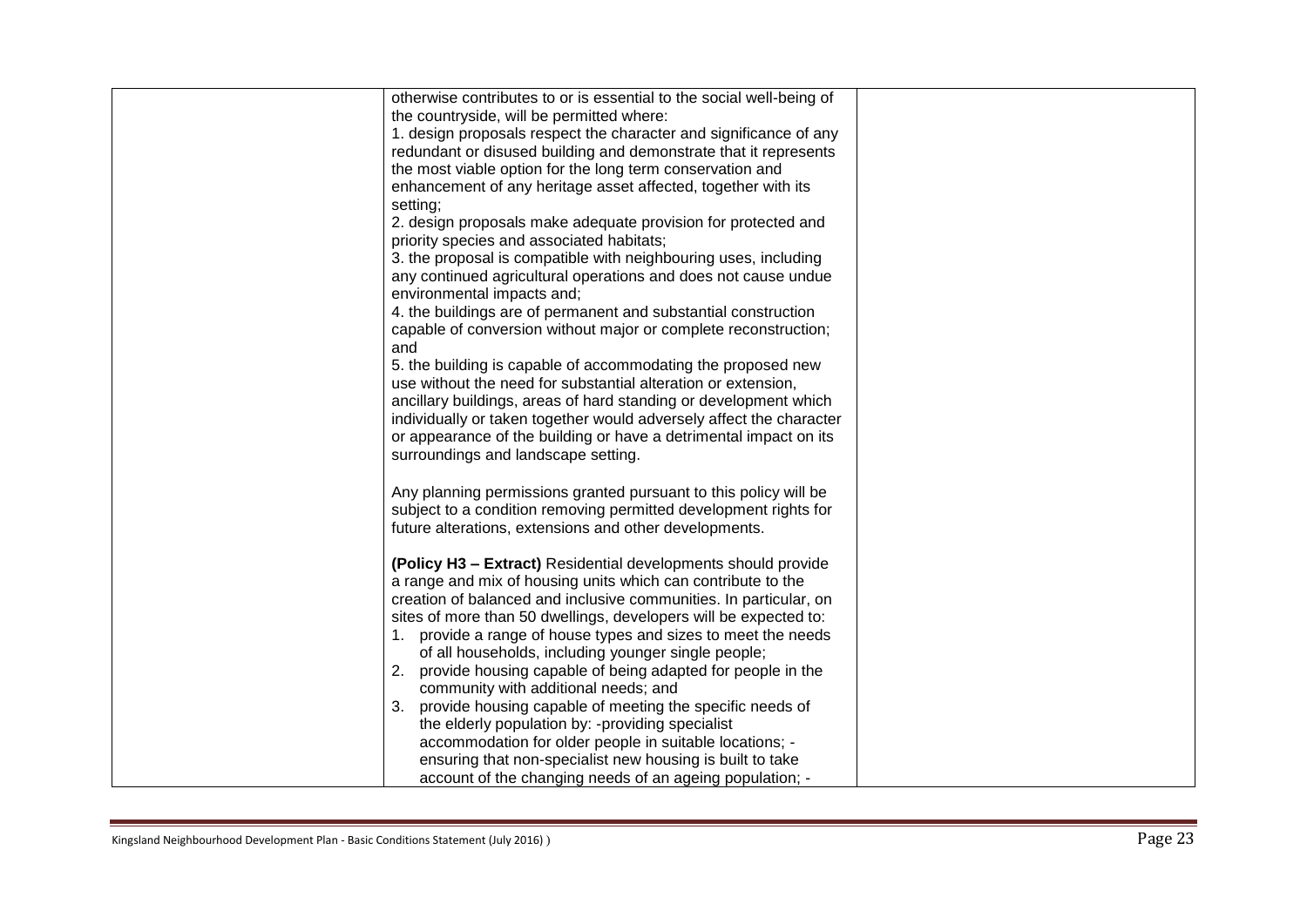|                                                                                                                                                                                     | ensuring that developments contain a range of house types,<br>including where appropriate, bungalow accommodation.<br>The latest Local Housing Market Assessment will provide<br>evidence of the need for an appropriate mix and range of housing<br>types and sizes                                                                   |                                                                                                                                                                                                                                                                                  |
|-------------------------------------------------------------------------------------------------------------------------------------------------------------------------------------|----------------------------------------------------------------------------------------------------------------------------------------------------------------------------------------------------------------------------------------------------------------------------------------------------------------------------------------|----------------------------------------------------------------------------------------------------------------------------------------------------------------------------------------------------------------------------------------------------------------------------------|
| <b>Promoting healthy communities</b>                                                                                                                                                |                                                                                                                                                                                                                                                                                                                                        |                                                                                                                                                                                                                                                                                  |
| Promote mixed-use developments,<br>strong neighbourhood centres and<br>active street frontages (NPPF para<br>69, bullet 1)<br>Promote safe and accessible                           | (Policy SD1 - Extract) Development proposals should create<br>safe, sustainable, well integrated environments for all members of<br>the community. In conjunction with this, all development proposals<br>should incorporate the following requirements (among others):<br>• safeguard residential amenity for existing and proposed   | Kingsland is a rural Parish and Kingsland<br>village contains a range of services and<br>facilities intermingled with housing mainly<br>within its central core. The level and extent of<br>new development is not such that would<br>require the planning of mixed development, |
| environments to avoid fear of crime<br>and promote cohesion (NPPF<br>paragraph 69, bullet 2)                                                                                        | residents;<br>• create safe and accessible environments that minimise<br>opportunities for crime and anti-social behaviour by incorporating                                                                                                                                                                                            | but would support the existing village centre<br>facilities (NPPF paras 69 and 70).                                                                                                                                                                                              |
| Promote safe and accessible<br>developments with clear legible<br>pedestrian routes, high quality public<br>spaces to encourage active and                                          | Secured by Design principles, and consider the incorporation of<br>fire safety measures, particularly the location of establishments<br>where hazardous substances are present;                                                                                                                                                        | Policy KNDP 12 supports the retention and<br>creation of services and facilities by enabling<br>development that would enhance their<br>viability, subject to appropriate safeguards<br>relating to protection of amenity, acceptability                                         |
| continual use of public areas (NPPF<br>para 69, bullet 3).                                                                                                                          | (Policy SC1 - Extract) Development proposals which protect,<br>retain or enhance existing social and community infrastructure or<br>ensure that new facilities are available as locally as possible will                                                                                                                               | in highway terms and does not restrict or<br>detrimentally affect existing adjacent uses<br>(NPPF para 70; HCS policy SC1).                                                                                                                                                      |
| Plan positively for the provision and<br>use of shared space, community<br>facilities (e.g. meeting places, public<br>houses) and other local services<br>(NPPF para 70, bullet 1). | be supported where in or close to settlements, have considered<br>the potential for co-location of facilities and where possible be<br>safely accessible by foot, by cycle and public transport.<br>New development that creates a need for additional social and<br>community facilities - that cannot be met through existing social | The needs of the village primary school and<br>pre-school (NPPF para 72); play facilities<br>(NPPF paras 73/74); facilities for the elderly<br>were identified as important and included in.<br>Policy KNDP 12.                                                                  |
| Guard against unnecessary loss of<br>valued facilities and service,<br>enabling them to develop and<br>modernise in sustainable ways<br>(NPPF para 70, bullets 2 & 3)               | facilities - will be expected to meet the additional requirements<br>through new, or extension of existing, provision or by developer<br>contributions which meet the relevant tests of paragraph 204 of<br>the NPPF.                                                                                                                  | Policy KNDP 13 identifies and protects green<br>spaces and areas of local importance as Local<br>Green Space (NPPF paras 76-78; HCS policy<br>OS2).                                                                                                                              |
| Integrate location of housing,<br>economic uses and community                                                                                                                       | Existing facilities will be retained, unless it can be demonstrated<br>that an appropriate alternative is available, or can be provided or it<br>can be shown that the facility is no longer required, viable or no                                                                                                                    | The extent of development required to meet<br>the needs of villages within the Parish are                                                                                                                                                                                        |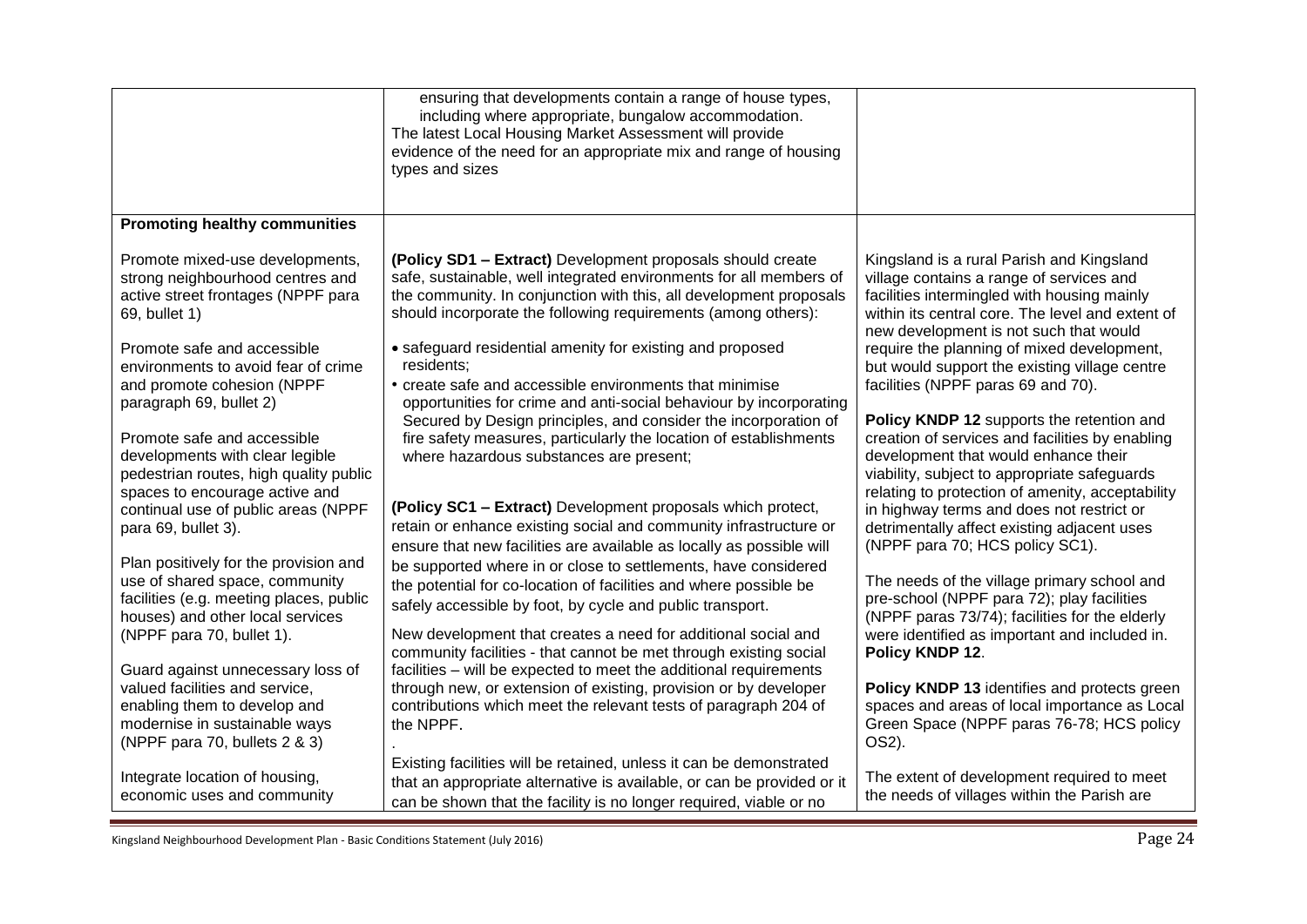| facilities and services (NPPF para<br>70, bullet 4)<br>Work with those involved with<br>schools to Identify and resolve key               | longer fit for purpose; and where appropriate, it has been vacant<br>and marketed for community use without success. Viable<br>alternative facilities must be equivalent to those they replace, in<br>terms of size, quality and accessibility.                                                                           | such that major areas of new open space will<br>not be needed. Provision should therefore be<br>through supporting and enhancing existing<br>provision in line with HCS policy OS2 (2). |
|-------------------------------------------------------------------------------------------------------------------------------------------|---------------------------------------------------------------------------------------------------------------------------------------------------------------------------------------------------------------------------------------------------------------------------------------------------------------------------|-----------------------------------------------------------------------------------------------------------------------------------------------------------------------------------------|
| issues to enable them to be created,<br>expanded and altered (NPPF para<br>72, bullet 2).                                                 | The provision or improvement of higher education facilities and<br>the continuing enhancement of existing or provision of new,<br>training and skills facilities will be actively promoted.                                                                                                                               | There are no proposals that would result in the<br>loss of open or play space (HCS policy OS3).<br>Policy KNDP 3 promotes development that                                              |
| Protect and provide opportunities for<br>new open space, sports and<br>recreational facilities and land based<br>on robust and up-to-date | (Policy OS2 - Extract) In order to meet the needs of the                                                                                                                                                                                                                                                                  | and requires sites to make provision for<br>walking, cycling and reducing the need to<br>travel by car (NPPF para 69).                                                                  |
| assessments (NPPF paras 73 &74).<br>Protect and enhance public rights of<br>way and access (NPPF para 76).                                | community, provision for open space, sports and recreation<br>facilities will be sought, where appropriate, taking into account the<br>following principles:<br>any new development must be in accordance with all<br>1.                                                                                                  | The provision of HCS policy SD1 in relation to<br>creating safe environments, addressing crime<br>prevention and community safety are not<br>duplicated in Kingsland Neighbourhood      |
| Identify and provide special<br>protection for green areas by                                                                             | applicable set standards of quantity, quality and accessibility;<br>and<br>2.<br>provision of open space, sports and recreation facilities should                                                                                                                                                                         | Development Plan and will be a matter left to<br>be considered through that HCS policy (NPPF<br>para 69).                                                                               |
| designating Local Green Space<br>(NPPF paras 76-78).                                                                                      | be located on-site unless an off-site or partial off-site<br>contribution would result in an equally beneficial enhancement<br>to an existing open space, sports and/or recreation facility<br>which are of benefit to the local community.                                                                               | No proposals for new public rights of way are<br>proposed (NPPF para 76) although measures<br>to increase accessibility would be supported<br>through Policy KNDP 13.                   |
|                                                                                                                                           | (Policy OS3 - Extract) In determining proposals which result in<br>the loss of an open space, sports or recreation facility, the<br>following principles will be taken into account:                                                                                                                                      | None of these or other policies elsewhere in<br>this NDP are considered inconsistent with<br>Government or HCS provisions relating to                                                   |
|                                                                                                                                           | 1. clear evidence that the resource is surplus to the applicable<br>quantitative standard;<br>2. the loss of the resource results in an equally beneficial                                                                                                                                                                | community facilities, services and related<br>health and wellbeing measures.                                                                                                            |
|                                                                                                                                           | replacement or enhanced existing facility for the local<br>community;<br>3. the loss of the resource is for the purpose of providing an<br>ancillary development which improves the functioning,<br>usability or viability of the resource, e.g. changing rooms,<br>toilets, grandstand accommodation, and function uses; |                                                                                                                                                                                         |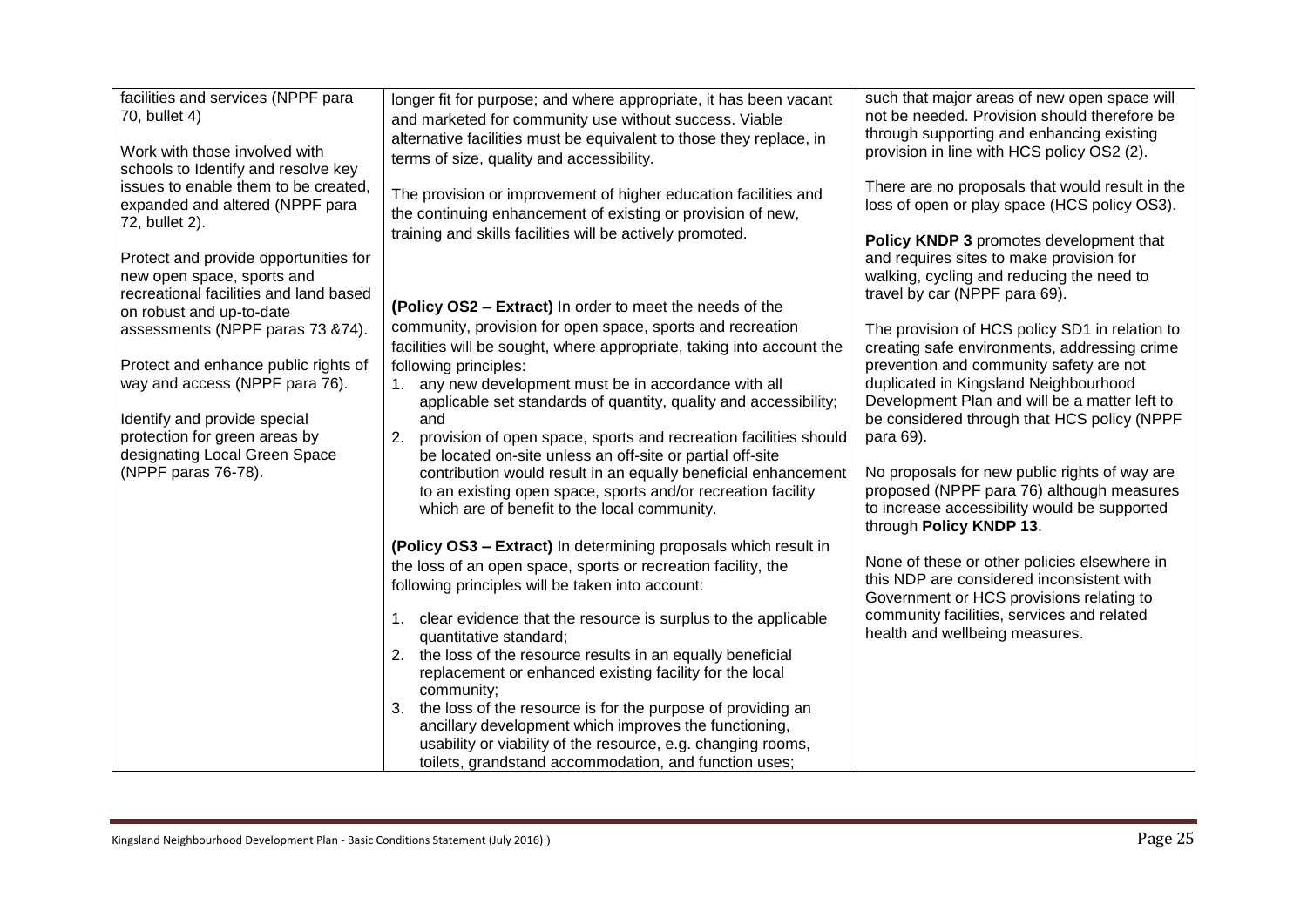|--|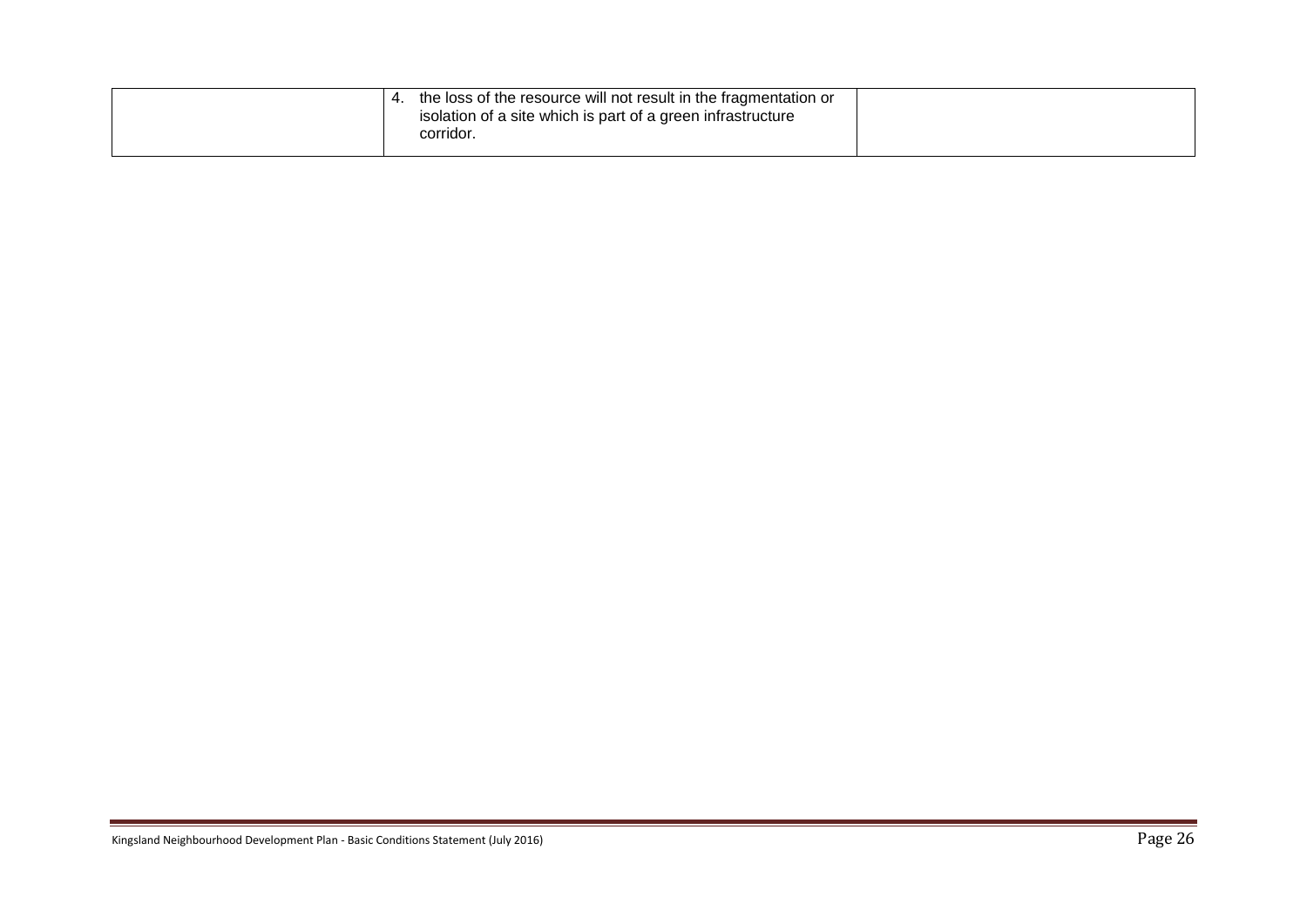### **Achieving Sustainable Development – Environmental Role**

 **natural resources prudently, minimise waste and pollution, and mitigate and adapt to climate change including moving to a low carbon Contributing to protecting and enhancing our natural, built and historic environment; and as part of this helping to improve biodiversity, use economy.** 

#### **Requiring good design**

 of high quality design based on and defined characteristics (NPPF Plan positively for the achievement robust and comprehensive objectives for the future of the area para 57).

 Development should function well and add to the overall quality of the area over its lifetime (NPPF para 58, bullet 1)

Establish a strong sense of place, using streetscape and buildings to create attractive and comfortable places to live, work and visit by (NPPF para 58, bullet 2).

 Optimise potential of site to accommodate development, sustaining a mix of uses and including green and open space, local facilities and transport networks (NPPF para 58, bullet 3)

Reflect the identity of local surroundings and materials contributing to local distinctiveness but without discouraging innovation and originality (NPPF para 58, bullet 4).

 **(Policy SD1 – Extract)** Development proposals should create safe, sustainable, well integrated environments for all members of the community. In conjunction with this, all development proposals should incorporate the following requirements (among others):

 including, where appropriate, through innovative design; • new buildings should be designed to maintain local distinctiveness through incorporating local architectural detailing and materials and respecting scale, height, proportions and massing of surrounding development. while making a positive contribution to the architectural diversity and character of the area

safeguard residential amenity for existing and proposed residents;

• ensure that distinctive features of existing buildings and their setting are safeguarded and where appropriate, restored;

• include elements that contribute to the provision of green

Kingsland Neighbourhood Development Plan gives a high priority to requiring development to be designed to a high standard and to reflect the quality and character of its settlements and the countryside.

 **Policy KNDP 3** complements HCS policy SD1 and sets out the need to address sustainable not seek to replicate HCS policy SD1 but is design issues in an integrated way through considering those features important to the design of individual buildings, those appropriate at the site level and the contribution to the wider community. It does consistent with it.

 Conservation Area and Kingsland Village); of place (NPPF paras 57, 58 and 60). The latter three policies and **KNDP 5** seek to In addition, **Policies KNDP 4** (Retaining the Rural Character of Kingsland Parish); **KNDP 5**  (Protecting Kingsland's Heritage Assets); **KNDP 6** (Retaining the Character of the **KDNP 14** (New Homes in Kingsland Village); **KNDP 15** (New Homes in Shirlheath) and **KNDP 16** (New Homes in Cobnash) all address design, seeking to ensure new development respects the character of the area and surroundings, local distinctiveness and a range of amenity issues. The extent and coverage of these policies is such that the Plan seeks to address the issue comprehensively in order to retain the sense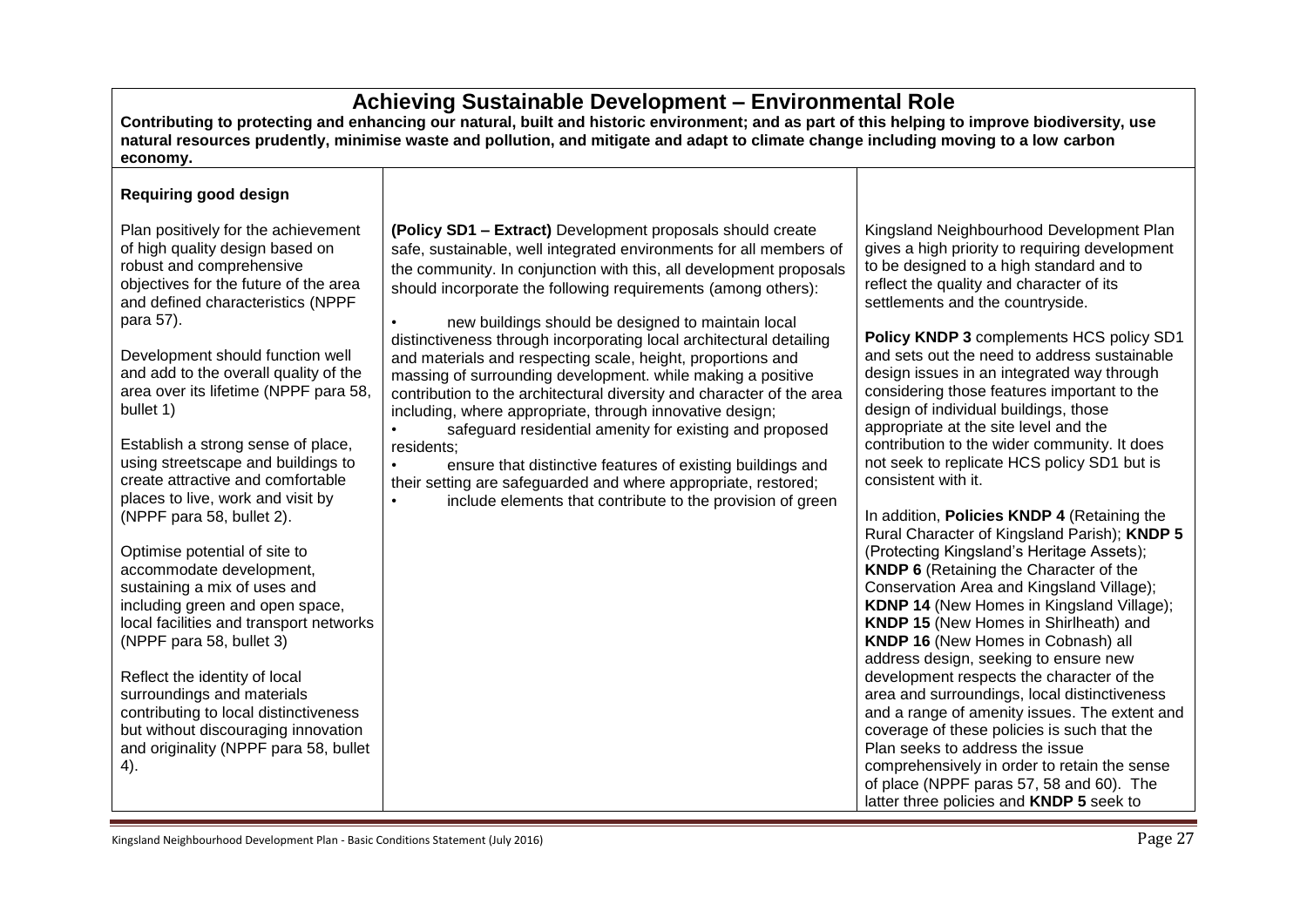| Create safe and accessible<br>environments, maintaining<br>community cohesion (NPPF para 58,<br>bullet 5).                            | ensure new development is integrated into the<br>built, historic and natural environment (NPPF<br>para 61).<br>Policy KNDP 13 seeks to retain areas of                |
|---------------------------------------------------------------------------------------------------------------------------------------|-----------------------------------------------------------------------------------------------------------------------------------------------------------------------|
| Be visually attractive with good<br>architecture and appropriate<br>landscaping (NPPF para 58, bullet<br>6).                          | greenspace within the Parish (NPPF para 58).<br>The design policies would also be relevant<br>should proposals be brought forward for<br>development in rear gardens. |
| Consider using design codes to<br>deliver high quality outcomes (NPPF<br>para 59)                                                     | The levels of development required are not<br>such that a design code would be appropriate<br>(NPPF para 59).                                                         |
| Seek to promote and reinforce local<br>distinctiveness (NPPF para 60).                                                                | Kingsland Parish Council is aware of<br>Herefordshire Council's Statement of                                                                                          |
| Address the connection between<br>people and places and the<br>integration of new development into<br>the natural, built and historic | Community Involvement and will use this to<br>ensure those affected are involved in the<br>design process (NPPF para 66)                                              |
| environment (NPPF para 61)<br>Require developers to work closely                                                                      | Policy KNDP 3 seeks safe and accessible<br>environments through the promotion of<br>walking and cycling within new developments                                       |
| with those affected by proposals to<br>evolve design, and take into account<br>the views of the community (NPPF<br>para 66).          | (NPPF para 58).                                                                                                                                                       |
| Consider the need for policies to<br>resist inappropriate development in<br>residential gardens (NPPF para 53).                       |                                                                                                                                                                       |
| Conserving and enhancing the<br>natural environment                                                                                   |                                                                                                                                                                       |
| Landscape                                                                                                                             |                                                                                                                                                                       |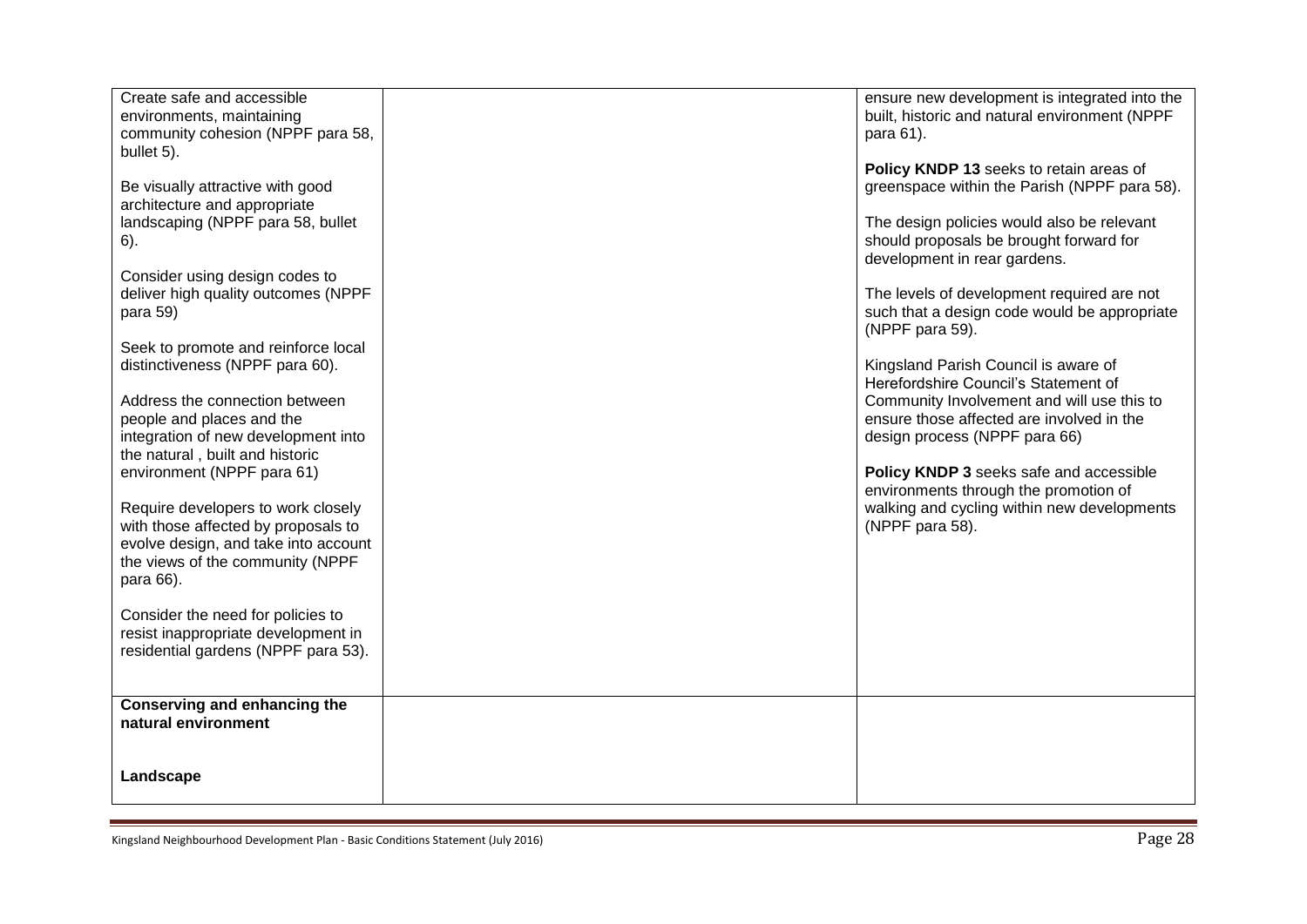| Take account of the different roles     | (Policy SS6 - Extract) Development proposals should conserve        | Policy KNDP 4 seeks to retain the rural         |
|-----------------------------------------|---------------------------------------------------------------------|-------------------------------------------------|
| and character of different areas,       | and enhance those environmental assets that contribute towards      | landscape character of the Parish (NPPF         |
| recognising the intrinsic character     | the county's distinctiveness, in particular its settlement pattern, | paras 17, 109 and 113). The Parish does not     |
| and beauty of the countryside           | landscape, and especially those with specific environmental         | contain any nationally important landscape      |
| (NPPF para 17, bullet 5)                | designations. In addition, proposals should maintain and improve    | designations (NPPF para 115). Policies          |
|                                         | the effectiveness of those ecosystems essential to the health and   | KNDP 5 and KNDP 6 also seek to protect the      |
|                                         | wellbeing of the county's residents and its economy. Development    | overall character and appearance of not only    |
| Protect and enhance valued              | proposals should be shaped through an integrated approach to        | Kingsland Parish but Kingsland village, the     |
| landscapes, geological conservation     | planning the following environmental components from the outset,    | main built form of which is within a            |
| interests and soils (NPPF para 109,     | and based upon sufficient information to determine the effect upon  | conservation area. These address the issues     |
| bullet 1).                              | each where they are relevant (among others):                        | covered by HCS policy SS6 and LD1. The          |
|                                         |                                                                     | intention is that the policies complement those |
| Set criteria based policies against     | landscape, townscape and local distinctiveness,                     | in HCS and do not duplicate them in every       |
| which proposals for any                 | especially in Areas of Outstanding Natural Beauty;                  | instance. It is considered there is no tension  |
| development landscape areas will        |                                                                     | between Kingsland Neighbourhood                 |
| be judged (NPPF para 113).              | The management plans and conservation objectives of the             | Development Plan landscape character            |
|                                         | county's international and nationally important features and areas  | policies and those in HCS.                      |
| Give great weight to conserving         | will be material to the determination of future development         |                                                 |
| landscape and scenic beauty in          | proposals. Furthermore, assessments of local features, areas and    |                                                 |
| National Parks and Areas of             | sites, defining local distinctiveness in other development plan     |                                                 |
| <b>Outstanding Natural Beauty (NPPF</b> | documents, neighbourhood development plans and                      |                                                 |
| para 115). Major development needs      | supplementary planning documents should inform decisions upon       |                                                 |
| to be in the public interest - cannot   | proposals.                                                          |                                                 |
| be met outside (NPPF para 116).         |                                                                     |                                                 |
|                                         |                                                                     |                                                 |
|                                         | (Policy LD1 - Extract) Development proposals should:                |                                                 |
|                                         |                                                                     |                                                 |
|                                         | demonstrate that character of the landscape and                     |                                                 |
|                                         | townscape has positively influenced the design, scale, nature and   |                                                 |
|                                         | site selection, protection and enhancement of the setting of        |                                                 |
|                                         | settlements and designated areas;                                   |                                                 |
|                                         | conserve and enhance the natural, historic and scenic               |                                                 |
|                                         | beauty of important landscapes and features, including Areas of     |                                                 |
|                                         | Outstanding Natural Beauty, nationally and locally designated       |                                                 |
|                                         | parks and gardens and conservation areas; through the protection    |                                                 |
|                                         | of the area's character and by enabling appropriate uses, design    |                                                 |
|                                         | and management;                                                     |                                                 |
|                                         | incorporate new landscape schemes and their                         |                                                 |
|                                         | management to ensure development integrates appropriately into      |                                                 |
|                                         | its surroundings; and                                               |                                                 |
|                                         |                                                                     |                                                 |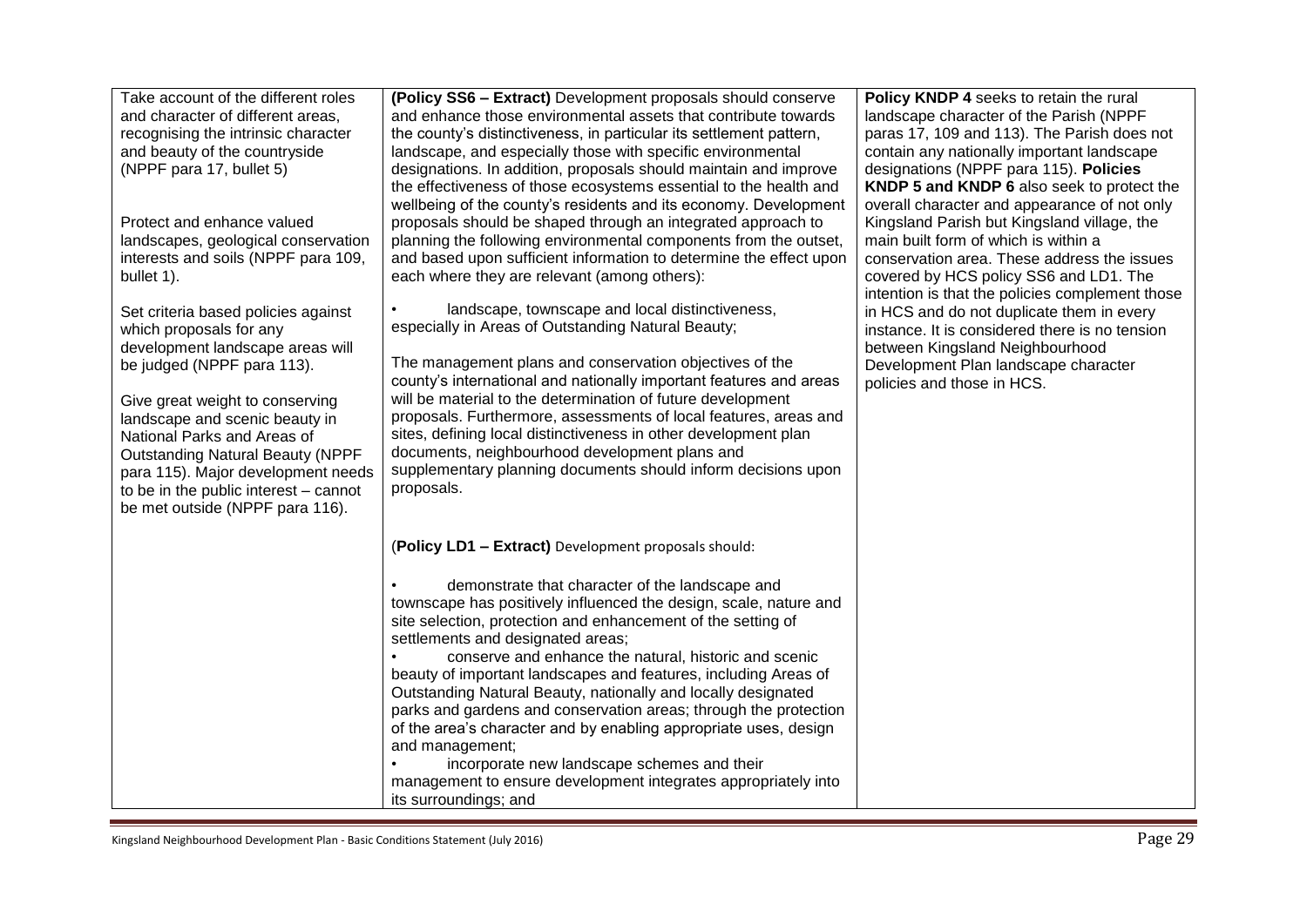|                                                                                                                                                                                                                                                                                                                                                                                                                                                                                                                                                                                              | maintain and extend tree cover where important to<br>amenity, through the retention of important trees, appropriate<br>replacement of trees lost through development and new planting<br>to support green infrastructure.                                                                                                                                                                                                                                                                                                                                                                                                                                                                                                                                                                                                                                                                                                                                                                                                                                                                                                                                                                                                                                                                                                                                                                                                                                                                   |                                                                                                                                                                                                                                                                                                                                                                                                                                                                                                                                                                                                                                                                                                                                                                                                                                                                                                          |
|----------------------------------------------------------------------------------------------------------------------------------------------------------------------------------------------------------------------------------------------------------------------------------------------------------------------------------------------------------------------------------------------------------------------------------------------------------------------------------------------------------------------------------------------------------------------------------------------|---------------------------------------------------------------------------------------------------------------------------------------------------------------------------------------------------------------------------------------------------------------------------------------------------------------------------------------------------------------------------------------------------------------------------------------------------------------------------------------------------------------------------------------------------------------------------------------------------------------------------------------------------------------------------------------------------------------------------------------------------------------------------------------------------------------------------------------------------------------------------------------------------------------------------------------------------------------------------------------------------------------------------------------------------------------------------------------------------------------------------------------------------------------------------------------------------------------------------------------------------------------------------------------------------------------------------------------------------------------------------------------------------------------------------------------------------------------------------------------------|----------------------------------------------------------------------------------------------------------------------------------------------------------------------------------------------------------------------------------------------------------------------------------------------------------------------------------------------------------------------------------------------------------------------------------------------------------------------------------------------------------------------------------------------------------------------------------------------------------------------------------------------------------------------------------------------------------------------------------------------------------------------------------------------------------------------------------------------------------------------------------------------------------|
| <b>Efficient use of land</b><br>Encourage the effect use of land -<br>reuse previously developed land<br>where not of high environmental<br>value (NPPF para 17)<br>Remediate and mitigate despoiled,<br>degraded, derelict, contaminated<br>and unstable land (NPPF para 109,<br>bullet 5)<br>Allocate land with least<br>environmental or amenity value,<br>consistent with other policies (NPPF<br>para 110).<br>Take into account economic and<br>other benefits of best and most<br>versatile agricultural land, using<br>areas of poorer quality land in<br>preference (NPPF para 112) | (Policy SS6 - Extract) Development proposals should conserve<br>and enhance those environmental assets that contribute towards<br>the county's distinctiveness. In addition, proposals should<br>maintain and improve the effectiveness of those ecosystems<br>essential to the health and wellbeing of the county's residents and<br>its economy. Development proposals should be shaped through<br>an integrated approach to planning the following environmental<br>components from the outset, and based upon sufficient<br>information to determine the effect upon each where they are<br>relevant (among others):<br>agricultural and food productivity;<br>$\bullet$<br>physical resources, including minerals, soils, management of<br>waste, the water environment, renewable energy and energy<br>conservation;<br>The management plans and conservation objectives of the<br>county's international and nationally important features and areas<br>will be material to the determination of future development<br>proposals. Furthermore, assessments of local features, areas and<br>sites, defining local distinctiveness in other development plan<br>documents, neighbourhood development plans and<br>supplementary planning documents should inform decisions upon<br>proposals.<br>Policy SS7- Extract) Development proposals will be expected to<br>include measures which will mitigate their impact on climate<br>change.<br>At a strategic level, this will include: | Policy KNDP 2 sets out, as a strategic issue,<br>the use of brownfield land and the protection<br>of good agricultural land. These are general<br>provisions that apply across the whole of the<br>Plan area. Accordingly, the provisions of the<br>NPPF, and more specifically HCS policies<br>SS3, SS6, SS7, SD1 are considered to be<br>covered appropriately.<br>Kingsland Neighbourhood Development Plan<br>makes provision for the required number of<br>houses in the most efficient way by<br>concentrating development within the<br>settlement boundary in relation to Kingsland,<br>and development boundaries for Shirlheath<br>and Cobnash. Small extensions to existing<br>employment sites may also take place but the<br>requirement does not support major<br>extensions that would have result in the loss of<br>productive agricultural land of have an impact<br>on the environment. |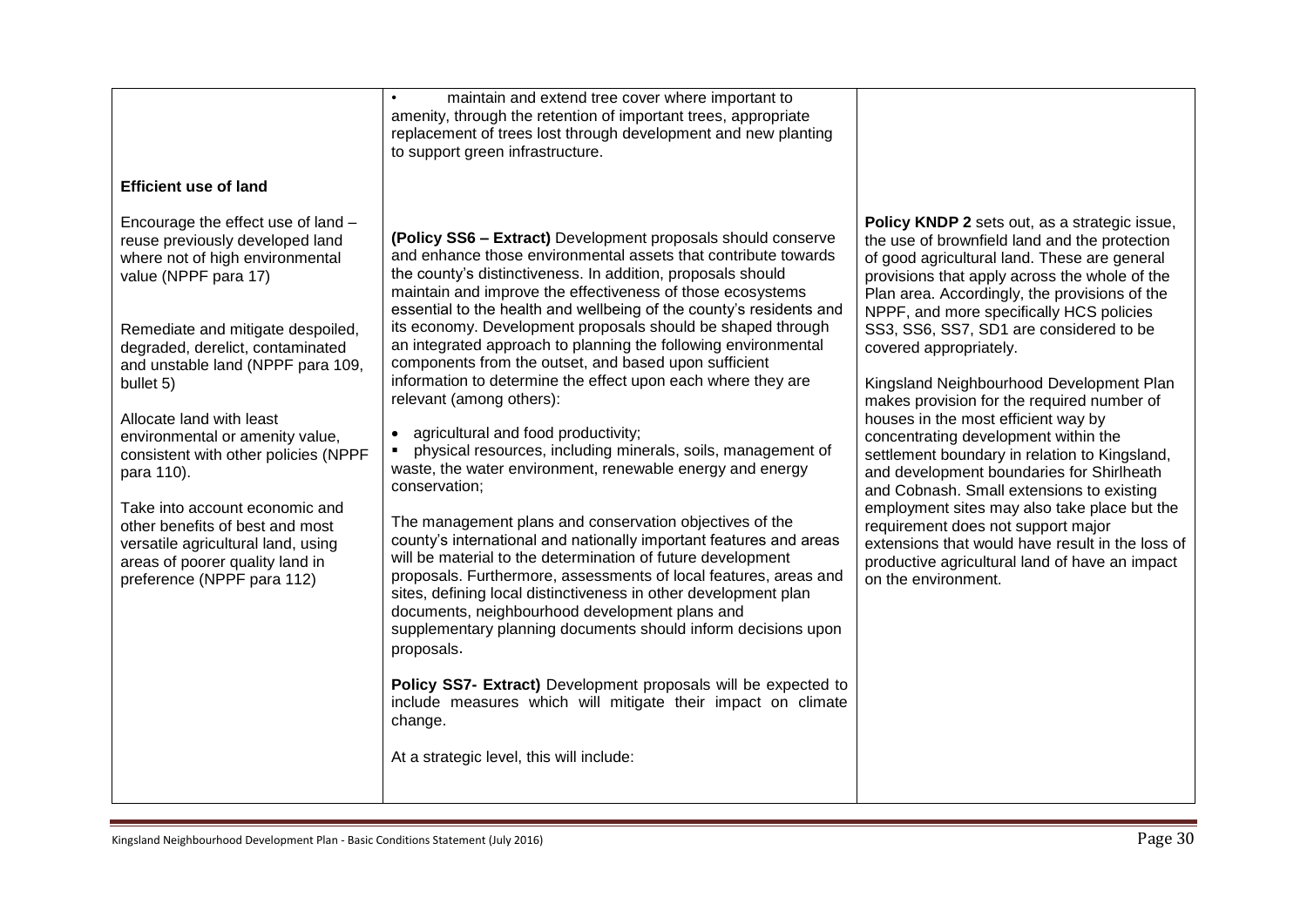| <b>Biodiversity</b>                                                                                                                                                                                                                                                                                                                                                                                                                                                                                                                                  | supporting affordable, local food production, processing<br>$\bullet$<br>and farming to reduce the county's contribution to food<br>miles*:<br>protecting the best agricultural land where possible.<br>$\bullet$                                                                                                                                                                                                                                                                                                                                                                                                                                                                                                                                                                                                                                                                        |                                                                                                                                                                                                                                                                                                                                                                                                                                                                                                                                                                                                                                                                                                                                                                                                                |
|------------------------------------------------------------------------------------------------------------------------------------------------------------------------------------------------------------------------------------------------------------------------------------------------------------------------------------------------------------------------------------------------------------------------------------------------------------------------------------------------------------------------------------------------------|------------------------------------------------------------------------------------------------------------------------------------------------------------------------------------------------------------------------------------------------------------------------------------------------------------------------------------------------------------------------------------------------------------------------------------------------------------------------------------------------------------------------------------------------------------------------------------------------------------------------------------------------------------------------------------------------------------------------------------------------------------------------------------------------------------------------------------------------------------------------------------------|----------------------------------------------------------------------------------------------------------------------------------------------------------------------------------------------------------------------------------------------------------------------------------------------------------------------------------------------------------------------------------------------------------------------------------------------------------------------------------------------------------------------------------------------------------------------------------------------------------------------------------------------------------------------------------------------------------------------------------------------------------------------------------------------------------------|
| Recognise the wider benefits of<br>ecosystem services (NPPF para<br>109, bullet 2).<br>Minimise impacts on biodiversity<br>providing net gains where possible,<br>especially establishing coherent<br>ecological networks (NPPF para<br>109, bullet 3)<br>Set criteria based policies against<br>which proposals for any<br>development affecting protected<br>geodiversity and wildlife sites will be<br>judged (NPPF para 113).<br>Distinction should be made between<br>the hierarchy of international,<br>national and locally designated sites, | (Policy SS6 - Extract) Development proposals should conserve<br>and enhance those environmental assets that contribute towards<br>the county's distinctiveness, in particular its biodiversity and<br>especially those with specific environmental designations. In<br>addition, proposals should maintain and improve the effectiveness<br>of those ecosystems essential to the health and wellbeing of the<br>county's residents and its economy. Development proposals<br>should be shaped through an integrated approach to planning the<br>following environmental components from the outset, and based<br>upon sufficient information to determine the effect upon each<br>where they are relevant (among others):<br>biodiversity and geodiversity especially Special Areas of<br>Conservation and Sites of Special Scientific Interest;<br>the network of green infrastructure; | Policy KNDP 4 seeks measures to enhance<br>the ecological network of the Parish requiring<br>development to contribute to the network and<br>to advance measures that support designated<br>and local sites (NPPF paras 109, 114 and<br>117). It requires trees, hedgerows and<br>orchards specifically and natural assets<br>generally to be retained. These are included<br>as criteria within the policy (NPPF para 113)<br>In combination Policies KNDP 4 and KNDP<br>13 combine to ensure that ecological networks<br>and green infrastructure within the Parish is<br>covered in accordance with the NPPF<br>requirements as well as HCS policies SS6,<br>SD1, LD2 and LD3. The former covers the<br>issues within HCS policy LD2 upon which<br>Kingsland Parish Council is able to make a<br>judgement. |
| so protection is appropriate to their<br>status and gives appropriate weight<br>to their importance and contribution<br>to the wider ecological network<br>(NPPF para 113)<br>Set out a strategic approach and<br>plan positively for the creation,<br>protection, enhancement and<br>management of networks of<br>biodiversity and green infrastructure<br>(NPPF para 114, bullet 1)<br>Plan for biodiversity at the landscape<br>scale (NPPF para 117, bullet 1)                                                                                   | The management plans and conservation objectives of the<br>county's international and nationally important features and<br>areas will be material to the determination of future<br>development proposals. Furthermore, assessments of local<br>features, areas and sites, defining local distinctiveness in other<br>development plan documents, neighbourhood development<br>plans and supplementary planning documents should inform<br>decisions upon proposals.<br>(Policy LD2 - Extract) Development proposals should conserve,<br>restore and enhance the biodiversity and geodiversity assets of<br>Herefordshire, through the:                                                                                                                                                                                                                                                  | There is no Nature Improvement Area within<br>the Parish (NPPF 17), nor any Special Area of<br>Conservation (SAC) (NPPF para 119).<br>However, the River Lugg flowing through the<br>Parish is a Site of Special Scientific Interest<br>which becomes a SAC to the south of<br>Leominster and consequently protecting the<br>ecological status of the River Lugg is<br>appropriate in accordance with NPPF para<br>113. Policy KNDP 9 seeks to avoid any<br>further deterioration in the water quality of the<br>River Lugg that feeds into the River Wye SAC<br>by supporting measures to improve waste<br>water treatment and resisting development<br>that would adversely affect the River Lugg                                                                                                            |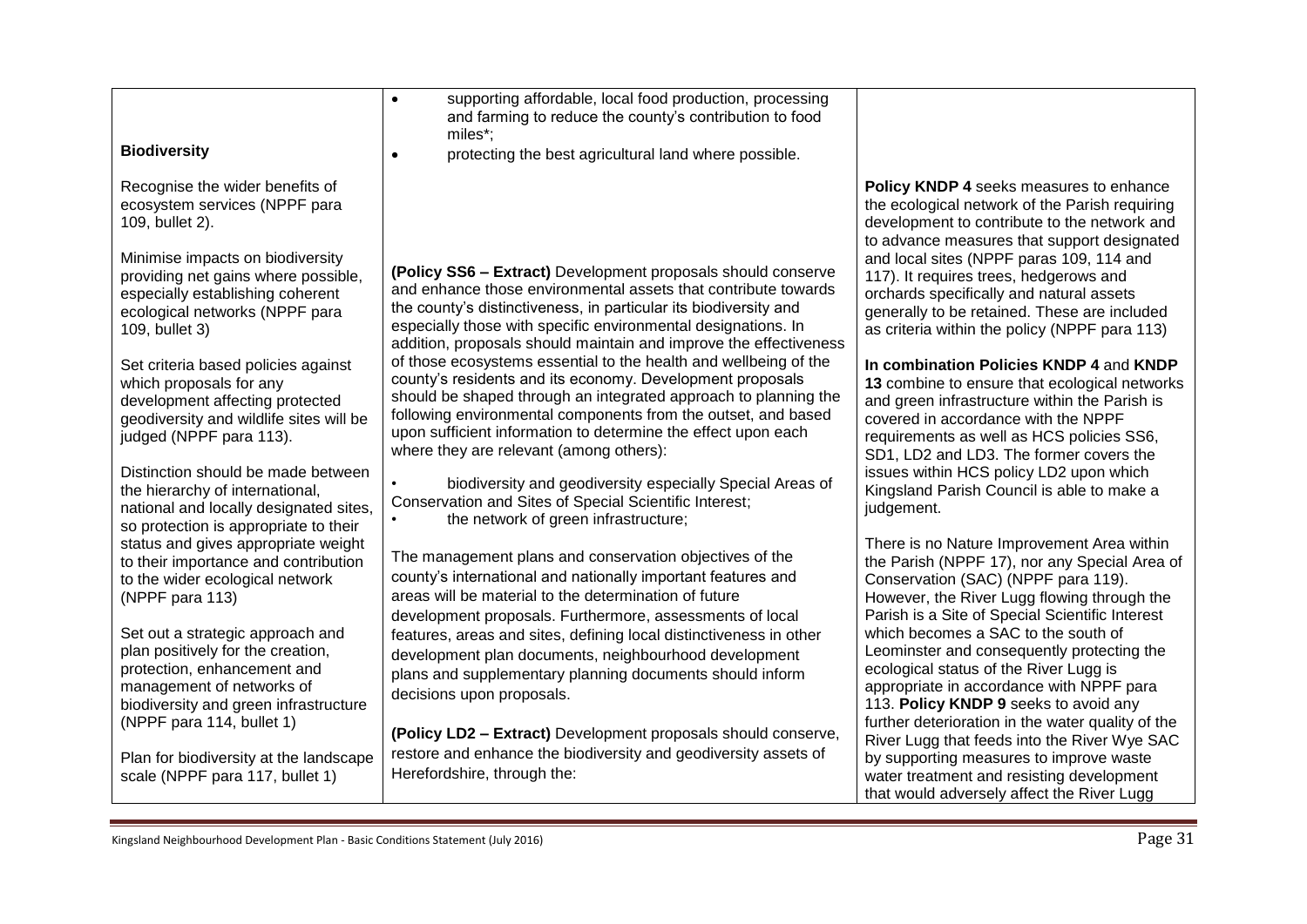| Identify and map constraints of the                            |                                                                       | through discharges into it either through point |
|----------------------------------------------------------------|-----------------------------------------------------------------------|-------------------------------------------------|
| local ecological networks, including                           | 1. retention and protection of nature conservation sites and          | source or diffuse pollution arising from new    |
| the hierarchy of international,                                | habitats, and important species in accordance with their status as    | development.                                    |
| national and locally designated sites                          | follows:                                                              |                                                 |
| of importance for biodiversity, wildlife                       | a) Development that is likely to harm sites and species of            | It is considered there is no apparent conflict  |
| corridors and stepping stones that                             | European Importance will not be permitted;                            | between the policies in this plan covering      |
| connect them, and areas identified                             | b) Development that would be liable to harm Sites of Special          | biodiversity and those in HCS. Policy KNDP 4    |
| by LNP for habitat restoration or                              | Scientific Interest or nationally protected species will only be      | indicates that the safeguarding of              |
| creation (NPPF para 117, bullet 2).                            | permitted if the conservation status of their habitat or important    | Internationally and nationally important sites  |
|                                                                | physical features can be protected by conditions or other material    | will be undertaken through compliance with      |
| Promote the preservation,                                      | considerations are sufficient to outweigh nature conservation         | HCS Policy LD2 (NPPF para 13).                  |
| restoration and recreation of priority                         | considerations;                                                       |                                                 |
| habitats, ecological networks and                              | c) Development that would be liable to harm the nature                |                                                 |
| the protection and recovery of                                 | conservation value of a site or species of local nature               |                                                 |
| priority species linked to national                            | conservation interest will only be permitted if the importance of the |                                                 |
| and local targets and identify                                 | development outweighs the local value of the site, habitat or         |                                                 |
| suitable indicators for monitoring                             | physical feature that supports important species.                     |                                                 |
| (NPPF para 117, bullet 3).                                     | d) Development that will potentially reduce the coherence and         |                                                 |
|                                                                | effectiveness of the ecological network of sites will only be         |                                                 |
| Prevent harm to geological                                     | permitted where adequate compensatory measures are brought            |                                                 |
| conservation interests (NPPF para                              | forward.                                                              |                                                 |
| 117, bullet 4)                                                 |                                                                       |                                                 |
|                                                                |                                                                       |                                                 |
| Where Nature Improvement Areas                                 | 2. restoration and enhancement of existing biodiversity and           |                                                 |
| are identified specify the types of<br>development that may be | geodiversity features on site and connectivity to wider ecological    |                                                 |
| appropriate in those areas (NPPF                               | networks; and                                                         |                                                 |
| para 117, bullet 5).                                           |                                                                       |                                                 |
|                                                                |                                                                       |                                                 |
| If significant harm cannot be                                  | 3. creation of new biodiversity features and wildlife habitats.       |                                                 |
| avoided, adequately mitigated or                               |                                                                       |                                                 |
| compensated for then planning                                  | Where appropriate the council will work with developers to agree a    |                                                 |
| permission should be refused.                                  | management strategy to ensure the protection of, and prevention       |                                                 |
| (NPPF para 118, bullet 1).                                     | of adverse impacts on, biodiversity and geodiversity features.        |                                                 |
|                                                                |                                                                       |                                                 |
| The presumption in favour of                                   | <b>Policy LD3 - Green infrastructure</b>                              |                                                 |
| sustainable development does not                               |                                                                       |                                                 |
| apply where development requiring                              |                                                                       |                                                 |
| appropriate assessment under the                               |                                                                       |                                                 |
| Habitats Directive is being                                    |                                                                       |                                                 |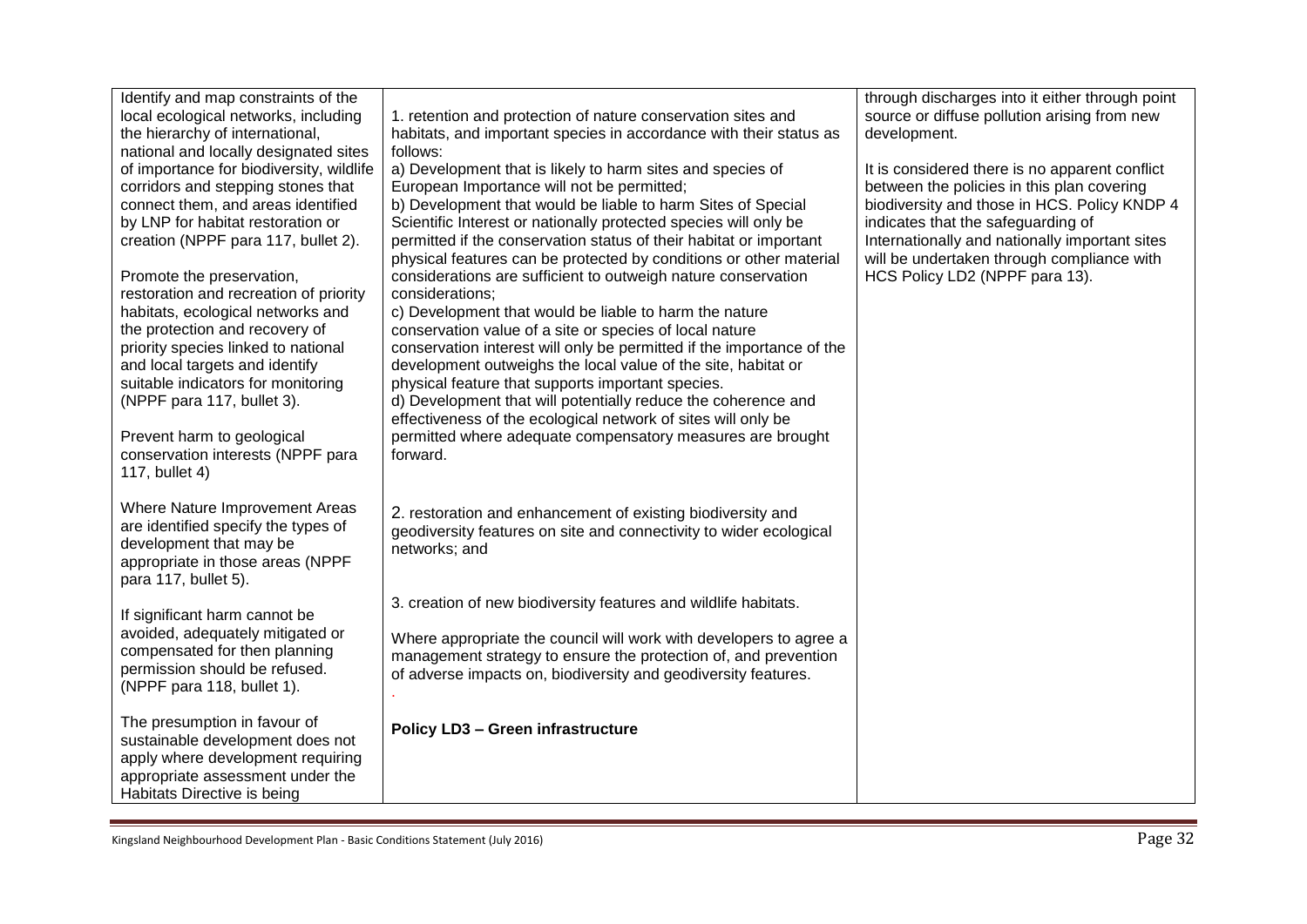| considered, planned or determined<br>(NPPF para 119).                                                                                                                                                                                                                                                                                                                                                                                                                                                                                                                                                                                                                                                       | Development proposals should protect, manage and plan for the<br>preservation of existing and delivery of new green infrastructure,<br>and should achieve the following objectives:                                                                                                                                                                                                                                                                                                                                                                                                                                                                                                                                                                                                                                                                                                                                                                                                                                                                                                                                                                           |                                                                                                                                                                                                                                                                                                                                                                                                                                                                                                                                                                                                                                                                                                                                                                                                                                                                                            |
|-------------------------------------------------------------------------------------------------------------------------------------------------------------------------------------------------------------------------------------------------------------------------------------------------------------------------------------------------------------------------------------------------------------------------------------------------------------------------------------------------------------------------------------------------------------------------------------------------------------------------------------------------------------------------------------------------------------|---------------------------------------------------------------------------------------------------------------------------------------------------------------------------------------------------------------------------------------------------------------------------------------------------------------------------------------------------------------------------------------------------------------------------------------------------------------------------------------------------------------------------------------------------------------------------------------------------------------------------------------------------------------------------------------------------------------------------------------------------------------------------------------------------------------------------------------------------------------------------------------------------------------------------------------------------------------------------------------------------------------------------------------------------------------------------------------------------------------------------------------------------------------|--------------------------------------------------------------------------------------------------------------------------------------------------------------------------------------------------------------------------------------------------------------------------------------------------------------------------------------------------------------------------------------------------------------------------------------------------------------------------------------------------------------------------------------------------------------------------------------------------------------------------------------------------------------------------------------------------------------------------------------------------------------------------------------------------------------------------------------------------------------------------------------------|
| <b>Control of pollution and land</b><br>stability<br>Minimise pollution on the local and<br>natural environment (NPPF para 10)<br>Prevent development contributing to,<br>being put at unacceptable risk from,<br>or being adversely affected by                                                                                                                                                                                                                                                                                                                                                                                                                                                            | identification and retention of existing green infrastructure<br>1.<br>corridors and linkages; including the protection of valued<br>landscapes, trees, hedgerows, woodlands, water courses and<br>adjoining flood plain;<br>provision of on-site green infrastructure, in particular<br>2.<br>proposals will be supported where this enhances the network;<br>and<br>3.<br>integration with, and connection to, the surrounding green<br>infrastructure network.                                                                                                                                                                                                                                                                                                                                                                                                                                                                                                                                                                                                                                                                                             | Policy KNDP 9 is particularly important in<br>terms of supporting measures to improve<br>water quality through the River Wye Nutrient<br>Management Plan                                                                                                                                                                                                                                                                                                                                                                                                                                                                                                                                                                                                                                                                                                                                   |
| unacceptable levels of soil, air, water<br>or noise pollution or land instability<br>(NPPF para 109, bullet 4)<br>Remediate and mitigate despoiled,<br>degraded, derelict, contaminated<br>and unstable land (NPPF para 109<br>bullet 5)<br>Ensure development is appropriate<br>to the location taking into account<br>the effects (including cumulative) of<br>pollution on health, the natural<br>environment or general amenity, and<br>the potential sensitivity of the area or<br>proposed development to adverse<br>effects of pollution (NPPF para 120).<br>Developers should secure the safe<br>development of sites affected by<br>contaminated land or land stability<br>issues (NPPF para 120). | (Policy SS6 - Extract) Development proposals should conserve<br>and enhance those environmental assets that contribute towards<br>the county's distinctiveness, especially those with specific<br>environmental designations. In addition, proposals should<br>maintain and improve the effectiveness of those ecosystems<br>essential to the health and wellbeing of the county's residents and<br>its economy. Development proposals should be shaped through<br>an integrated approach to planning the following environmental<br>components from the outset, and based upon sufficient<br>information to determine the effect upon each where they are<br>relevant (among others):<br>local amenity, including light pollution, air quality and<br>tranquillity;<br>The management plans and conservation objectives of the<br>county's international and nationally important features and areas<br>will be material to the determination of future development<br>proposals. Furthermore, assessments of local features, areas and<br>sites, defining local distinctiveness in other development plan<br>documents, neighbourhood development plans and | The provisions of HCS policies SS6 and SD1<br>are considered sufficient for most of the needs<br>of the Parish in relation to addressing<br>pollution, contaminated land and land stability<br>which are issues requiring high levels of<br>professional advice not available to the Parish<br>Council. Furthermore, with the exception of a<br>general provision to protect amenity, reference<br>to minimising external lighting in Policy KNDP<br>3, and one further exception set out in Policy<br>KNDP 18 relating to pollution arising from<br>agricultural uses, no specific policy to cover<br>the control of pollution and land stability is<br>advanced. Accordingly, the provisions of HCS<br>policies SS6 and SD1 are considered<br>sufficient for the needs of the Parish. This is<br>also the case in relation to mitigation or<br>compensation for any loss (NPPF para 118) |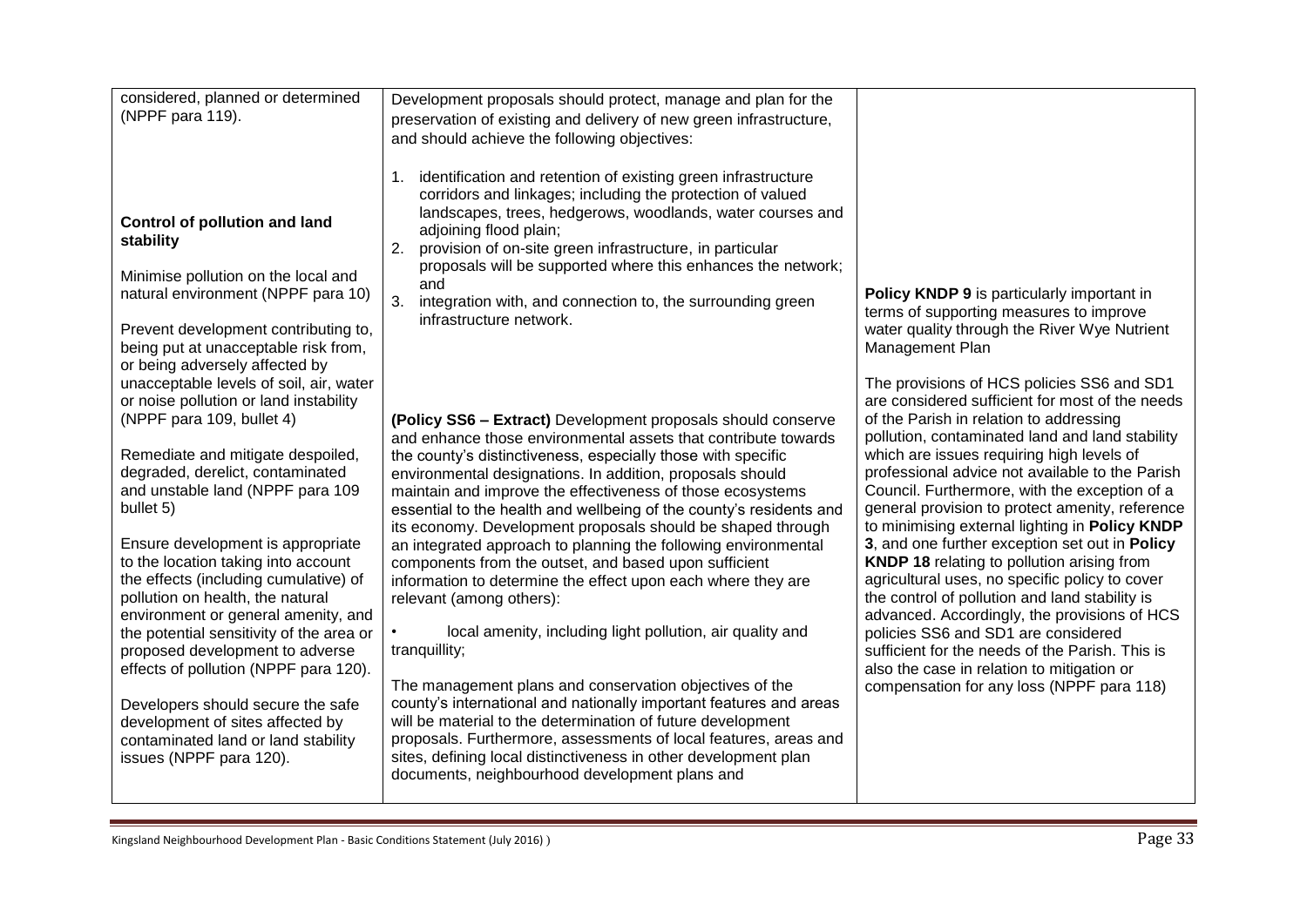| Ensure any site for a new use takes                                           | supplementary planning documents should inform decisions upon      |  |
|-------------------------------------------------------------------------------|--------------------------------------------------------------------|--|
| account of ground conditions and                                              | proposals.                                                         |  |
| land instability including mining,                                            |                                                                    |  |
| pollution arising from previous uses,                                         | (Policy SD1 - Extract) Development proposals should create         |  |
| and any mitigation impacts on                                                 | safe, sustainable, well integrated environments for all members of |  |
| remediation or impacts on the                                                 | the community. In conjunction with this, all development proposals |  |
| natural environment arising from                                              | should incorporate the following requirements (among others):      |  |
| remediation (NPPF para 121, bullet                                            |                                                                    |  |
| $1$ ).                                                                        | safeguard residential amenity for existing and proposed            |  |
|                                                                               | residents;                                                         |  |
| The development itself should be an                                           | ensure new development does not contribute to, or suffer           |  |
| acceptable use of land, and the                                               | from, adverse impacts arising from noise, light or air             |  |
| impacts of use, rather than the                                               | contamination, land instability or cause ground water pollution;   |  |
| control processes or emissions                                                | where contaminated land is present, undertake                      |  |
| themselves which are subject to                                               | appropriate remediation where it can be demonstrated that this     |  |
| approval under pollution control                                              | will be effective;                                                 |  |
| regimes (NPPF para 122).                                                      |                                                                    |  |
|                                                                               |                                                                    |  |
| Avoid noise giving rise to significant                                        |                                                                    |  |
| adverse impacts on health and                                                 |                                                                    |  |
| quality of life (NPPF para 123, bullet                                        |                                                                    |  |
| 1)                                                                            |                                                                    |  |
|                                                                               |                                                                    |  |
| Mitigate and reduce to a minimum                                              |                                                                    |  |
| other adverse impacts on health and                                           |                                                                    |  |
| quality of life arising from noise from<br>new development, including through |                                                                    |  |
|                                                                               |                                                                    |  |
| use of conditions (NPPF para 123,<br>bullet 2).                               |                                                                    |  |
|                                                                               |                                                                    |  |
| Not have unreasonable restrictions                                            |                                                                    |  |
| to continuance of business (NPPF                                              |                                                                    |  |
| para 123, bullet 3).                                                          |                                                                    |  |
|                                                                               |                                                                    |  |
| Identify and protect areas of                                                 |                                                                    |  |
| tranquillity (NPPF para 123, bullet                                           |                                                                    |  |
| 4).                                                                           |                                                                    |  |
|                                                                               |                                                                    |  |
| Comply with EU limit values or                                                |                                                                    |  |
| national objectives for pollutants,                                           |                                                                    |  |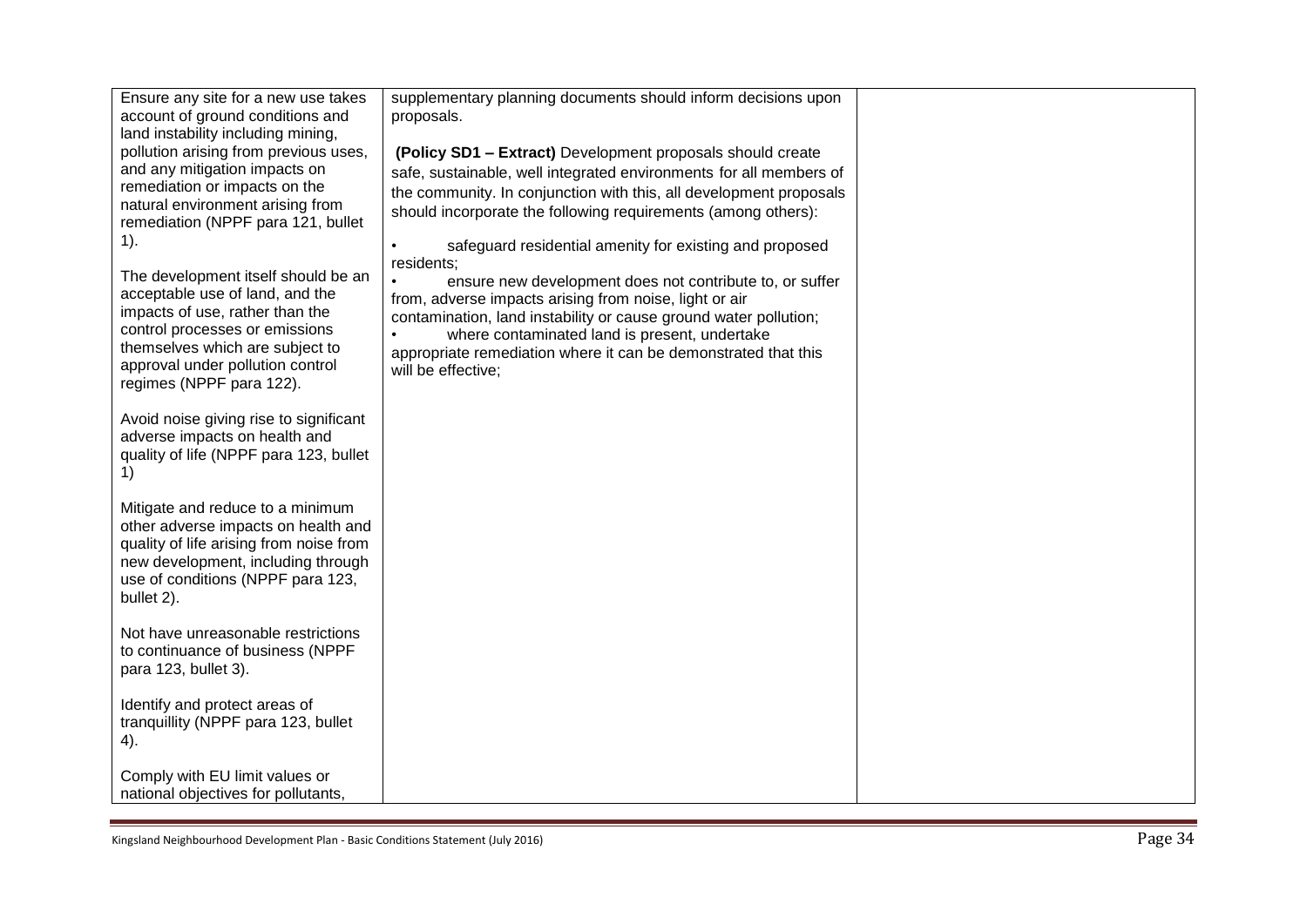taking into account Air Quality Management Areas (NPPF para 124).

Limit impact of light pollution from artificial light on local amenity, intrinsically dark landscapes and nature conservation through good design (NPPF para 125).

#### **historic environment Conserving and enhancing the**

Set out a positive strategy for the conservation and enjoyment of the historic environment (NPPF para 126).

 (NPPF para 126)? Are there any heritage assets most at risk through neglect, decay or other threats that can be addressed through enabling development

 sustaining and enhancing the Take account of the desirability of significance of heritage assets (NPPF para 126, bullet 1)

126, bullet 2) Tale account of the wider social; cultural, economic and environmental benefits that conservation of the historic environment can bring (NPPF para

Take account of the desirability of new development making appositive contribution to local character and

 **(Policy SS6 – Extract)** Development proposals should conserve proposals should be shaped through an integrated approach to and enhance those environmental assets that contribute towards the county's distinctiveness, in particular its settlement pattern, historic assets and especially those with specific environmental designations. In addition, proposals should maintain and improve the effectiveness of those ecosystems essential to the health and wellbeing of the county's residents and its economy. Development planning the following environmental components from the outset, and based upon sufficient information to determine the effect upon each where they are relevant (among others):

 • landscape, townscape and local distinctiveness especially Special Areas of Conservation and Sites of Special Scientific Interest,

 • historic environment and heritage assets especially Scheduled Monuments and Listed Buildings;

 **Policy KNDP 5** protects the Parish's heritage archaeological sites and other heritage assets; NPPF para 126 in particular. This policy as a whole, covering its historic landscape character; its important buildings, This overall strategy meets the provisions of includes those heritage assets of local importance (NPPF para 135).

 **Policy KNDP 5** also covers works to traditional rural buildings which should take into account those buildings identified in the Herefordshire Farmstead Characterisation Project and reference should be made to the objectives set out by Historic England for these buildings when considering their development. This would help in assessing significance in accordance with NPPF paras 28 and 29.

 that protecting the Parish's historic character HCS policies SS6 and LD4 which set out provisions that reflect important criteria such as significance (NPPF paras 128 and 129), and the assessment of importance (NPPF para 131), among other matters. **Policy KNDP 5** complements these and adds an objective and local distinctiveness should also be taken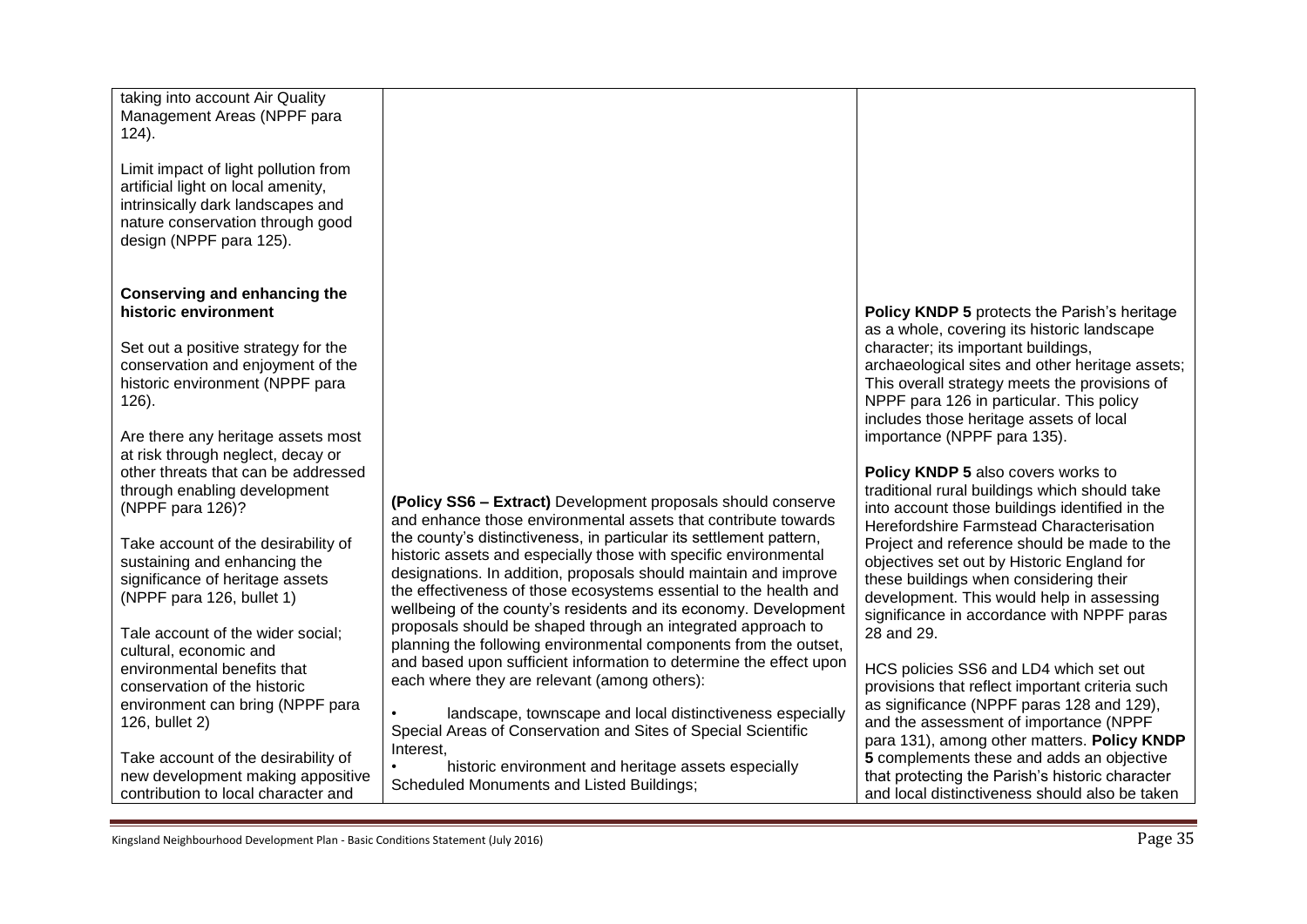| distinctiveness (NPPF para 126,       | the network of green infrastructure;<br>$\bullet$                   | into account (NPPF para 58), clearly         |
|---------------------------------------|---------------------------------------------------------------------|----------------------------------------------|
| bullet 3)                             |                                                                     | suggesting that heritage is of the utmost    |
|                                       | The management plans and conservation objectives of the             | importance                                   |
|                                       | county's international and nationally important features and areas  |                                              |
| Developers should describe the        | will be material to the determination of future development         | Policy KNDP 6 addresses Kingsland            |
| significance of any heritage asset    | proposals. Furthermore, assessments of local features, areas and    | Conservation Area specifically and sets out  |
| and its setting affected by proposals | sites, defining local distinctiveness in other development plan     | requirements that will enable development to |
| and LPAs should also identify and     | documents, neighbourhood development plans and                      | conserve or enhance the area, in particular  |
| assess significance, taking this into | supplementary planning documents should inform decisions upon       | protecting those elements that contribute    |
| account when considering the          | proposals.                                                          | positively to its character and appearance,  |
| impact of proposals on heritage       |                                                                     | (NPPF para 137). This complies especially    |
| assets (NPPF paras 128 and 129).      | (Policy LD4 - Extract) Development proposals affecting heritage     | with HCS policy SS6.                         |
|                                       | assets and the wider historic environment should:                   |                                              |
| Ensure policies for development       |                                                                     | None of these or other policies elsewhere in |
| affecting historic assets and their   | 1. preserve or where possible enhance heritage assets and their     | this NP are considered inconsistent with     |
| settings are properly assessed,       | settings in a manner appropriate to their significance through      | Government of HCS provisions relating to     |
| including considering uses            | appropriate management, uses and sympathetic design, in             | protecting and enhancing the environment and |
| consistent with their conservation,   | particular emphasising the original form and function where         | sustainable use of land.                     |
| their contribution to the community,  | possible;                                                           |                                              |
| their economic viability, and         | 2. the conservation and enhancement of heritage assets and their    |                                              |
| contribution to local character and   | settings through appropriate management, uses and sympathetic       |                                              |
| distinctiveness (NPPF para 131).      | design. where opportunities exist, contribute to the character and  |                                              |
|                                       | local distinctiveness of the townscape or wider environment,        |                                              |
| Harm or loss should require clear     | especially within conservation areas;                               |                                              |
| and convincing justification.         | 3. use the retention, repair and sustainable use of heritage assets |                                              |
| Substantial harm or loss of a         | to provide a focus for wider regeneration schemes;                  |                                              |
| designated heritage asset should be   | 4. record and advance the understanding of the significance of      |                                              |
| exceptional and wholly exceptional    | any heritage assets to be lost (wholly or in part) and to make this |                                              |
| for assets of higher weight (NPPF     | evidence or archive generated publicly accessible and               |                                              |
| paras 132 and 133).                   | 5. where appropriate, improve the understanding of and public       |                                              |
|                                       | access to the heritage asset.                                       |                                              |
| Less than substantial harm should     |                                                                     |                                              |
| be weighed against public benefit     | The scope of the works required to protect, conserve and enhance    |                                              |
| (NPPF para 134)                       | heritage assets and their settings should be proportionate to their |                                              |
|                                       | significance. Development schemes should emphasise the              |                                              |
| The effect of development on the      | original form and function of any asset and, where appropriate,     |                                              |
| significance of locally important     | improve the understanding of and public access to them.             |                                              |
| assets should be balanced against     |                                                                     |                                              |
| the scale of the harm (NPPF para      |                                                                     |                                              |
| $135$ ).                              |                                                                     |                                              |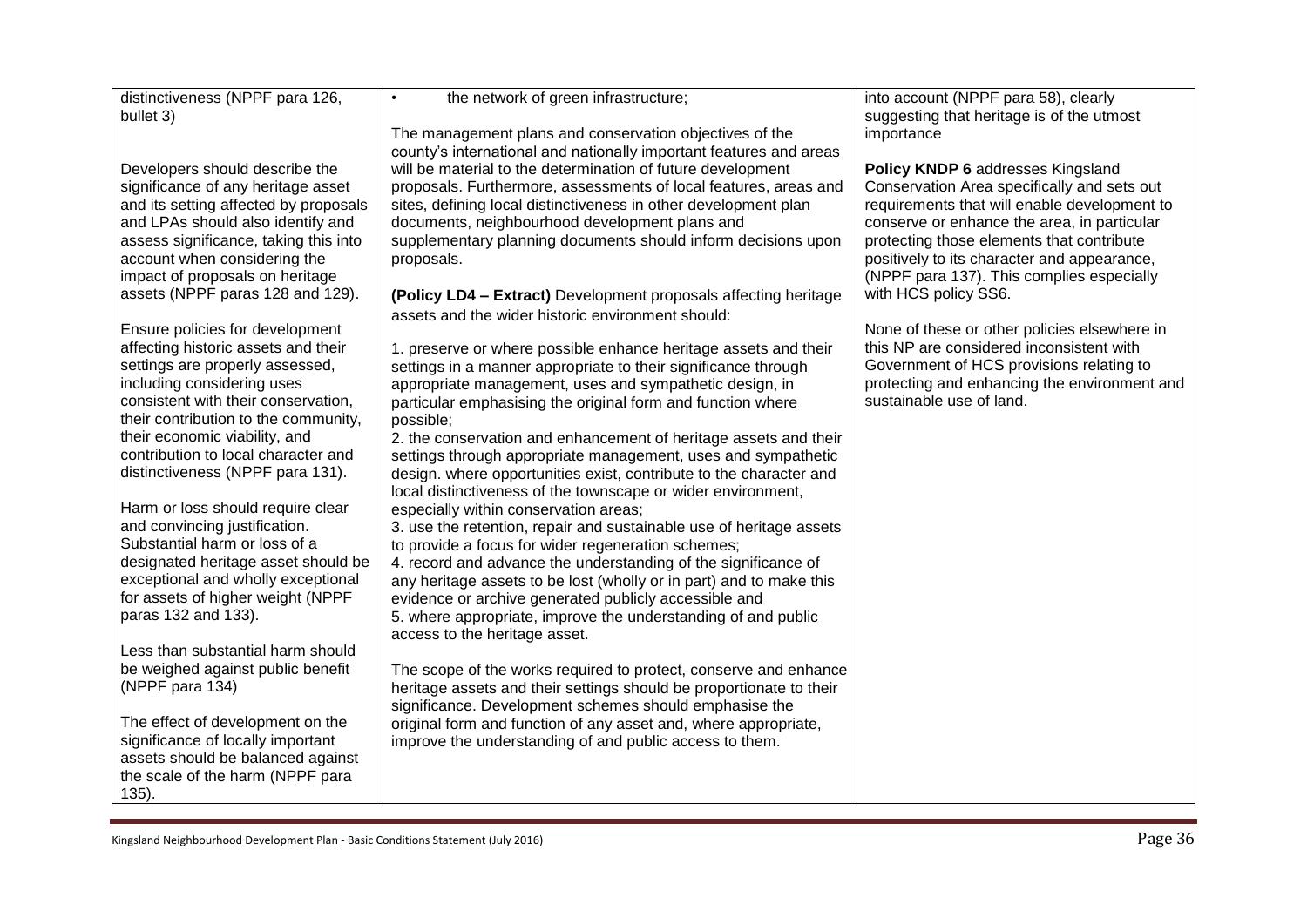| Look for opportunities for new<br>development within conservation<br>areas or within the setting of a<br>heritage asset to enhance or better<br>reveal their significance (NPPF para<br>137)                                                 |                                                                                                                                                                                                                                                                                                                                                                                                                                                                                                                                                                                            |                                                                                                                                                                                                                                                                                                                                                                                                  |
|----------------------------------------------------------------------------------------------------------------------------------------------------------------------------------------------------------------------------------------------|--------------------------------------------------------------------------------------------------------------------------------------------------------------------------------------------------------------------------------------------------------------------------------------------------------------------------------------------------------------------------------------------------------------------------------------------------------------------------------------------------------------------------------------------------------------------------------------------|--------------------------------------------------------------------------------------------------------------------------------------------------------------------------------------------------------------------------------------------------------------------------------------------------------------------------------------------------------------------------------------------------|
| Non designated heritage assets of<br>archaeological interest that are<br>demonstrably equivalent to a<br>scheduled monument should be<br>considered subject to policies for<br>designated heritage assets (NPPF<br>para 139)                 |                                                                                                                                                                                                                                                                                                                                                                                                                                                                                                                                                                                            |                                                                                                                                                                                                                                                                                                                                                                                                  |
| Make information about the<br>significance of the historic<br>environment gathered as part of the<br>plan making process publicly<br>assessable (NPPF para 141).                                                                             |                                                                                                                                                                                                                                                                                                                                                                                                                                                                                                                                                                                            |                                                                                                                                                                                                                                                                                                                                                                                                  |
| Developers should record and<br>advance understanding of the<br>significance of any heritage assets<br>to be lost in a manner proportionate<br>to their importance and the impact,<br>making evidence publicly accessible<br>(NPPF para 141) |                                                                                                                                                                                                                                                                                                                                                                                                                                                                                                                                                                                            |                                                                                                                                                                                                                                                                                                                                                                                                  |
| <b>Waste Planning</b>                                                                                                                                                                                                                        |                                                                                                                                                                                                                                                                                                                                                                                                                                                                                                                                                                                            |                                                                                                                                                                                                                                                                                                                                                                                                  |
| Local authorities should have regard<br>to policies in National Waste<br>Management Plan and other policies<br>in the NPPF so far as they may be<br>relevant (NPPF para 5).                                                                  | (Policy SS6 - Extract) Development proposals should conserve<br>and enhance those environmental assets that contribute towards<br>the county's distinctiveness, especially those with specific<br>environmental designations. In addition, proposals should<br>maintain and improve the effectiveness of those ecosystems<br>essential to the health and wellbeing of the county's residents and<br>its economy. Development proposals should be shaped through<br>an integrated approach to planning the following environmental<br>components from the outset, and based upon sufficient | No specific strategic proposals for dealing with<br>waste are included in HCS and no local issues<br>have been identified to be included in<br>Kingsland NDP. The matter needs to be<br>addressed upon a strategic basis and in an<br>integrated way and it is accepted that the<br>Natural Resources/Minerals and Waste Local<br>Plan will be the most appropriate plan to cover<br>this issue. |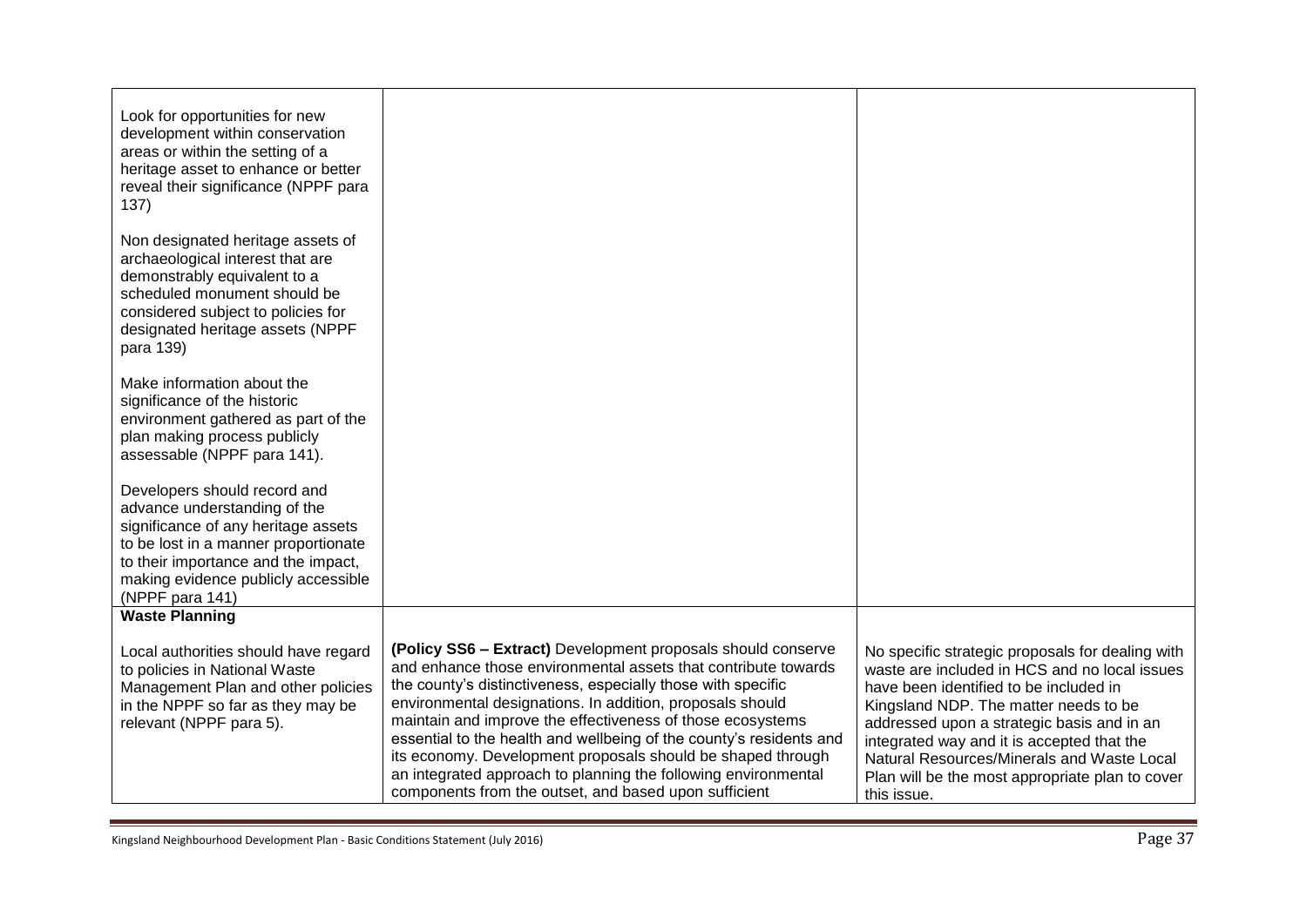| information to determine the effect upon each where they are<br>relevant (among others):<br>physical resources, including management of waste.<br>$\bullet$<br>The management plans and conservation objectives of the<br>county's international and nationally important features and areas<br>will be material to the determination of future development<br>proposals. Furthermore, assessments of local features, areas and<br>sites, defining local distinctiveness in other development plan<br>documents, neighbourhood development plans and<br>supplementary planning documents where undertaken to define<br>local distinctiveness, should inform decisions upon proposals. | However, Policy KNDP 3 (1) requires<br>development proposals to make provision for<br>recycling storage and this is considered a<br>measure that would support the significant<br>emphasis that is likely to be promoted through<br>any Minerals and Waste Local Plan. In<br>addition, Policy KNDP 3 (4) requires<br>developers to consider how they might<br>minimise construction waste as part of its<br>overall approach. |
|---------------------------------------------------------------------------------------------------------------------------------------------------------------------------------------------------------------------------------------------------------------------------------------------------------------------------------------------------------------------------------------------------------------------------------------------------------------------------------------------------------------------------------------------------------------------------------------------------------------------------------------------------------------------------------------|-------------------------------------------------------------------------------------------------------------------------------------------------------------------------------------------------------------------------------------------------------------------------------------------------------------------------------------------------------------------------------------------------------------------------------|
| (Policy SS7- Extract) Development proposals will be expected<br>to include measures which will mitigate their impact on climate<br>change.                                                                                                                                                                                                                                                                                                                                                                                                                                                                                                                                            |                                                                                                                                                                                                                                                                                                                                                                                                                               |
| Key considerations in terms of responses to climate change<br>include (among others):                                                                                                                                                                                                                                                                                                                                                                                                                                                                                                                                                                                                 |                                                                                                                                                                                                                                                                                                                                                                                                                               |
| reduction, re-use and recycling of waste with particular<br>emphasis on waste minimisation on development sites;                                                                                                                                                                                                                                                                                                                                                                                                                                                                                                                                                                      |                                                                                                                                                                                                                                                                                                                                                                                                                               |
| Policy SD1 - Sustainable design and energy efficiency                                                                                                                                                                                                                                                                                                                                                                                                                                                                                                                                                                                                                                 |                                                                                                                                                                                                                                                                                                                                                                                                                               |
| Development proposals should include high quality sustainable<br>design that also creates a safe, accessible, well integrated<br>environment for all members of the community. In conjunction<br>with this, all development proposals should incorporate the<br>following requirements (among others):                                                                                                                                                                                                                                                                                                                                                                                |                                                                                                                                                                                                                                                                                                                                                                                                                               |
| utilise physical sustainability measures that include, in<br>particular, orientation of buildings, the provision of water<br>conservation measures, storage for bicycles and waste including<br>provision for recycling, and enabling renewable energy and<br>energy conservation infrastructure;                                                                                                                                                                                                                                                                                                                                                                                     |                                                                                                                                                                                                                                                                                                                                                                                                                               |
|                                                                                                                                                                                                                                                                                                                                                                                                                                                                                                                                                                                                                                                                                       |                                                                                                                                                                                                                                                                                                                                                                                                                               |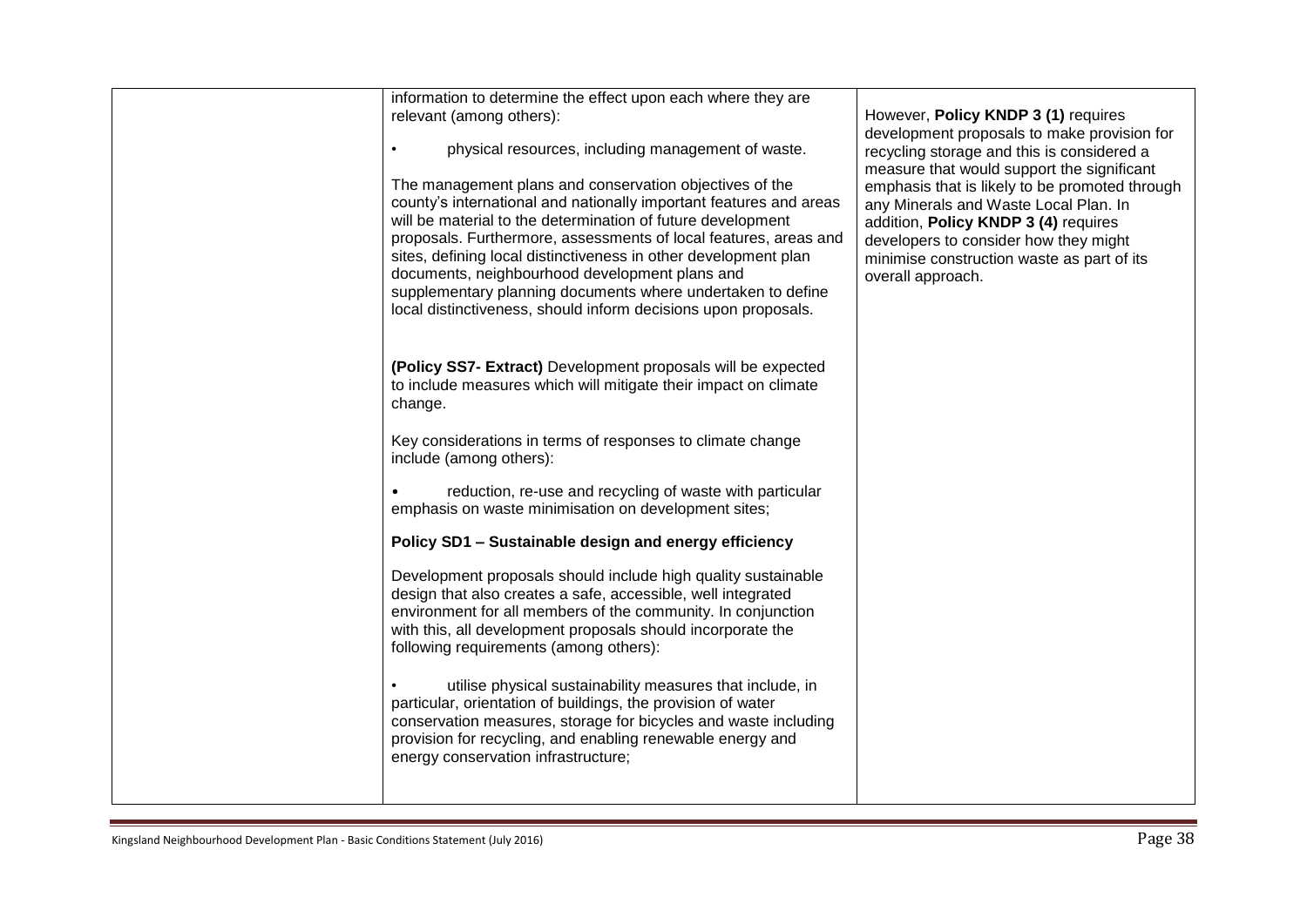| Meeting the challenge of climate<br>change, flooding and coastal<br>change                                                                                            |                                                                                                                                                                                                                                                     |                                                                                                                                                                                                                                           |
|-----------------------------------------------------------------------------------------------------------------------------------------------------------------------|-----------------------------------------------------------------------------------------------------------------------------------------------------------------------------------------------------------------------------------------------------|-------------------------------------------------------------------------------------------------------------------------------------------------------------------------------------------------------------------------------------------|
| Plan in locations and ways to reduce<br>greenhouse gas emissions (NPPF<br>para 95, bullet 1).<br>Actively support energy efficiency                                   | (Policy SS7- Extract) Development proposals will be expected to<br>include measures which will mitigate their impact on climate<br>change.<br>At a strategic level, this will include:                                                              | The location of development meets the<br>requirements of HCS policies RA1 and RA2<br>which it is assumed have been assessed<br>against NPPF para 95, bullet 1 and HCS<br>policy SS7.                                                      |
| improvements to existing buildings<br>(NPPF para 95, bullet 2).<br>Positively promote and maximise<br>energy from renewables and low<br>carbon sources while ensuring | focussing development to the most sustainable locations;<br>designing developments to reduce carbon emissions and<br>use resources more efficiently;<br>promoting the use of decentralised and renewable or low<br>carbon energy where appropriate; | Kingsland Neighbourhood Development Plan<br>has accepted that the community should take<br>a positive role in promoting renewable or low<br>carbon energy generation as required by the<br>NPPF. However, it also recognises that the     |
| adverse effects are addressed<br>satisfactorily, including cumulative<br>effects (NPPF para 97, bullets 1 &<br>2).                                                    | Key considerations in terms of responses to climate change<br>include:<br>taking into account the known physical and environmental<br>constraints when identifying locations for development;                                                       | forms of such energy it might accommodate<br>are limited because of its particular<br>topography, resources, supporting<br>infrastructure and landscape character. The<br>practicality and viability of using the River                   |
| Identify opportunities for renewable<br>energy and low carbon sources<br>and/or supporting infrastructure<br>(NPPF para 97, bullet 3).                                | ensuring design approaches are resilient to climate<br>change impacts, including the use of passive solar design for<br>heating and cooling and tree planting for shading;                                                                          | Lugg that flows through the parish for low<br>head energy generation is uncertain. Other<br>forms may be possible and the scale of the<br>Parish suggests that the scale would need to<br>be small. An appropriate criteria based policy, |
| Support community-led initiatives for<br>renewable and low carbon energy<br>(NPPG para 97, bullet 4).                                                                 | minimising the risk of flooding and making use of<br>sustainable drainage methods;<br>reducing heat island effects (for example through the                                                                                                         | including provision that would contribute to a<br>community-wide resource, is put forward<br>(NPPF para 97). Policy KNDP10 is such a<br>criteria based policy that complements HCS                                                        |
| Identify opportunities for<br>development to draw its energy<br>supply from decentralised renewable<br>or low carbon energy supply                                    | provision of open space and water, planting and green roofs);<br>developments must demonstrate water efficiency<br>measures to reduce demand on water resources.                                                                                    | policy SD2, containing similar but expanded<br>environmental criteria as well as matters to<br>cover highway impact, pollution, scale and<br>cumulative effect concerns. The criteria within                                              |
| systems and for co-locating potential<br>heat customers and suppliers (NPPF<br>para 97, bullet 5).                                                                    | (Policy SS6 - Extract) Development proposals should be shaped<br>through an integrated approach to planning the following<br>environmental components from the outset, and based upon                                                               | the policy will ensure that the effect of any<br>proposal upon relevant environmental assets<br>will be fully and properly considered.                                                                                                    |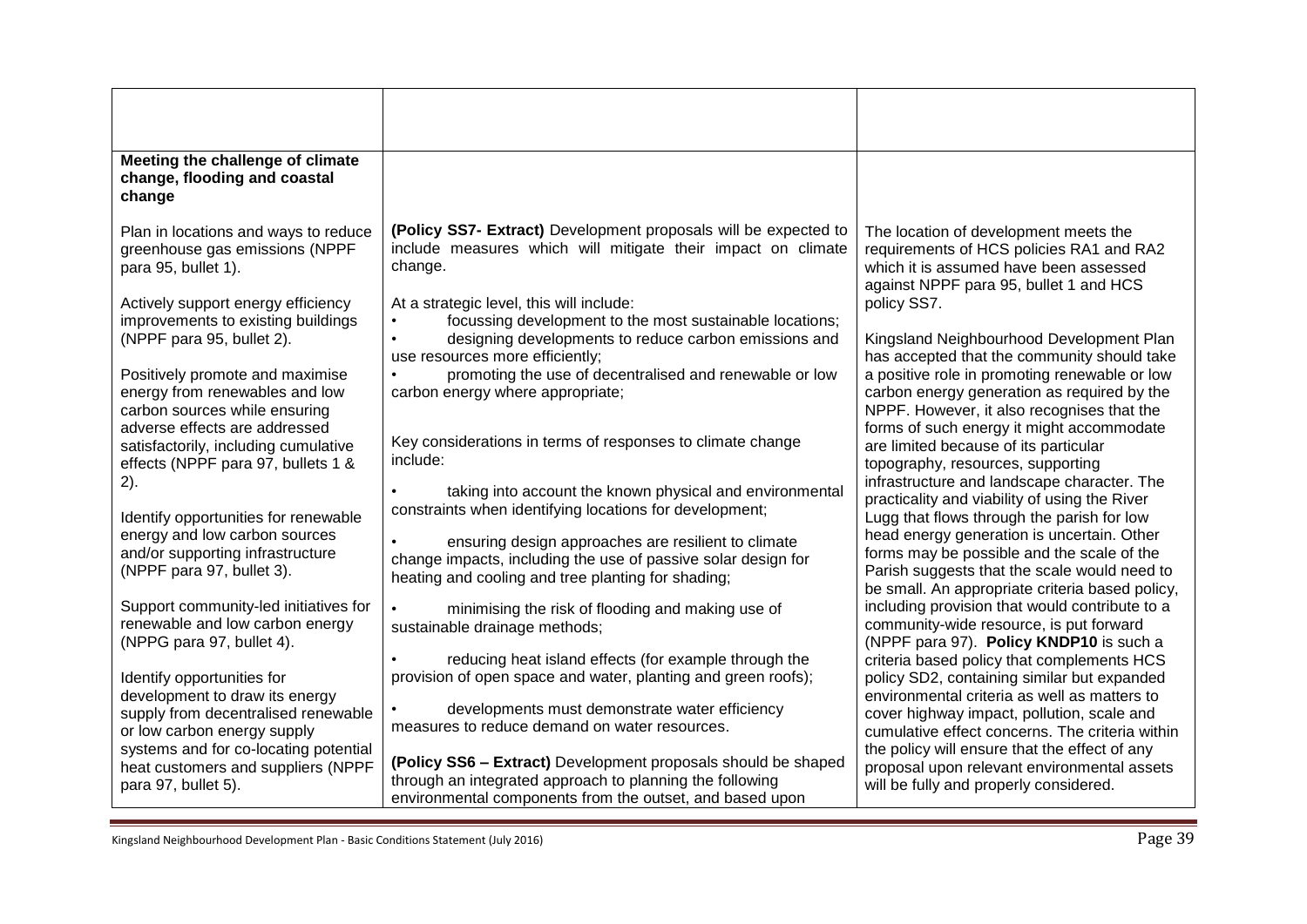|                                                                                                                                                                                                                                                                                                                                                                                                                                                                     | sufficient information to determine the effect upon each where                                                                                                                                                                                                                                                                                                                                                                                                                                                                                                                       |                                                                                                                                                                                                                                                                                                                                                                                                                                                                                                |
|---------------------------------------------------------------------------------------------------------------------------------------------------------------------------------------------------------------------------------------------------------------------------------------------------------------------------------------------------------------------------------------------------------------------------------------------------------------------|--------------------------------------------------------------------------------------------------------------------------------------------------------------------------------------------------------------------------------------------------------------------------------------------------------------------------------------------------------------------------------------------------------------------------------------------------------------------------------------------------------------------------------------------------------------------------------------|------------------------------------------------------------------------------------------------------------------------------------------------------------------------------------------------------------------------------------------------------------------------------------------------------------------------------------------------------------------------------------------------------------------------------------------------------------------------------------------------|
| Ministerial Statement, 18 June 2015<br>requires that proposals for wind<br>energy development, local planning<br>authorities should only grant planning<br>permission if the development is in an<br>area identified as suitable for wind<br>energy development in a Local or<br>Neighbourhood Plan; and it can be<br>demonstrated that the planning<br>impacts identified by affected local<br>communities have been fully<br>addressed and the proposal has their | they are relevant (among others):<br>physical resources, including minerals, soils,<br>$\bullet$<br>management of waste the water environment, renewable energy<br>and energy conservation.<br>The management plans and conservation objectives of the<br>county's international and nationally important features and areas<br>will be material to the determination of future development<br>proposals. Furthermore, assessments of local features, areas and<br>sites, defining local distinctiveness in other development plan<br>documents, neighbourhood development plans and | Policy KNDP10 together with Policy KNDP3<br>provides an integrated approach to support<br>carbon reduction measures, including those<br>relating to sustainable design, promoting these<br>as elements within an integrated approach<br>that needs to be pursued for individual<br>buildings, site based matters and those off-site<br>measures that should be considered. The<br>combination support and expand upon the<br>provisions of HCS polices SS7 and SD1 as<br>well as NPPF para 95. |
| backing.                                                                                                                                                                                                                                                                                                                                                                                                                                                            | supplementary planning documents should inform decisions upon                                                                                                                                                                                                                                                                                                                                                                                                                                                                                                                        | Kingsland Neighbourhood Development Plan                                                                                                                                                                                                                                                                                                                                                                                                                                                       |
| Take account of climate change on<br>water supply and changes to<br>biodiversity and landscape, or<br>manage risk through suitable<br>adaptation measures (NPPF para                                                                                                                                                                                                                                                                                                | proposals.                                                                                                                                                                                                                                                                                                                                                                                                                                                                                                                                                                           | area possesses land falling within Flood Zone<br>2. However, no land is proposed for<br>development within this zone in the<br>Neighbourhood Development Plan. No<br>specific flood relief proposals have been                                                                                                                                                                                                                                                                                 |
| 99).                                                                                                                                                                                                                                                                                                                                                                                                                                                                | (Policy SD2 - Extract) Development proposals that seek to<br>deliver renewable and low carbon energy targets will be supported                                                                                                                                                                                                                                                                                                                                                                                                                                                       | identified within the parish (NPPF para 100,<br>bullet 3).                                                                                                                                                                                                                                                                                                                                                                                                                                     |
| Development should avoid<br>increased vulnerability arising from<br>climate change in terms of flood risk,<br>including through suitable adaptive<br>measures such as green<br>infrastructure where necessary                                                                                                                                                                                                                                                       | where they meet the following criteria:<br>the proposal does not adversely impact upon international or<br>1.<br>national designated natural and heritage assets;<br>the proposal does not adversely affect residential amenity;<br>2.<br>3.<br>the proposal does not result in any significant detrimental                                                                                                                                                                                                                                                                          | Policy KNDP 3 requires developers to take a<br>co-ordinated approach to sustainable design<br>incorporating a number of site-based features<br>including the provision of a sustainable<br>drainage system (including provision for this to                                                                                                                                                                                                                                                    |
| (NPPF para 99).                                                                                                                                                                                                                                                                                                                                                                                                                                                     | impact upon the character of the landscape and the built or<br>historic environment; and                                                                                                                                                                                                                                                                                                                                                                                                                                                                                             | serve other properties in the vicinity) and use<br>of permeable surfaces (HCS policy SD3).                                                                                                                                                                                                                                                                                                                                                                                                     |
| Use the sequential and exception<br>tests (NPPF para 100)                                                                                                                                                                                                                                                                                                                                                                                                           | the proposal can be connected efficiently to existing national<br>4.<br>grid infrastructure unless it can be demonstrated that energy<br>generation would be used on-site to meet the needs of a                                                                                                                                                                                                                                                                                                                                                                                     | Policy KNDP 7 takes a positive approach to<br>addressing flood risk by firstly promoting                                                                                                                                                                                                                                                                                                                                                                                                       |
| Safeguard land needed for current<br>and future flood management (NPPF                                                                                                                                                                                                                                                                                                                                                                                              | specific end user.<br>In the case of energy generation through wind power                                                                                                                                                                                                                                                                                                                                                                                                                                                                                                            | environmentally sensitive measures to reduce<br>flooding, including promoting the use of<br>sustainable drainage systems. The policy                                                                                                                                                                                                                                                                                                                                                           |
| para 100, bullet 3)<br>Use development opportunities to                                                                                                                                                                                                                                                                                                                                                                                                             | developments, permission will only be granted for such<br>proposals where:                                                                                                                                                                                                                                                                                                                                                                                                                                                                                                           | requires developers to address the issue<br>where this is necessary (HCS policy SD3,                                                                                                                                                                                                                                                                                                                                                                                                           |
| reduce causes and impacts of<br>flooding (NPPF para 100, bullet 4)                                                                                                                                                                                                                                                                                                                                                                                                  | • the proposed site is identified in a Neighbourhood Plan or<br>other Development Plan Document as a suitable site for wind<br>energy generation; and                                                                                                                                                                                                                                                                                                                                                                                                                                | point 3). It also indicates that proposals that<br>would increase flood risk elsewhere will not be<br>permitted (NPPF para 100, bullet 4).                                                                                                                                                                                                                                                                                                                                                     |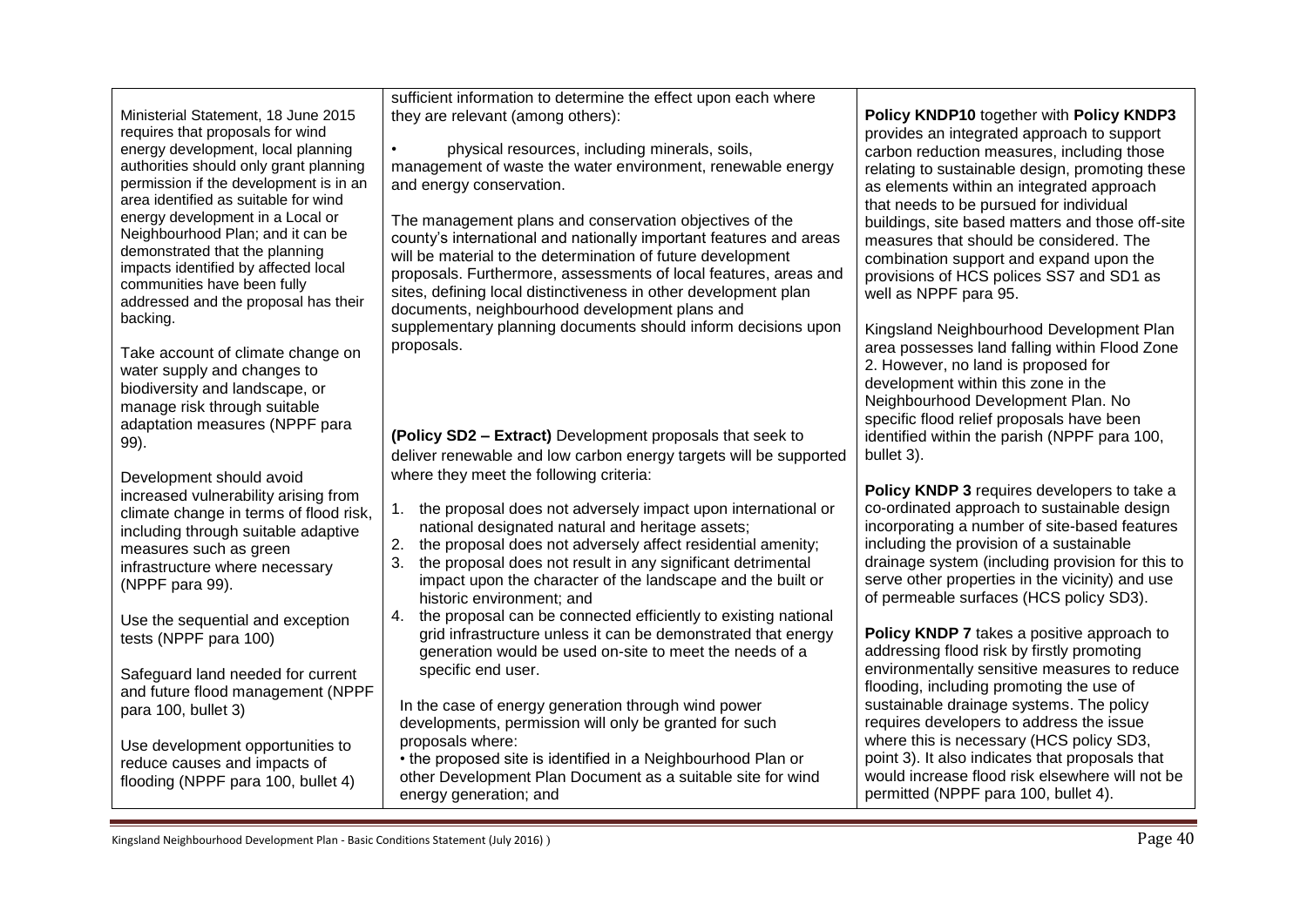| • following consultation with local residents, it can be<br>demonstrated that the planning impacts identified can be fully<br>addressed, and therefore the proposal has the backing of the<br>local community.                                                                         | This policy addresses the flood risk sequential<br>and exception tests by requiring detailed site<br>specific flood risk assessments where the<br>issue arises (NPPF para 100; HCS policy<br>SD3, point 1). There is a requirement for such<br>assessments to take into account the<br>consequences of flood risk upon any site that |
|----------------------------------------------------------------------------------------------------------------------------------------------------------------------------------------------------------------------------------------------------------------------------------------|--------------------------------------------------------------------------------------------------------------------------------------------------------------------------------------------------------------------------------------------------------------------------------------------------------------------------------------|
| (Policy SD3 - Extract) Measures for sustainable water<br>management will be required to be an integral element of new<br>development in order to reduce flood risk; to avoid an adverse<br>impact on water quantity; to protect and enhance groundwater                                | might result from climate change (NPPF para<br>99; HCS policy SD3, point 2).<br>Policy KNDP 7 requires sustainable drainage                                                                                                                                                                                                          |
| resources and to provide opportunities to enhance biodiversity,<br>health and recreation. This will be achieved by ensuring that:<br>1. development proposals are located in accordance with the                                                                                       | systems to be used to address surface water<br>drainage problems where this is practicable<br>and that this should include measures to<br>support biodiversity (NPPF para 99; HCS                                                                                                                                                    |
| Sequential Test and Exception Tests (where appropriate) and<br>have regard to the Strategic Flood Risk Assessment (SFRA)<br>2009 for Herefordshire;                                                                                                                                    | policy SD3, point 5).<br>This policy does not restrict other HCS<br>provisions, in particular those in policy SD3,                                                                                                                                                                                                                   |
| 2. development is designed to be safe taking into account the<br>lifetime of the development, and the need to adapt to climate<br>change by setting appropriate floor levels, providing safe<br>pedestrian and vehicular access, where appropriate,                                    | related to surface water and local water<br>courses which is supported.<br>None of these or other policies elsewhere in                                                                                                                                                                                                              |
| implementing a flood evacuation management plan and<br>avoiding areas identified as being subject to Rapid Inundation<br>from a breach of a Flood Defence;                                                                                                                             | this NP are considered inconsistent with<br>Government or HCS approach to mitigating<br>the effects of or adapting to climate change.                                                                                                                                                                                                |
| 3. where flooding is identified as an issue, new development<br>should reduce flood risk through the inclusion of flood storage<br>compensation measures, or provide similar betterment to<br>enhance the local flood risk regime;                                                     |                                                                                                                                                                                                                                                                                                                                      |
| 4. development will not result in the loss of open watercourse, and<br>culverts should be opened up where possible to improve<br>drainage and flood flows. Proposals involving the creation of<br>new culverts (unless essential to the provision of access) will<br>not be permitted; |                                                                                                                                                                                                                                                                                                                                      |
| 5. development includes appropriate sustainable drainage<br>systems (SuDS) to manage surface water appropriate to the                                                                                                                                                                  |                                                                                                                                                                                                                                                                                                                                      |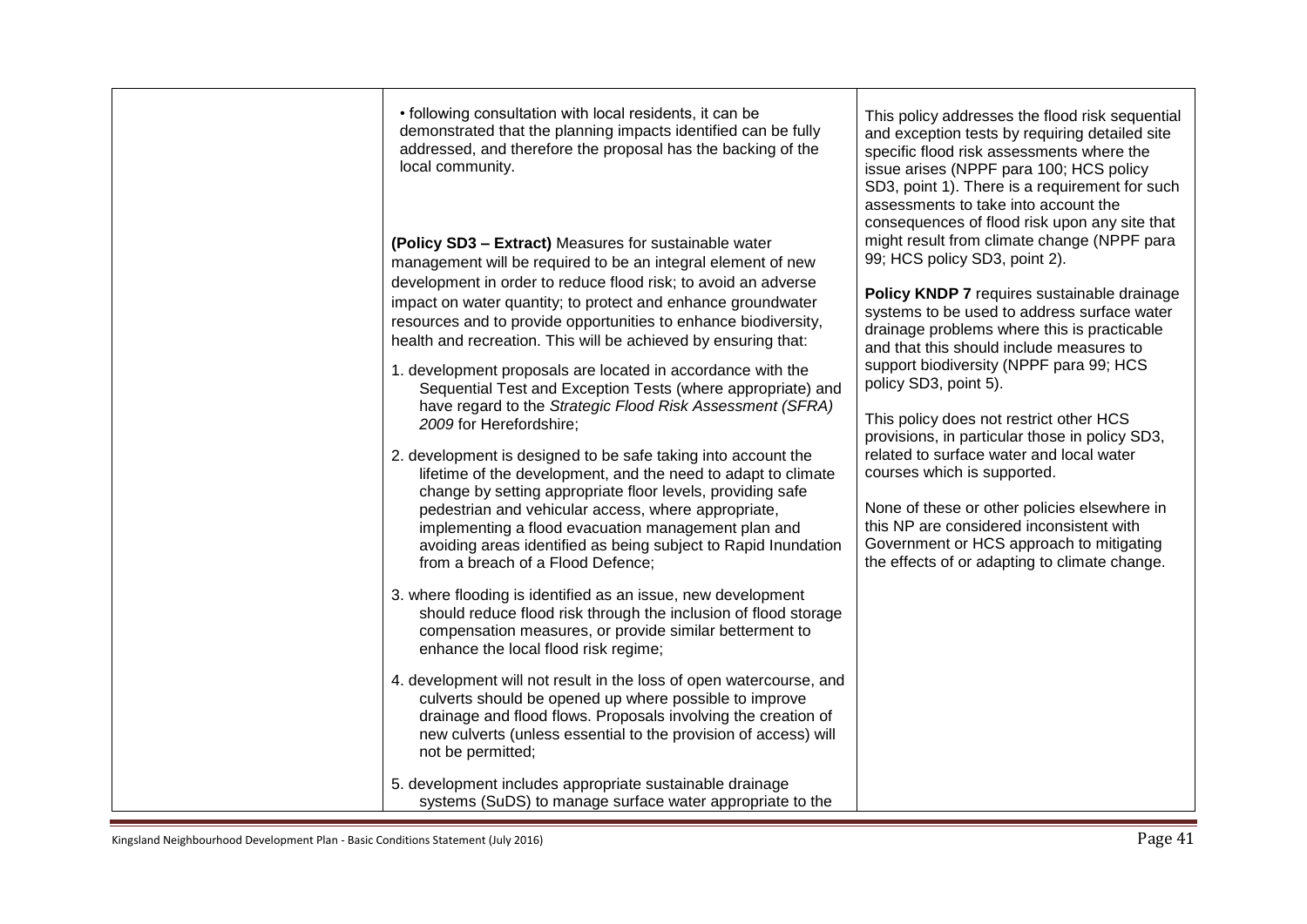| credits for water consumption as a minimum;<br>Development proposals should help to conserve and enhance<br>watercourses and riverside habitats, where necessary through<br>management and mitigation measures for the improvement<br>and/or enhancement of water quality and habitat of the aquatic<br>environment. Proposals which are specifically aimed at the<br>sustainable management of the water environment will in<br>particular be encouraged, including where they are required to<br>support business needs such as for agriculture. Innovative<br>measures such as water harvesting, winter water storage and<br>active land use management will also be supported. In all<br>instances it should be demonstrated that there will be no |                                                                                                                                                                                                                    |
|--------------------------------------------------------------------------------------------------------------------------------------------------------------------------------------------------------------------------------------------------------------------------------------------------------------------------------------------------------------------------------------------------------------------------------------------------------------------------------------------------------------------------------------------------------------------------------------------------------------------------------------------------------------------------------------------------------------------------------------------------------|--------------------------------------------------------------------------------------------------------------------------------------------------------------------------------------------------------------------|
|                                                                                                                                                                                                                                                                                                                                                                                                                                                                                                                                                                                                                                                                                                                                                        |                                                                                                                                                                                                                    |
| A Minerals and Waste Local Plan is to be prepared by<br>Herefordshire Council and this will not be a matter for<br>neighbourhood plans.<br>There is one primary consideration that neighbourhood plans<br>should consider, however, and this is expressed in Saved<br>Herefordshire Unitary Plan Policy M5 relating to safeguarding<br>mineral reserves:<br><b>M5 Safeguarding mineral reserves</b>                                                                                                                                                                                                                                                                                                                                                    | Mineral issues are not appropriate to a<br>neighbourhood plan. However, no proposals<br>are advanced in this plan that might affect any<br>currently defined area where mineral reserves<br>are to be safeguarded. |
|                                                                                                                                                                                                                                                                                                                                                                                                                                                                                                                                                                                                                                                                                                                                                        | significant adverse landscape, biodiversity or visual impact.                                                                                                                                                      |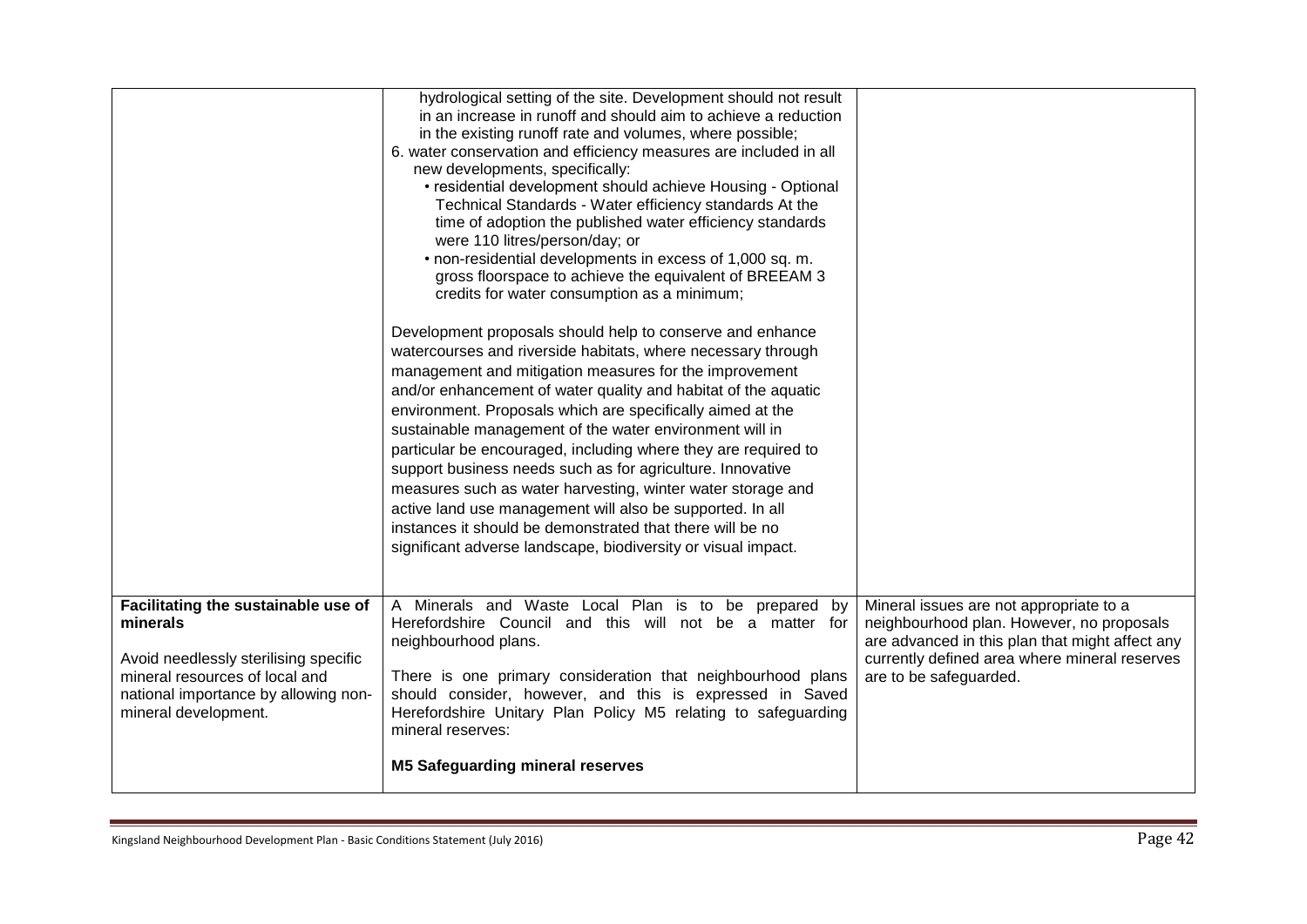| Proposals which could sterilise potential future mineral workings will<br>be resisted in order to safeguard identified mineral resources.<br>Where such development is proposed, the applicant may be<br>required:                                                                                                                                                                                                                                      |  |
|---------------------------------------------------------------------------------------------------------------------------------------------------------------------------------------------------------------------------------------------------------------------------------------------------------------------------------------------------------------------------------------------------------------------------------------------------------|--|
| 1. to undertake a geological assessment of the site; and/or<br>2. to protect the minerals in question; and/or<br>to extract all or part of the mineral reserves as part of or<br>3.<br>before the other development is permitted.<br>In such cases mineral extraction will only be required when the<br>need for the other development significantly outweighs the harm<br>which extraction might cause to other matters of acknowledged<br>importance. |  |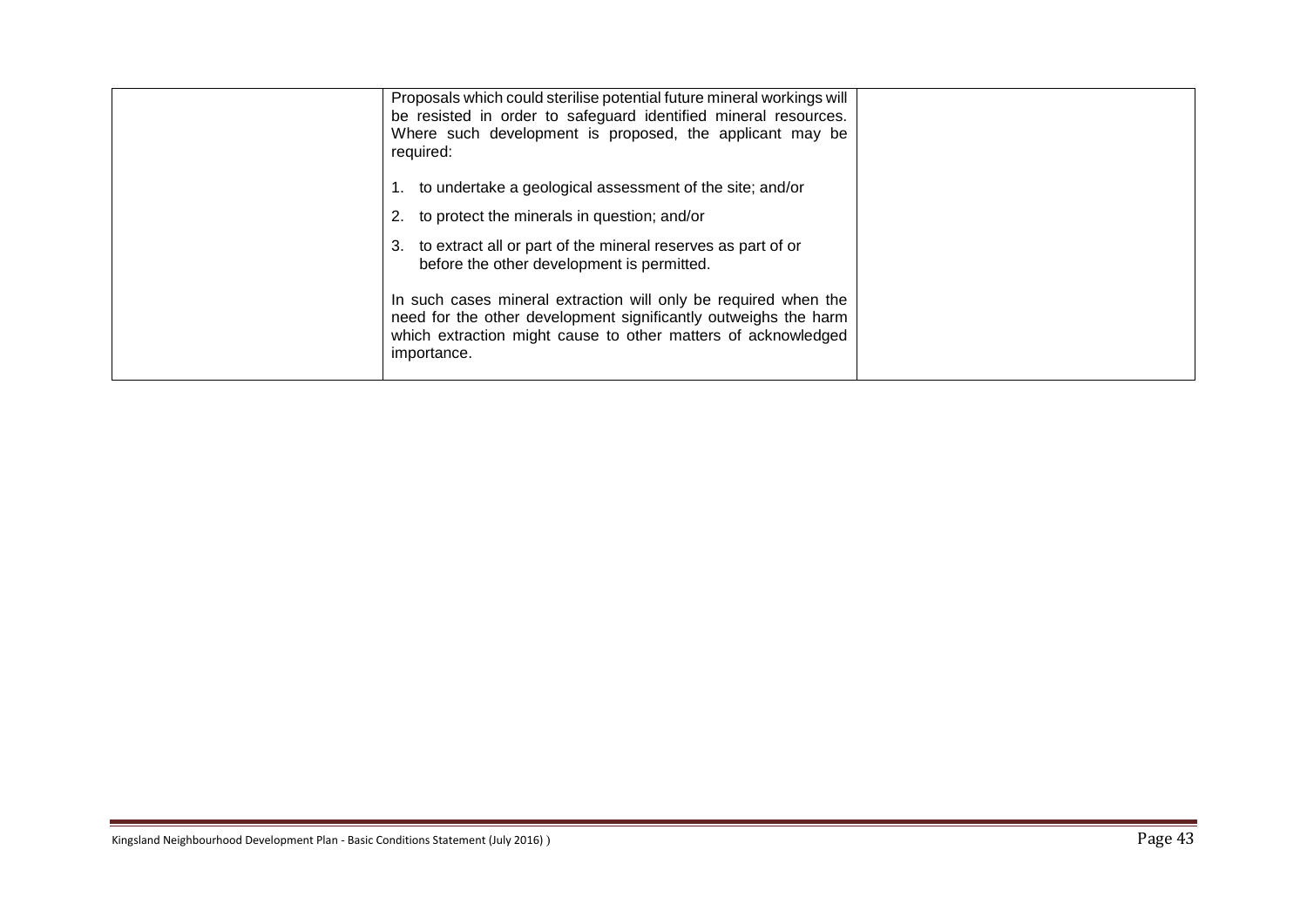### **Section 4 – Compliance with European Obligations**

| <b>European Obligation</b>                | Kingsland Neighbourhood Development Plan Provisions                                                                                                                                                                                                                                                                                                                                                                                                                                                                                                                                                                                                                                                                                                                                                                                                                                                                                                                                                                                                                                                                                                                                                                                                                                                                                                                                                                                                                                                                                                                                                               |
|-------------------------------------------|-------------------------------------------------------------------------------------------------------------------------------------------------------------------------------------------------------------------------------------------------------------------------------------------------------------------------------------------------------------------------------------------------------------------------------------------------------------------------------------------------------------------------------------------------------------------------------------------------------------------------------------------------------------------------------------------------------------------------------------------------------------------------------------------------------------------------------------------------------------------------------------------------------------------------------------------------------------------------------------------------------------------------------------------------------------------------------------------------------------------------------------------------------------------------------------------------------------------------------------------------------------------------------------------------------------------------------------------------------------------------------------------------------------------------------------------------------------------------------------------------------------------------------------------------------------------------------------------------------------------|
| <b>Strategic Environmental Assessment</b> | The SEA for Kingsland Neighbourhood Development Plan indicates that no significant effects will result<br>and that it is in general conformity with both national planning policies contained in the National<br>Planning Policy Framework and strategic policies set within the Herefordshire Local Plan (Core<br>Strategy). Nor does it propose any growth that would be over and above that prescribed by strategic<br>Policies. Therefore, no changes to the NDP are recommended as a result of the SEA.                                                                                                                                                                                                                                                                                                                                                                                                                                                                                                                                                                                                                                                                                                                                                                                                                                                                                                                                                                                                                                                                                                      |
|                                           | The SEA for the submission draft Kingsland NDP (October 2015) indicates that                                                                                                                                                                                                                                                                                                                                                                                                                                                                                                                                                                                                                                                                                                                                                                                                                                                                                                                                                                                                                                                                                                                                                                                                                                                                                                                                                                                                                                                                                                                                      |
|                                           | The majority of those NDP objectives which have a relationship with the SEA framework<br>i)<br>are positively compatible with it or have a neutral effect (SEA para 4.3);<br>Overall all of the options had mainly a positive effect on the SEA objectives and baseline, if<br>ii)<br>the policies that are developed incorporated the elements of the options that are ensuring<br>mitigation of new development and additional details are provided for the location and<br>design of any proposed site then the assessment of the policies should result in a positive<br>result. As these options were generally moving towards the SEA objectives any further<br>alternatives would probably be moving away and therefore no further options are required<br>to be assessed (SEA para 5.6);<br>iii)<br>Assessment of the cumulative effects of the Plan's policies highlighted that the policies<br>contained in the Kingsland Plan are not over and above the Core Strategy, therefore the<br>cumulative effect will not exceed that of the Core Strategy Policies which have also been<br>subject to a full Sustainability Appraisal (SEA para 6.5),<br>The mitigation areas are mostly within design and conservation polices this may help<br>iv)<br>balance out development as well as the policies to help protect and enhance the local<br>character of the area and green infrastructure. These policies will also help conserve and<br>enhance biodiversity within the parish. This should help to provide mitigation against the<br>potential adverse impacts from new development (SEA para 6.6). |
|                                           | Following the re-submission of the Neighbourhood Development Plan a further assessment was<br>carried out (July 2016) and this concluded that the conclusion set out in the Draft and Submission<br>Environmental Reports remains valid. That is, the Kingsland NDP will not have any significant effects<br>on the baselines and no further changes to the NDP are recommended as a result of this SEA.                                                                                                                                                                                                                                                                                                                                                                                                                                                                                                                                                                                                                                                                                                                                                                                                                                                                                                                                                                                                                                                                                                                                                                                                          |
| <b>Habitats Directive</b>                 | Screening of the Plan concludes that the Kingsland NDP will not have a likely significant effect on<br>the River Wye SAC nor Downton Gorge SAC.                                                                                                                                                                                                                                                                                                                                                                                                                                                                                                                                                                                                                                                                                                                                                                                                                                                                                                                                                                                                                                                                                                                                                                                                                                                                                                                                                                                                                                                                   |